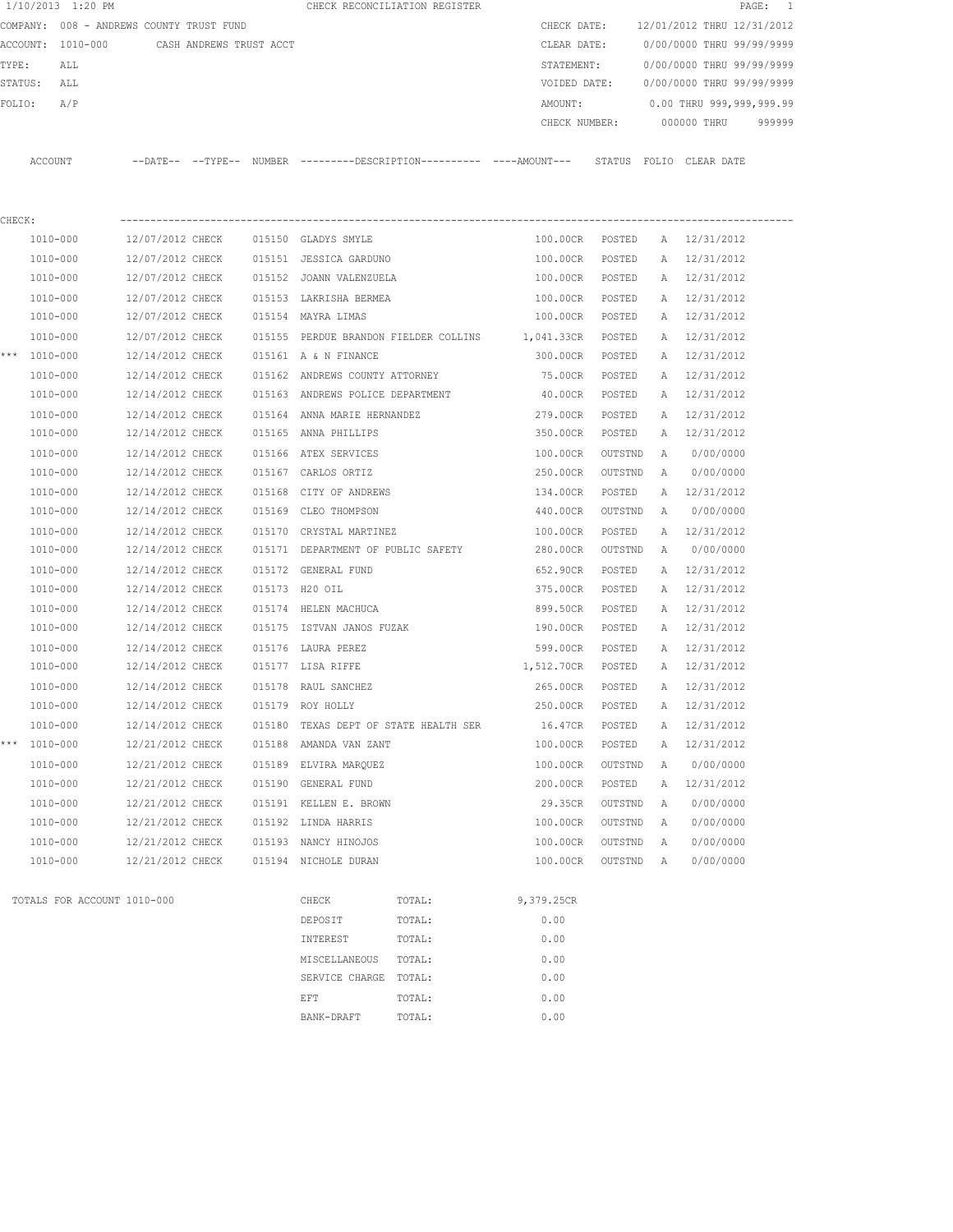|         | 1/10/2013 1:20 PM                         |  |                | CHECK RECONCILIATION REGISTER                                                                |               |  |             | PAGE: 2                    |  |
|---------|-------------------------------------------|--|----------------|----------------------------------------------------------------------------------------------|---------------|--|-------------|----------------------------|--|
|         | COMPANY: 008 - ANDREWS COUNTY TRUST FUND  |  |                |                                                                                              | CHECK DATE:   |  |             | 12/01/2012 THRU 12/31/2012 |  |
|         | ACCOUNT: 1010-000 CASH ANDREWS TRUST ACCT |  |                |                                                                                              | CLEAR DATE:   |  |             | 0/00/0000 THRU 99/99/9999  |  |
| TYPE:   | ALL                                       |  |                |                                                                                              | STATEMENT:    |  |             | 0/00/0000 THRU 99/99/9999  |  |
| STATUS: | ALL                                       |  |                |                                                                                              | VOIDED DATE:  |  |             | 0/00/0000 THRU 99/99/9999  |  |
| FOLIO:  | A/P                                       |  |                |                                                                                              | AMOUNT:       |  |             | 0.00 THRU 999,999,999.99   |  |
|         |                                           |  |                |                                                                                              | CHECK NUMBER: |  | 000000 THRU | 999999                     |  |
|         |                                           |  |                |                                                                                              |               |  |             |                            |  |
| ACCOUNT |                                           |  |                | --DATE-- --TYPE-- NUMBER ---------DESCRIPTION---------- ----AMOUNT--- STATUS FOLIO CLEARDATE |               |  |             |                            |  |
|         |                                           |  |                |                                                                                              |               |  |             |                            |  |
|         |                                           |  |                |                                                                                              |               |  |             |                            |  |
|         | TOTALS FOR ANDREWS COUNTY TRUST FUND      |  | CHECK          | TOTAL:                                                                                       | 9,379.25CR    |  |             |                            |  |
|         |                                           |  | DEPOSIT        | TOTAL:                                                                                       | 0.00          |  |             |                            |  |
|         |                                           |  | INTEREST       | TOTAL:                                                                                       | 0.00          |  |             |                            |  |
|         |                                           |  | MISCELLANEOUS  | TOTAL:                                                                                       | 0.00          |  |             |                            |  |
|         |                                           |  | SERVICE CHARGE | TOTAL:                                                                                       | 0.00          |  |             |                            |  |
|         |                                           |  | EFT            | TOTAL:                                                                                       | 0.00          |  |             |                            |  |

BANK-DRAFT TOTAL:  $0.00$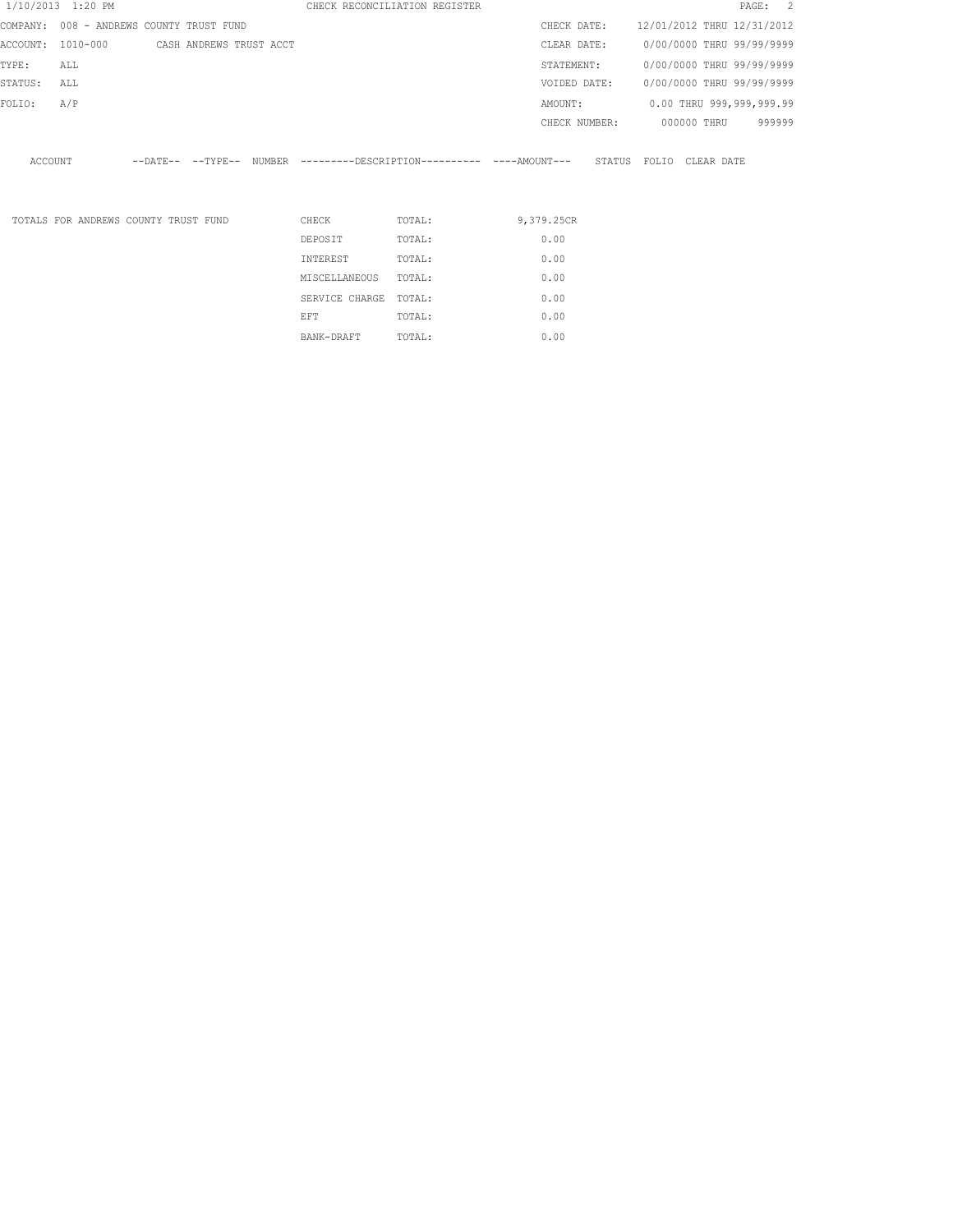| 1/10/2013 1:20 PM                             |  | CHECK RECONCILIATION REGISTER                                                               |        |        |                             |  |                                        | PAGE: 3 |  |
|-----------------------------------------------|--|---------------------------------------------------------------------------------------------|--------|--------|-----------------------------|--|----------------------------------------|---------|--|
| COMPANY: 010 - ANDREWS CO. FEXIBLE SPEND      |  |                                                                                             |        |        |                             |  | CHECK DATE: 12/01/2012 THRU 12/31/2012 |         |  |
| ACCOUNT: 1010-000 CASH FLEXIBLE SPENDING      |  |                                                                                             |        |        | CLEAR DATE:                 |  | 0/00/0000 THRU 99/99/9999              |         |  |
| TYPE:<br>ALL                                  |  |                                                                                             |        |        |                             |  | STATEMENT: 0/00/0000 THRU 99/99/9999   |         |  |
| STATUS: ALL                                   |  |                                                                                             |        |        |                             |  | VOIDED DATE: 0/00/0000 THRU 99/99/9999 |         |  |
| FOLIO: A/P                                    |  |                                                                                             |        |        | AMOUNT:                     |  | 0.00 THRU 999,999,999.99               |         |  |
|                                               |  |                                                                                             |        |        |                             |  | CHECK NUMBER: 000000 THRU 999999       |         |  |
| ACCOUNT                                       |  | --DATE-- --TYPE-- NUMBER --------DESCRIPTION---------- ---AMOUNT--- STATUS FOLIO CLEAR DATE |        |        |                             |  |                                        |         |  |
| CHECK:                                        |  |                                                                                             |        |        |                             |  |                                        |         |  |
| 1010-000                                      |  | 12/11/2012 CHECK 000146 KEVIN MATLOCK                                                       |        |        |                             |  | 210.31CR POSTED A 12/31/2012           |         |  |
| 1010-000 12/14/2012 CHECK 000147 RODNEY NOBLE |  |                                                                                             |        |        |                             |  | 526.09CR POSTED A 12/31/2012           |         |  |
| 1010-000                                      |  | 12/18/2012 CHECK 000148 RODNEY NOBLE  VOIDED                                                |        |        | 506.09CR VOIDED A 0/00/0000 |  |                                        |         |  |
| MISCELLANEOUS:                                |  |                                                                                             |        |        |                             |  |                                        |         |  |
|                                               |  | 1010-000 12/18/2012 MISC. 000148 RODNEY NOBLE VOIDED 506.09 VOIDED A 12/18/2012             |        |        |                             |  |                                        |         |  |
| TOTALS FOR ACCOUNT 1010-000                   |  | CHECK                                                                                       | TOTAL: |        | 1,242.49CR                  |  |                                        |         |  |
|                                               |  | DEPOSIT                                                                                     | TOTAL: |        | 0.00                        |  |                                        |         |  |
|                                               |  | INTEREST TOTAL:                                                                             |        |        | 0.00                        |  |                                        |         |  |
|                                               |  | MISCELLANEOUS TOTAL:                                                                        |        |        | 506.09                      |  |                                        |         |  |
|                                               |  | SERVICE CHARGE TOTAL:                                                                       |        |        | 0.00                        |  |                                        |         |  |
|                                               |  | <b>EFT</b>                                                                                  | TOTAL: |        | 0.00                        |  |                                        |         |  |
|                                               |  | BANK-DRAFT                                                                                  | TOTAL: |        | 0.00                        |  |                                        |         |  |
| TOTALS FOR ANDREWS CO. FEXIBLE SPEND          |  | CHECK                                                                                       | TOTAL: |        | 1,242.49CR                  |  |                                        |         |  |
|                                               |  | DEPOSIT                                                                                     | TOTAL: |        | 0.00                        |  |                                        |         |  |
|                                               |  | INTEREST                                                                                    | TOTAL: |        | 0.00                        |  |                                        |         |  |
|                                               |  | MISCELLANEOUS TOTAL:                                                                        |        | 506.09 |                             |  |                                        |         |  |
|                                               |  | SERVICE CHARGE TOTAL:                                                                       |        |        | 0.00                        |  |                                        |         |  |
|                                               |  | EFT                                                                                         | TOTAL: |        | 0.00                        |  |                                        |         |  |
|                                               |  | BANK-DRAFT                                                                                  | TOTAL: |        | 0.00                        |  |                                        |         |  |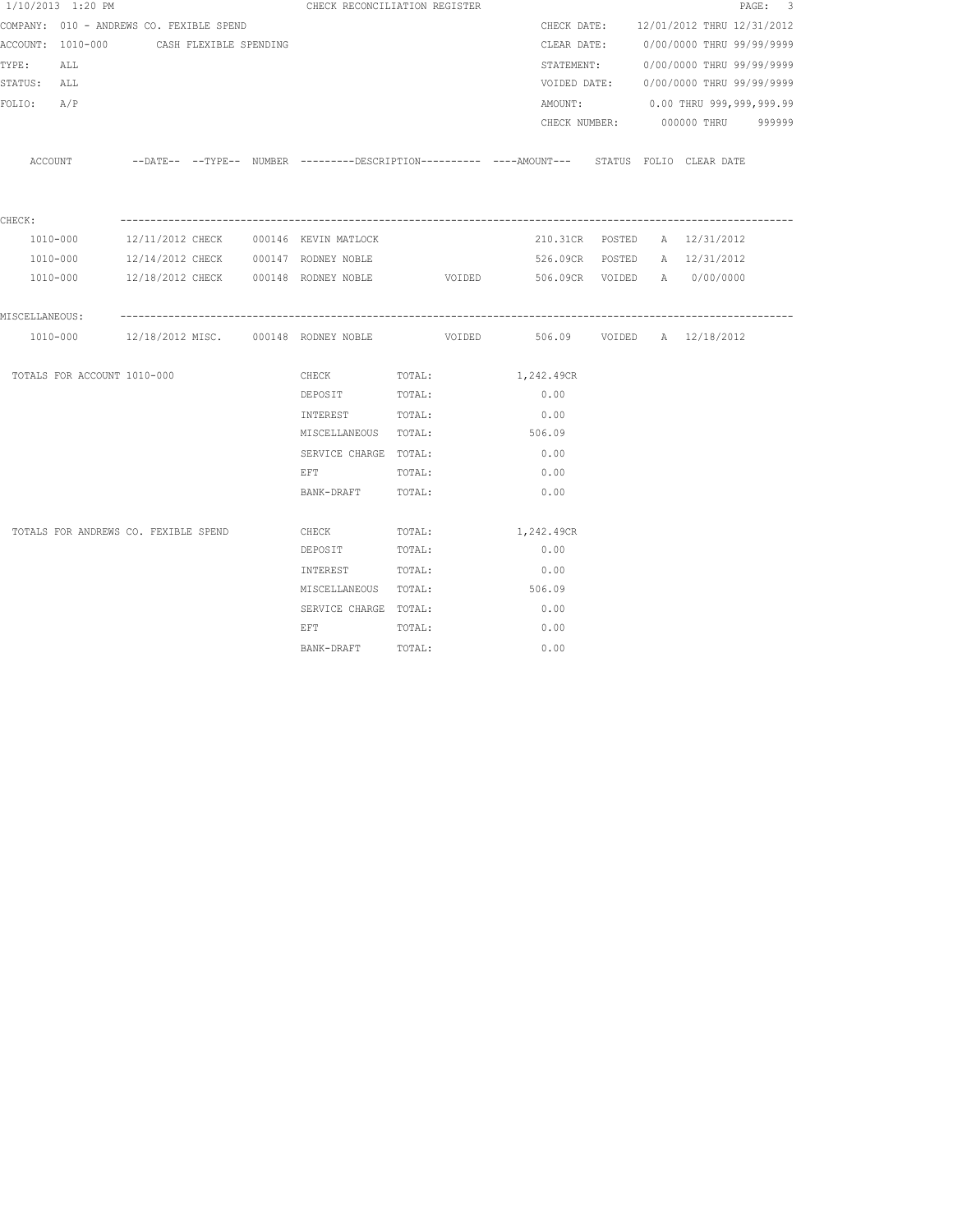|         | 1/10/2013 1:20 PM                             |                  |        | CHECK RECONCILIATION REGISTER                                                                |                   |                  |                            |              | $\texttt{PAGE}$ :<br>4 |
|---------|-----------------------------------------------|------------------|--------|----------------------------------------------------------------------------------------------|-------------------|------------------|----------------------------|--------------|------------------------|
|         | COMPANY: 018 - ANDREWS EMPLOYEE TRUST         |                  |        |                                                                                              | CHECK DATE:       |                  | 12/01/2012 THRU 12/31/2012 |              |                        |
|         | ACCOUNT: 1010-000 CASH ANDREWS EMPLOYEE TRUST |                  |        |                                                                                              | CLEAR DATE:       |                  | 0/00/0000 THRU 99/99/9999  |              |                        |
| TYPE:   | ALL                                           |                  |        |                                                                                              | STATEMENT:        |                  | 0/00/0000 THRU 99/99/9999  |              |                        |
| STATUS: | ALL                                           |                  |        |                                                                                              | VOIDED DATE:      |                  | 0/00/0000 THRU 99/99/9999  |              |                        |
| FOLIO:  | A/P                                           |                  |        |                                                                                              | AMOUNT:           |                  | 0.00 THRU 999,999,999.99   |              |                        |
|         |                                               |                  |        |                                                                                              | CHECK NUMBER:     |                  | 000000 THRU                |              | 999999                 |
|         | ACCOUNT                                       |                  |        | --DATE-- --TYPE-- NUMBER --------DESCRIPTION---------- ----AMOUNT--- STATUS FOLIO CLEAR DATE |                   |                  |                            |              |                        |
|         |                                               |                  |        |                                                                                              |                   |                  |                            |              |                        |
| CHECK:  | 1010-000                                      | 12/06/2012 CHECK |        | 035499 PERMIAN REGIONAL MEDICAL CTR.                                                         | 37.30CR           | POSTED           |                            | A 12/31/2012 |                        |
|         | 1010-000                                      | 12/06/2012 CHECK |        | 035500 HIGH PLAINS RADIOLOGICAL ASSN                                                         | 46.43CR           |                  |                            | A 12/31/2012 |                        |
|         | 1010-000                                      | 12/06/2012 CHECK |        | 035501 PERMIAN REGIONAL MEDICAL CTR.                                                         | 589.88CR          | POSTED<br>POSTED |                            | A 12/31/2012 |                        |
|         | 1010-000                                      | 12/06/2012 CHECK |        | 035502 TX EMERGENCY STAFFING SOLUTION                                                        | 596.55CR POSTED   |                  |                            | A 12/31/2012 |                        |
|         | 1010-000                                      | 12/06/2012 CHECK |        | 035503 HIGH PLAINS RADIOLOGICAL ASSN                                                         | 68.40CR POSTED    |                  |                            | A 12/31/2012 |                        |
|         | 1010-000                                      | 12/06/2012 CHECK |        | 035504 MICHAEL MACADAMS MD                                                                   | 88.74CR POSTED    |                  |                            | A 12/31/2012 |                        |
|         | 1010-000                                      | 12/06/2012 CHECK |        | 035505 SATISH NAYAK                                                                          | 343.38CR POSTED   |                  |                            | A 12/31/2012 |                        |
|         | 1010-000                                      | 12/06/2012 CHECK |        | 035506 SATISH NAYAK                                                                          | 64.06CR POSTED    |                  |                            | A 12/31/2012 |                        |
|         | 1010-000                                      | 12/06/2012 CHECK |        | 035507 CLINICAL PATHOLOGY LABS                                                               | 90.22CR POSTED    |                  |                            | A 12/31/2012 |                        |
|         | 1010-000                                      | 12/06/2012 CHECK | 035508 | CLINICAL PATHOLOGY LABS                                                                      | 38.20CR           | POSTED           |                            | A 12/31/2012 |                        |
|         | 1010-000                                      | 12/06/2012 CHECK |        | 035509 PERMIAN BASIN ORAL & MAXILLOFA                                                        | 440.00CR          | POSTED           |                            | A 12/31/2012 |                        |
|         | 1010-000                                      | 12/06/2012 CHECK |        | 035510 PREMIER FAMILY CARE                                                                   | 100.30CR          | POSTED           | A                          | 12/31/2012   |                        |
|         | 1010-000                                      | 12/06/2012 CHECK |        | 035511 PERMIAN REGIONAL MEDICAL CTR.                                                         | 61.84CR           | POSTED           | A                          | 12/31/2012   |                        |
|         | 1010-000                                      | 12/06/2012 CHECK |        | 035512 ABDUL KADIR MD                                                                        | 61.99CR           | POSTED           |                            | A 12/31/2012 |                        |
|         | 1010-000                                      | 12/06/2012 CHECK |        | 035513 FMC DIALYSISSERVICES HOBB                                                             | 34.41CR           | POSTED           | A                          | 12/31/2012   |                        |
|         | 1010-000                                      | 12/06/2012 CHECK |        | 035514 PERMIAN REGIONAL MEDICAL CTR.                                                         | 198.85CR          | POSTED           |                            | A 12/31/2012 |                        |
|         | 1010-000                                      | 12/06/2012 CHECK |        | 035515 SATISH NAYAK                                                                          | 61.93CR           | POSTED           |                            | A 12/31/2012 |                        |
|         | 1010-000                                      | 12/06/2012 CHECK |        | 035516 PERMIAN REGIONAL MEDICAL CTR.                                                         | 268.74CR          | POSTED           | A                          | 12/31/2012   |                        |
|         | 1010-000                                      | 12/06/2012 CHECK | 035517 | SOUTHWEST MEDICAL IMAGING                                                                    | 381.75CR          | POSTED           |                            | A 12/31/2012 |                        |
|         | 1010-000                                      | 12/06/2012 CHECK | 035518 | WESTLAKE ORTHOPAEDICS SPORTS                                                                 | 40.71CR           | POSTED           |                            | A 12/31/2012 |                        |
|         | 1010-000                                      | 12/06/2012 CHECK |        | 035519 HEALTH DIAGNOSTIC LABORATORY                                                          | 544.11CR          | POSTED           |                            | A 12/31/2012 |                        |
|         | 1010-000                                      | 12/06/2012 CHECK | 035520 | HEALTH DIAGNOSTIC LABORATORY                                                                 | 415.00CR          | POSTED           |                            | A 12/31/2012 |                        |
|         | 1010-000                                      | 12/06/2012 CHECK |        | 035521 HEALTH DIAGNOSTIC LABORATORY                                                          | 542.45CR          | POSTED           |                            | A 12/31/2012 |                        |
|         | 1010-000                                      | 12/06/2012 CHECK |        | 035522 HEALTH DIAGNOSTIC LABORATORY                                                          | 839.95CR          | POSTED           |                            | A 12/31/2012 |                        |
|         | 1010-000                                      | 12/06/2012 CHECK |        | 035523 HEALTH DIAGNOSTIC LABORATORY                                                          | 1,502.23CR        | POSTED           | A                          | 12/31/2012   |                        |
|         | 1010-000                                      | 12/06/2012 CHECK |        | 035524 HEALTH DIAGNOSTIC LABORATORY                                                          | 90.00CR           | POSTED           | Α                          | 12/31/2012   |                        |
|         | 1010-000                                      | 12/06/2012 CHECK |        | 035525 MIDLAND SURGICAL ASSOC.                                                               | 61.99CR           | POSTED           | A                          | 12/31/2012   |                        |
|         | 1010-000                                      | 12/06/2012 CHECK |        | 035526 PERMIAN REGIONAL MEDICAL CTR.                                                         | 95.58CR           | POSTED           | A                          | 12/31/2012   |                        |
|         | 1010-000                                      | 12/06/2012 CHECK |        | 035527 VIKRAM N PATEL, MD                                                                    | 83.70CR POSTED    |                  |                            | A 12/31/2012 |                        |
|         | 1010-000                                      | 12/06/2012 CHECK |        | 035528 PERMIAN REGIONAL MEDICAL CTR.                                                         | 460.40CR POSTED   |                  |                            | A 12/31/2012 |                        |
|         | 1010-000                                      | 12/06/2012 CHECK |        | 035529 PERMIAN PHYSICIANS SERV                                                               | 80.82CR POSTED    |                  | A                          | 12/31/2012   |                        |
|         | 1010-000                                      | 12/06/2012 CHECK |        | 035530 HEALTH DIAGNOSTIC LABORATORY                                                          | 521.70CR POSTED   |                  |                            | A 12/31/2012 |                        |
|         | 1010-000                                      | 12/06/2012 CHECK |        | 035531 HEALTH DIAGNOSTIC LABORATORY                                                          | 415.00CR POSTED   |                  | A                          | 12/31/2012   |                        |
|         | 1010-000                                      | 12/06/2012 CHECK |        | 035532 HEALTH DIAGNOSTIC LABORATORY                                                          | 476.85CR          | POSTED           |                            | A 12/31/2012 |                        |
|         | 1010-000                                      | 12/06/2012 CHECK |        | 035533 HEALTH DIAGNOSTIC LABORATORY                                                          | 671.95CR POSTED   |                  |                            | A 12/31/2012 |                        |
|         | 1010-000                                      | 12/06/2012 CHECK |        | 035534 HEALTH DIAGNOSTIC LABORATORY 1,181.49CR                                               |                   | POSTED           | A                          | 12/31/2012   |                        |
|         | 1010-000                                      | 12/06/2012 CHECK |        | 035535 HEALTH DIAGNOSTIC LABORATORY                                                          | 72.00CR           | POSTED           | A                          | 12/31/2012   |                        |
|         | 1010-000                                      | 12/06/2012 CHECK |        | 035536 ACS/BIO REFERENCE LABS                                                                | 66.50CR           | POSTED           |                            | A 12/31/2012 |                        |
|         | 1010-000                                      | 12/06/2012 CHECK |        | 035537 HEALTH DIAGNOSTIC LABORATORY                                                          | 171.00CR          | POSTED           |                            | A 12/31/2012 |                        |
|         | 1010-000                                      | 12/06/2012 CHECK |        | 035538 HEALTH DIAGNOSTIC LABORATORY                                                          | 414.00CR          | POSTED           |                            | A 12/31/2012 |                        |
|         | 1010-000                                      | 12/06/2012 CHECK |        | 035539 HEALTH DIAGNOSTIC LABORATORY                                                          | 575.00CR POSTED   |                  |                            | A 12/31/2012 |                        |
|         | 1010-000                                      | 12/06/2012 CHECK |        | 035540 HEALTH DIAGNOSTIC LABORATORY                                                          | 1,670.00CR POSTED |                  |                            | A 12/31/2012 |                        |
|         | 1010-000                                      | 12/06/2012 CHECK |        | 035541 HEALTH DIAGNOSTIC LABORATORY                                                          | 360.00CR POSTED   |                  |                            | A 12/31/2012 |                        |
|         | 1010-000                                      | 12/06/2012 CHECK |        | 035542 HEALTH DIAGNOSTIC LABORATORY                                                          | 90.00CR           | POSTED           |                            | A 12/31/2012 |                        |
|         |                                               |                  |        |                                                                                              |                   |                  |                            |              |                        |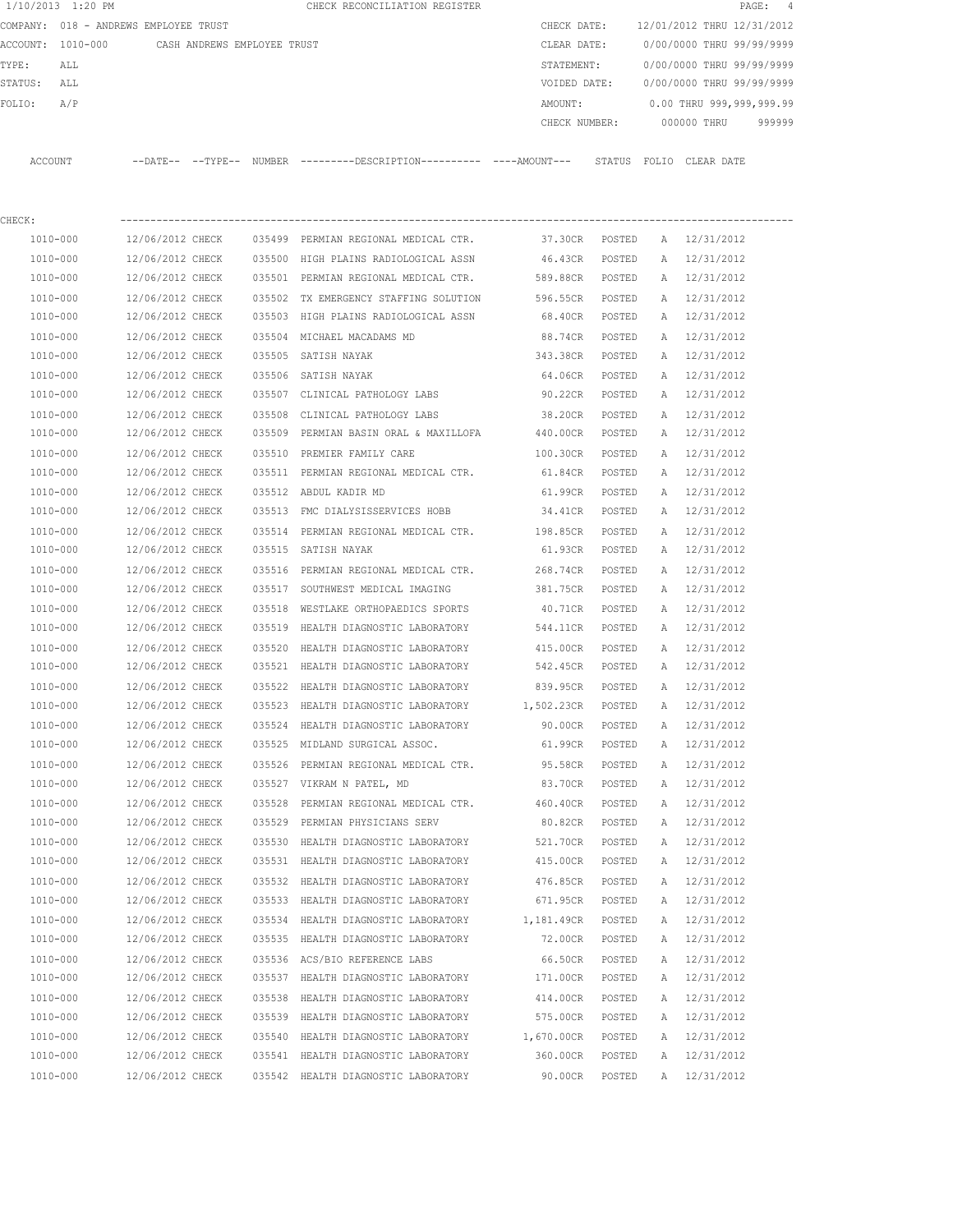|         | 1/10/2013 1:20 PM                     |                  |                             |            | CHECK RECONCILIATION REGISTER                                                                |                    |         |   |                            | -5<br>$\texttt{PAGE}$ : |
|---------|---------------------------------------|------------------|-----------------------------|------------|----------------------------------------------------------------------------------------------|--------------------|---------|---|----------------------------|-------------------------|
|         | COMPANY: 018 - ANDREWS EMPLOYEE TRUST |                  |                             |            |                                                                                              | CHECK DATE:        |         |   | 12/01/2012 THRU 12/31/2012 |                         |
|         | ACCOUNT: 1010-000                     |                  | CASH ANDREWS EMPLOYEE TRUST |            |                                                                                              | CLEAR DATE:        |         |   | 0/00/0000 THRU 99/99/9999  |                         |
| TYPE:   | ALL                                   |                  |                             |            |                                                                                              | STATEMENT:         |         |   | 0/00/0000 THRU 99/99/9999  |                         |
| STATUS: | ALL                                   |                  |                             |            |                                                                                              | VOIDED DATE:       |         |   | 0/00/0000 THRU 99/99/9999  |                         |
| FOLIO:  | A/P                                   |                  |                             |            |                                                                                              | AMOUNT:            |         |   | 0.00 THRU 999,999,999.99   |                         |
|         |                                       |                  |                             |            |                                                                                              | CHECK NUMBER:      |         |   | 000000 THRU                | 999999                  |
|         | ACCOUNT                               |                  |                             |            | --DATE-- --TYPE-- NUMBER ---------DESCRIPTION---------- ----AMOUNT--- STATUS FOLIO CLEARDATE |                    |         |   |                            |                         |
| CHECK:  |                                       |                  |                             |            |                                                                                              |                    |         |   |                            |                         |
|         | 1010-000                              | 12/06/2012 CHECK |                             |            | 035543 PERMIAN REGIONAL MEDICAL CTR.                                                         | 38.61CR POSTED     |         |   | A 12/31/2012               |                         |
|         | 1010-000                              | 12/06/2012 CHECK |                             |            | 035544 SATISH NAYAK                                                                          | 65.91CR            | POSTED  | A | 12/31/2012                 |                         |
|         | 1010-000                              | 12/06/2012 CHECK |                             |            | 035545 ANDREWS FAMILY MEDICINE                                                               | 37.30CR            | POSTED  |   | A 12/31/2012               |                         |
|         | 1010-000                              | 12/06/2012 CHECK |                             |            | 035546 SOUTHWEST MEDICAL IMAGING                                                             | 198.00CR POSTED    |         |   | A 12/31/2012               |                         |
|         | 1010-000                              | 12/06/2012 CHECK |                             |            | 035547 ANESTHESIA MEDGRP OF PB LLP                                                           | 4,218.00CR POSTED  |         |   | A 12/31/2012               |                         |
|         | 1010-000                              | 12/06/2012 CHECK |                             |            | 035548 MIDLAND MEMORIAL HOSPITAL                                                             | 18,241.75CR POSTED |         |   | A 12/31/2012               |                         |
|         | 1010-000                              | 12/06/2012 CHECK |                             |            | 035549 ODESSA HEART INSTITUTE                                                                | 173.89CR POSTED    |         |   | A 12/31/2012               |                         |
|         | 1010-000                              | 12/06/2012 CHECK |                             | 035550     | ARIZONA AVE EMERG PHYSICIANS                                                                 | 404.74CR           | POSTED  |   | A 12/31/2012               |                         |
|         | 1010-000                              | 12/06/2012 CHECK |                             |            | 035551 STAN ASHTON DBA SPORT THERAPY                                                         | 269.19CR           | POSTED  | A | 12/31/2012                 |                         |
|         | 1010-000                              | 12/06/2012 CHECK |                             |            | 035552 PERMIAN REGIONAL MEDICAL CTR.                                                         | 37.30CR            | POSTED  |   | A 12/31/2012               |                         |
|         | 1010-000                              | 12/06/2012 CHECK |                             |            | 035553 ANDREWS FAMILY MEDICINE                                                               | 37.30CR            | POSTED  |   | A 12/31/2012               |                         |
|         | 1010-000                              | 12/06/2012 CHECK |                             |            | 035554 KAUFFMAN AND CAMPA                                                                    | 128.80CR           | POSTED  |   | A 12/31/2012               |                         |
|         | 1010-000                              | 12/06/2012 CHECK |                             |            | 035555 ANDREWS FAMILY MEDICINE                                                               | 41.30CR            | POSTED  |   | A 12/31/2012               |                         |
|         | 1010-000                              | 12/06/2012 CHECK |                             |            | 035556 LABORATORY CORP OF AMERICA                                                            | 58.33CR            | POSTED  | A | 12/31/2012                 |                         |
|         | 1010-000                              | 12/06/2012 CHECK |                             |            | 035557 MIDLAND PATHOLOGISTS                                                                  | 363.22CR           | POSTED  | A | 12/31/2012                 |                         |
|         | 1010-000                              | 12/06/2012 CHECK |                             |            | 035558 AMERIPATH-LUBBOCK                                                                     | 196.01CR           | POSTED  |   | A 12/31/2012               |                         |
|         | 1010-000                              | 12/06/2012 CHECK |                             | 035559 YPS |                                                                                              | 438.67CR           | POSTED  |   | A 12/31/2012               |                         |
|         | 1010-000                              | 12/06/2012 CHECK |                             |            | 035560 JOHN M TURNBOW MD                                                                     | 56.00CR            | POSTED  |   | A 12/31/2012               |                         |
|         | 1010-000                              | 12/06/2012 CHECK |                             |            | 035561 ANDREWS FAMILY MEDICINE                                                               | 37.30CR            | POSTED  | A | 12/31/2012                 |                         |
|         | 1010-000                              | 12/06/2012 CHECK |                             |            | 035562 PERMIAN REGIONAL MEDICAL CTR.                                                         | 135.54CR           | POSTED  | A | 12/31/2012                 |                         |
|         | 1010-000                              | 12/13/2012 CHECK |                             | 035563     | DRS E M AND DAVID WRIGHT                                                                     | 26.40CR            | POSTED  |   | A 12/31/2012               |                         |
|         | 1010-000                              | 12/13/2012 CHECK |                             |            | 035564 WELLDYNE RX                                                                           | 33,451.23CR        | POSTED  |   | A 12/31/2012               |                         |
|         | 1010-000                              | 12/13/2012 CHECK |                             |            | 035565 E.W. HAPRER DDS                                                                       | 116.00CR           | POSTED  |   | A 12/31/2012               |                         |
|         | 1010-000                              | 12/13/2012 CHECK |                             |            | 035566 E.W. HAPRER DDS                                                                       | 102.40CR           | POSTED  |   | A 12/31/2012               |                         |
|         | 1010-000                              | 12/13/2012 CHECK |                             |            | 035567 HENDRICK MEDICAL CENTER                                                               | 71.84CR            | POSTED  | А | 12/31/2012                 |                         |
|         | 1010-000                              | 12/13/2012 CHECK |                             |            | 035568 SHANTI K NEERUKONDA MD                                                                | 103.87CR           | POSTED  | Α | 12/31/2012                 |                         |
|         | 1010-000                              | 12/13/2012 CHECK |                             |            | 035569 MIDLAND EMERGENCY MANAGEMENT                                                          | 204.80CR           | POSTED  | Α | 12/31/2012                 |                         |
|         | $1010 - 000$                          | 12/13/2012 CHECK |                             |            | 035570 ANDREWS FAMILY MEDICINE                                                               | 56.82CR            | POSTED  | Α | 12/31/2012                 |                         |
|         | 1010-000                              | 12/13/2012 CHECK |                             |            | 035571 ANDREWS FAMILY MEDICINE                                                               | 37.30CR            | POSTED  | Α | 12/31/2012                 |                         |
|         | 1010-000                              | 12/13/2012 CHECK |                             |            | 035572 E.W. HAPRER DDS                                                                       | 77.50CR POSTED     |         | Α | 12/31/2012                 |                         |
|         | 1010-000                              | 12/13/2012 CHECK |                             |            | 035573 ACS/ HOLLANDER CHIRO OF MIDLAN                                                        | 22.40CR            | POSTED  | Α | 12/31/2012                 |                         |
|         | 1010-000                              | 12/13/2012 CHECK |                             |            | 035574 ANDREWS FAMILY MEDICINE                                                               | 42.13CR            | POSTED  | Α | 12/31/2012                 |                         |
|         | 1010-000                              | 12/13/2012 CHECK |                             |            | 035575 HAL L GREEN MD                                                                        | 183.80CR           | POSTED  | Α | 12/31/2012                 |                         |
|         | 1010-000                              | 12/13/2012 CHECK |                             |            | 035576 PERMIAN REGIONAL MEDICAL CTR.                                                         | 371.80CR           | POSTED  | Α | 12/31/2012                 |                         |
|         | 1010-000                              | 12/13/2012 CHECK |                             |            | 035577 FMC DIALYSIS SERVICE                                                                  | 1,328.65CR         | POSTED  | Α | 12/31/2012                 |                         |
|         | 1010-000                              | 12/13/2012 CHECK |                             |            | 035578 FMC DIALYSIS SERVICE                                                                  | 2,093.66CR         | POSTED  | Α | 12/31/2012                 |                         |
|         | 1010-000                              | 12/13/2012 CHECK |                             |            | 035579 GREGORY D YOUNG DC                                                                    | 90.30CR            | POSTED  | A | 12/31/2012                 |                         |
|         | 1010-000                              | 12/13/2012 CHECK |                             |            | 035580 SATISH NAYAK                                                                          | 62.50CR            | OUTSTND | Α | 0/00/0000                  |                         |
|         | 1010-000                              | 12/13/2012 CHECK |                             |            | 035581 MIDLAND SURGICAL ASSOC.                                                               | 61.99CR            | POSTED  | A | 12/31/2012                 |                         |
|         | 1010-000                              | 12/13/2012 CHECK |                             |            | 035582 JERRY W. WADE, DDS                                                                    | 17.60CR            | POSTED  |   | A 12/31/2012               |                         |
|         | 1010-000                              | 12/13/2012 CHECK |                             |            | 035583 DRS E M AND DAVID WRIGHT                                                              | 120.80CR           | POSTED  |   | A 12/31/2012               |                         |
|         | 1010-000                              | 12/13/2012 CHECK |                             |            | 035584 RAYMOND MARTINEZ MD                                                                   | 157.38CR           | POSTED  | A | 12/31/2012                 |                         |
|         | 1010-000                              | 12/13/2012 CHECK |                             |            | 035585 JAYARAM NAIDU                                                                         | 142.74CR           | POSTED  | A | 12/31/2012                 |                         |
|         | 1010-000                              | 12/13/2012 CHECK |                             |            | 035586 KAMALN TOLIA MD                                                                       | 126.94CR           | POSTED  | Α | 12/31/2012                 |                         |
|         |                                       |                  |                             |            |                                                                                              |                    |         |   |                            |                         |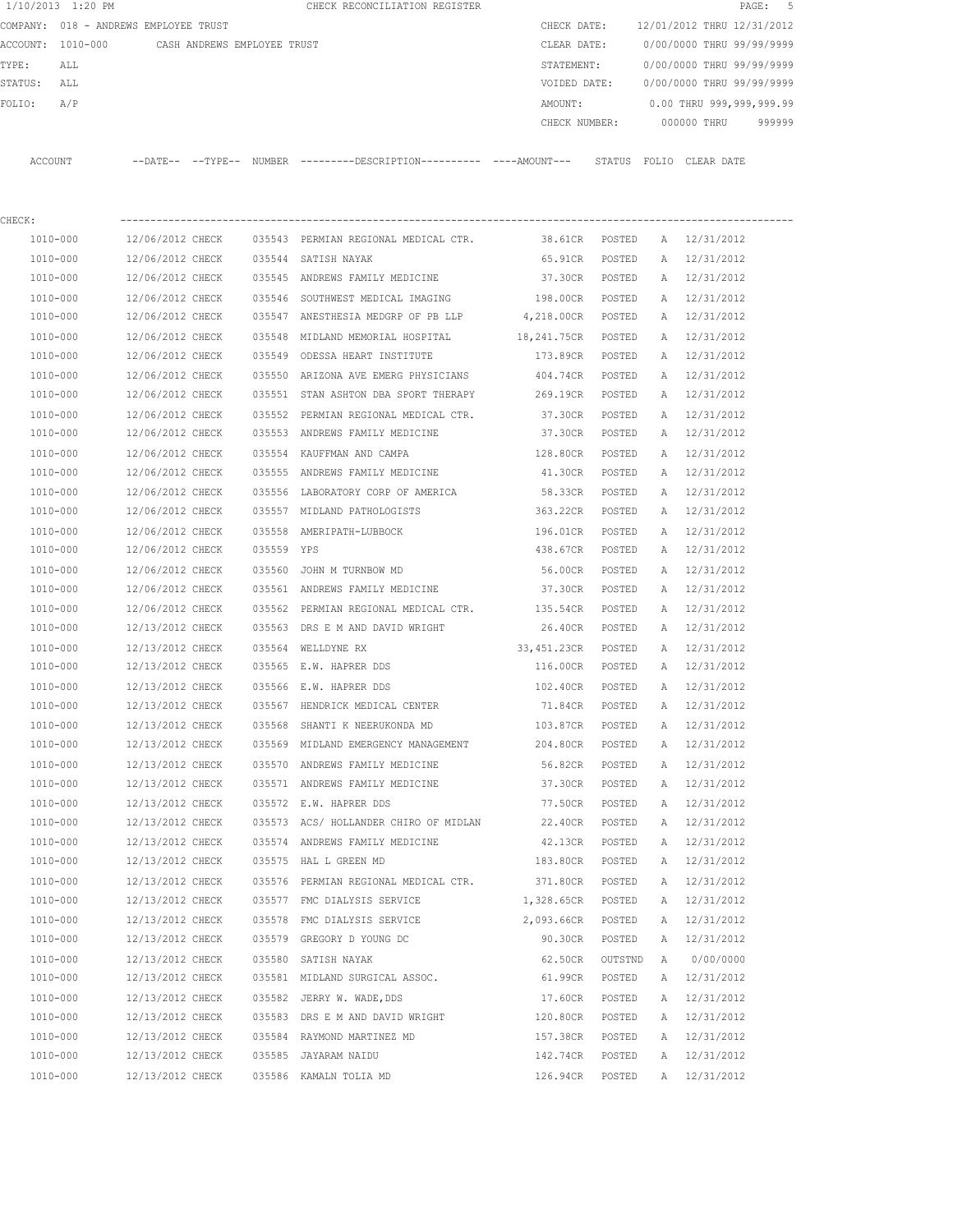|         | 1/10/2013 1:20 PM                     |                  |                             |        | CHECK RECONCILIATION REGISTER                                                             |                   |         |              |                                        | PAGE:<br>-6 |
|---------|---------------------------------------|------------------|-----------------------------|--------|-------------------------------------------------------------------------------------------|-------------------|---------|--------------|----------------------------------------|-------------|
|         | COMPANY: 018 - ANDREWS EMPLOYEE TRUST |                  |                             |        |                                                                                           |                   |         |              | CHECK DATE: 12/01/2012 THRU 12/31/2012 |             |
|         | ACCOUNT: 1010-000                     |                  | CASH ANDREWS EMPLOYEE TRUST |        |                                                                                           | CLEAR DATE:       |         |              | 0/00/0000 THRU 99/99/9999              |             |
| TYPE:   | ALL                                   |                  |                             |        |                                                                                           | STATEMENT:        |         |              | 0/00/0000 THRU 99/99/9999              |             |
| STATUS: | ALL                                   |                  |                             |        |                                                                                           | VOIDED DATE:      |         |              | 0/00/0000 THRU 99/99/9999              |             |
| FOLIO:  | A/P                                   |                  |                             |        |                                                                                           | AMOUNT:           |         |              | 0.00 THRU 999,999,999.99               |             |
|         |                                       |                  |                             |        |                                                                                           | CHECK NUMBER:     |         |              | 000000 THRU                            | 999999      |
|         | ACCOUNT                               |                  |                             |        | --DATE-- --TYPE-- NUMBER --------DESCRIPTION--------- ---AMOUNT--- STATUS FOLIO CLEARDATE |                   |         |              |                                        |             |
| CHECK:  |                                       |                  |                             |        |                                                                                           |                   |         |              |                                        |             |
|         | 1010-000                              | 12/13/2012 CHECK |                             |        | 035587 AVERO DIAGNOSTICS                                                                  | 51.46CR POSTED    |         |              | A 12/31/2012                           |             |
|         | 1010-000                              | 12/13/2012 CHECK |                             |        | 035588 ROBERT E SEARS DDS                                                                 | 179.98CR POSTED   |         |              | A 12/31/2012                           |             |
|         | 1010-000                              | 12/13/2012 CHECK |                             |        | 035589 GREGORY D YOUNG DC                                                                 | 195.30CR POSTED   |         |              | A 12/31/2012                           |             |
|         | 1010-000                              | 12/13/2012 CHECK |                             |        | 035590 MIDLAND MEMORIAL HOSPITAL                                                          | 158.14CR POSTED   |         |              | A 12/31/2012                           |             |
|         | 1010-000                              | 12/13/2012 CHECK |                             |        | 035591 PERMIAN REGIONAL MEDICAL CTR.                                                      | 2,065.60CR POSTED |         |              | A 12/31/2012                           |             |
|         | 1010-000                              | 12/13/2012 CHECK |                             |        | 035592 SUMMERS CHIROPRACTIC PA                                                            | 47.25CR           | POSTED  |              | A 12/31/2012                           |             |
|         | 1010-000                              | 12/13/2012 CHECK |                             |        | 035593 SHYLESH GANTA MD                                                                   | 52.00CR OUTSTND   |         | A            | 0/00/0000                              |             |
|         | 1010-000                              | 12/13/2012 CHECK |                             |        | 035594 HEARTLAND DENTAL CARE OF TX OT 159.00CR                                            |                   | POSTED  |              | A 12/31/2012                           |             |
|         | 1010-000                              | 12/13/2012 CHECK |                             |        | 035595 CLINICAL PATHOLOGY LABS                                                            | 73.69CR           | POSTED  |              | A 12/31/2012                           |             |
|         | 1010-000                              | 12/13/2012 CHECK |                             |        | 035596 WEST TEXAS WELLNESS CENTER                                                         | 96.41CR           | POSTED  | A            | 12/31/2012                             |             |
|         | 1010-000                              | 12/13/2012 CHECK |                             |        | 035597 PERMIAN REGIONAL MEDICAL CTR. 948.96CR                                             |                   | POSTED  |              | A 12/31/2012                           |             |
|         | 1010-000                              | 12/13/2012 CHECK |                             | 035598 | WEST TEXAS ORTHOPEDIC                                                                     | 132.12CR          | POSTED  |              | A 12/31/2012                           |             |
|         | 1010-000                              | 12/13/2012 CHECK |                             |        | 035599 PERMIAN REGIONAL MEDICAL CTR. 1,440.00CR                                           |                   | POSTED  |              | A 12/31/2012                           |             |
|         | 1010-000                              | 12/13/2012 CHECK |                             |        | 035600 SATISH NAYAK                                                                       | 43.96CR           | OUTSTND | A            | 0/00/0000                              |             |
|         | 1010-000                              | 12/13/2012 CHECK |                             |        | 035601 RALPH CEPERO MD                                                                    | 257.63CR          | POSTED  |              | A 12/31/2012                           |             |
|         | 1010-000                              | 12/13/2012 CHECK |                             |        | 035602 JORDAN GREEN                                                                       | 140.60CR          | OUTSTND | $\mathbb{A}$ | 0/00/0000                              |             |
|         | 1010-000                              | 12/13/2012 CHECK |                             |        | 035603 PERMIAN PREMIERE HEALTH SERV                                                       | 104.59CR          | POSTED  |              | A 12/31/2012                           |             |
|         | 1010-000                              | 12/13/2012 CHECK |                             | 035604 | MIDLAND PATHOLOGISTS                                                                      | 87.38CR           | POSTED  | A            | 12/31/2012                             |             |
|         | 1010-000                              | 12/13/2012 CHECK |                             | 035605 | FRANCISCO J MORALES OC                                                                    | 59.50CR           | POSTED  |              | A 12/31/2012                           |             |
|         | 1010-000                              | 12/13/2012 CHECK |                             |        | 035606 SPORT THPY & INDUSTRIAL REHAB                                                      | 113.98CR          | POSTED  |              | A 12/31/2012                           |             |
|         | 1010-000                              | 12/13/2012 CHECK |                             |        | 035607 STAN ASHTON DBA SPORT THERAPY                                                      | 227.96CR          | POSTED  |              | A 12/31/2012                           |             |
|         | 1010-000                              | 12/13/2012 CHECK |                             |        | 035608 ANDREWS FAMILY MEDICINE                                                            | 123.80CR          | POSTED  |              | A 12/31/2012                           |             |
|         | 1010-000                              | 12/13/2012 CHECK |                             |        | 035609 ANDREWS FAMILY MEDICINE                                                            | 160.53CR          | POSTED  |              | A 12/31/2012                           |             |
|         | 1010-000                              | 12/13/2012 CHECK |                             |        | 035610 HYE TAE H KIM, MD                                                                  | 125.38CR          | POSTED  |              | A 12/31/2012                           |             |
|         | 1010-000                              | 12/13/2012 CHECK |                             |        | 035611 ANDREWS FAMILY MEDICINE                                                            | 37.30CR           | POSTED  | Α            | 12/31/2012                             |             |
|         | 1010-000                              | 12/13/2012 CHECK |                             |        | 035612 PERMIAN REGIONAL MEDICAL CTR.                                                      | 280.00CR          | POSTED  | Α            | 12/31/2012                             |             |
|         | 1010-000                              | 12/13/2012 CHECK |                             |        | 035613 ROBERT E SEARS DDS                                                                 | 75.00CR           | POSTED  | Α            | 12/31/2012                             |             |
|         | 1010-000                              | 12/13/2012 CHECK |                             |        | 035614 PERMIAN REGIONAL MEDICAL CTR.                                                      | 188.64CR          | POSTED  | Α            | 12/31/2012                             |             |
|         | 1010-000                              | 12/20/2012 CHECK |                             |        | 035615 WELLDYNE RX                                                                        | 18,943.64CR       | OUTSTND | Α            | 0/00/0000                              |             |
|         | 1010-000                              | 12/20/2012 CHECK |                             |        | 035616 DX, INC.                                                                           | 133.41CR          | OUTSTND | Α            | 0/00/0000                              |             |
|         | 1010-000                              | 12/20/2012 CHECK |                             | 035617 | SUMMERS CHIROPRACTIC PA                                                                   | 47.25CR           | OUTSTND | Α            | 0/00/0000                              |             |
|         | $1010 - 000$                          | 12/20/2012 CHECK |                             |        | 035618 RADIOLOGY ASSOCIATES                                                               | 265.04CR          | OUTSTND | Α            | 0/00/0000                              |             |
|         | 1010-000                              | 12/20/2012 CHECK |                             |        | 035619 SHANTI K NEERUKONDA MD                                                             | 27.13CR           | OUTSTND | Α            | 0/00/0000                              |             |
|         | $1010 - 000$                          | 12/20/2012 CHECK |                             |        | 035620 SATISH NAYAK                                                                       | 34.50CR           | OUTSTND | Α            | 0/00/0000                              |             |
|         | 1010-000                              | 12/20/2012 CHECK |                             |        | 035621 MIDLAND WOMENS CLINIC                                                              | 156.94CR          | OUTSTND | Α            | 0/00/0000                              |             |
|         | 1010-000                              | 12/20/2012 CHECK |                             |        | 035622 MIDLAND WOMENS CLINIC                                                              | 10.76CR           | OUTSTND | Α            | 0/00/0000                              |             |
|         | 1010-000                              | 12/20/2012 CHECK |                             |        | 035623 MIDLAND WOMENS CLINIC                                                              | 27.32CR           | OUTSTND | Α            | 0/00/0000                              |             |
|         | 1010-000                              | 12/20/2012 CHECK |                             |        | 035624 MARK S MULLER                                                                      | 1,813.20CR        | OUTSTND | Α            | 0/00/0000                              |             |
|         | 1010-000                              | 12/20/2012 CHECK |                             |        | 035625 ANDREWS FAMILY MEDICINE                                                            | 37.30CR           | OUTSTND | Α            | 0/00/0000                              |             |
|         | 1010-000                              | 12/20/2012 CHECK |                             |        | 035626 HIGH PLAINS RADIOLOGICAL ASSN                                                      | 48.00CR           | OUTSTND | Α            | 0/00/0000                              |             |
|         | 1010-000                              | 12/20/2012 CHECK |                             |        | 035627 HAL L GREEN MD                                                                     | 358.30CR          | OUTSTND | Α            | 0/00/0000                              |             |
|         | 1010-000                              | 12/20/2012 CHECK |                             | 035628 | HIGH PLAINS RADIOLOGICAL ASSN                                                             | 87.30CR           | OUTSTND | Α            | 0/00/0000                              |             |
|         | $1010 - 000$                          | 12/20/2012 CHECK |                             |        | 035629 MCH PROCARE HOSPITAL BASED                                                         | 443.14CR          | OUTSTND | Α            | 0/00/0000                              |             |
|         | 1010-000                              | 12/20/2012 CHECK |                             |        | 035630 FMC DESERT MILAGARO                                                                | 1,348.72CR        | OUTSTND | A            | 0/00/0000                              |             |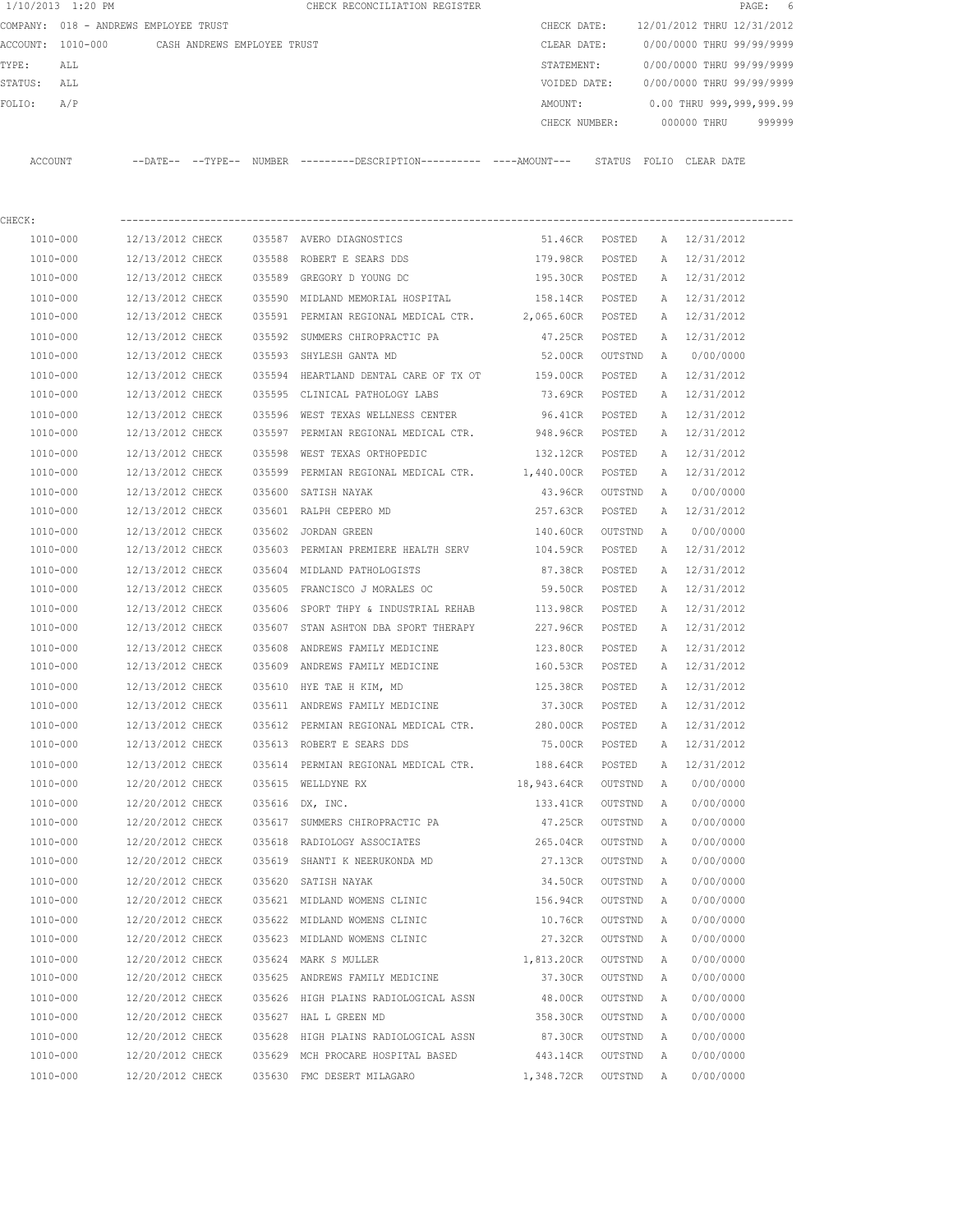|         | 1/10/2013 1:20 PM                     |                  |                             |        | CHECK RECONCILIATION REGISTER                                                               |               |         |   |                            | $\overline{7}$<br>PAGE: |
|---------|---------------------------------------|------------------|-----------------------------|--------|---------------------------------------------------------------------------------------------|---------------|---------|---|----------------------------|-------------------------|
|         | COMPANY: 018 - ANDREWS EMPLOYEE TRUST |                  |                             |        |                                                                                             | CHECK DATE:   |         |   | 12/01/2012 THRU 12/31/2012 |                         |
|         | ACCOUNT: 1010-000                     |                  | CASH ANDREWS EMPLOYEE TRUST |        |                                                                                             | CLEAR DATE:   |         |   | 0/00/0000 THRU 99/99/9999  |                         |
| TYPE:   | ALL                                   |                  |                             |        |                                                                                             | STATEMENT:    |         |   | 0/00/0000 THRU 99/99/9999  |                         |
| STATUS: | ALL                                   |                  |                             |        |                                                                                             | VOIDED DATE:  |         |   | 0/00/0000 THRU 99/99/9999  |                         |
| FOLIO:  | A/P                                   |                  |                             |        |                                                                                             | AMOUNT:       |         |   | 0.00 THRU 999,999,999.99   |                         |
|         |                                       |                  |                             |        |                                                                                             | CHECK NUMBER: |         |   | 000000 THRU                | 999999                  |
|         | ACCOUNT                               |                  |                             |        | --DATE-- --TYPE-- NUMBER ---------DESCRIPTION--------- ---AMOUNT--- STATUS FOLIO CLEAR DATE |               |         |   |                            |                         |
|         |                                       |                  |                             |        |                                                                                             |               |         |   |                            |                         |
| CHECK:  |                                       |                  |                             |        |                                                                                             |               |         |   |                            |                         |
|         | 1010-000                              | 12/20/2012 CHECK |                             |        | 035631 FMC DESERT MILAGARO                                                                  | 868.80CR      | OUTSTND | A | 0/00/0000                  |                         |
|         | 1010-000                              | 12/20/2012 CHECK |                             |        | 035632 FMC DESERT MILAGARO                                                                  | 693.17CR      | OUTSTND | A | 0/00/0000                  |                         |
|         | 1010-000                              | 12/20/2012 CHECK |                             |        | 035633 FMC DESERT MILAGARO                                                                  | 2,004.27CR    | OUTSTND | A | 0/00/0000                  |                         |
|         | 1010-000                              | 12/20/2012 CHECK |                             |        | 035634 FMC DESERT MILAGARO                                                                  | 655.55CR      | OUTSTND | Α | 0/00/0000                  |                         |
|         | 1010-000                              | 12/20/2012 CHECK |                             |        | 035635 SPECIALTY CARE MANAGEMENT LLC 12,000.00CR OUTSTND                                    |               |         | Α | 0/00/0000                  |                         |
|         | 1010-000                              | 12/20/2012 CHECK |                             | 035636 | WEST TEXAS ORTHOPEDIC                                                                       | 593.62CR      | OUTSTND | Α | 0/00/0000                  |                         |
|         | 1010-000                              | 12/20/2012 CHECK |                             |        | 035637 SATISH NAYAK                                                                         | 106.46CR      | OUTSTND | Α | 0/00/0000                  |                         |
|         | 1010-000                              | 12/20/2012 CHECK |                             | 035638 | SATISH NAYAK                                                                                | 62.50CR       | OUTSTND | A | 0/00/0000                  |                         |
|         | 1010-000                              | 12/20/2012 CHECK |                             |        | 035639 SATISH NAYAK                                                                         | 62.50CR       | OUTSTND | Α | 0/00/0000                  |                         |
|         | 1010-000                              | 12/20/2012 CHECK |                             |        | 035640 PERMIAN REGIONAL MEDICAL CTR. 37.30CR                                                |               | OUTSTND | A | 0/00/0000                  |                         |
|         | 1010-000                              | 12/20/2012 CHECK |                             |        | 035641 RAVI MEDI MD                                                                         | 60.58CR       | OUTSTND | Α | 0/00/0000                  |                         |
|         | 1010-000                              | 12/20/2012 CHECK |                             |        | 035642 AFFILIATED PATHOLOGISTS PA                                                           | 36.33CR       | OUTSTND | Α | 0/00/0000                  |                         |
|         | 1010-000                              | 12/20/2012 CHECK |                             |        | 035643 WEST TEXAS UROLOGY                                                                   | 141.25CR      | OUTSTND | Α | 0/00/0000                  |                         |
|         | 1010-000                              | 12/20/2012 CHECK |                             |        | 035644 SUMMERS CHIROPRACTIC PA                                                              | 52.50CR       | OUTSTND | Α | 0/00/0000                  |                         |
|         | 1010-000                              | 12/20/2012 CHECK |                             |        | 035645 CLINICAL PATHOLOGY LABS                                                              | 34.15CR       | OUTSTND | Α | 0/00/0000                  |                         |
|         | 1010-000                              | 12/20/2012 CHECK |                             |        | 035646 CLINICAL PATHOLOGY LABS                                                              | 42.87CR       | OUTSTND | Α | 0/00/0000                  |                         |
|         | 1010-000                              | 12/20/2012 CHECK |                             |        | 035647 PERMIAN REGIONAL MEDICAL CTR.                                                        | 444.24CR      | OUTSTND | Α | 0/00/0000                  |                         |
|         | 1010-000                              | 12/20/2012 CHECK |                             | 035648 | SEMINOLE MEMORIAL HOSPITAL                                                                  | 82.09CR       | OUTSTND | Α | 0/00/0000                  |                         |
|         | 1010-000                              | 12/20/2012 CHECK |                             | 035649 | JERRY W. WADE, DDS                                                                          | 104.00CR      | OUTSTND | Α | 0/00/0000                  |                         |
|         | 1010-000                              | 12/20/2012 CHECK |                             | 035650 | JOHN D BRAY MD                                                                              | 70.86CR       | OUTSTND | Α | 0/00/0000                  |                         |
|         | 1010-000                              | 12/20/2012 CHECK |                             |        | 035651 HIGH PLAINS RADIOLOGICAL ASSN 131.00CR                                               |               | OUTSTND | Α | 0/00/0000                  |                         |
|         | 1010-000                              | 12/20/2012 CHECK |                             |        | 035652 HIGH PLAINS RADIOLOGICAL ASSN                                                        | 20.00CR       | OUTSTND | Α | 0/00/0000                  |                         |
|         | 1010-000                              | 12/20/2012 CHECK |                             |        | 035653 HIGH PLAINS RADIOLOGICAL ASSN 131.00CR                                               |               | OUTSTND | Α | 0/00/0000                  |                         |
|         | 1010-000                              | 12/20/2012 CHECK |                             |        | 035654 WEST TEXAS ORTHOPEDIC                                                                | 48.61CR       | OUTSTND | Α | 0/00/0000                  |                         |
|         | 1010-000                              | 12/20/2012 CHECK |                             |        | 035655 SATISH NAYAK                                                                         | 163.28CR      | OUTSTND | Α | 0/00/0000                  |                         |
|         | 1010-000                              | 12/20/2012 CHECK |                             |        | 035656 ANDREWS FAMILY MEDICINE                                                              | 91.00CR       | OUTSTND | A | 0/00/0000                  |                         |
|         | $1010 - 000$                          | 12/20/2012 CHECK |                             |        | 035657 PAUL A HOLMES DC                                                                     | 26.88CR       | OUTSTND | Α | 0/00/0000                  |                         |
|         | $1010 - 000$                          | 12/20/2012 CHECK |                             |        | 035658 ACS / MINIMED DISTRIBUTION COR                                                       | 581.40CR      | OUTSTND | Α | 0/00/0000                  |                         |
|         | 1010-000                              | 12/20/2012 CHECK |                             |        | 035659 SATISH NAYAK                                                                         | 34.50CR       | OUTSTND | Α | 0/00/0000                  |                         |
|         | 1010-000                              | 12/20/2012 CHECK |                             | 035660 | FRANCISCO J MORALES OC                                                                      | 181.75CR      | OUTSTND | Α | 0/00/0000                  |                         |
|         | 1010-000                              | 12/20/2012 CHECK |                             |        | 035661 SURESH GADASALLI MD                                                                  | 619.23CR      | OUTSTND | Α | 0/00/0000                  |                         |
|         | $1010 - 000$                          | 12/20/2012 CHECK |                             |        | 035662 SURESH GADASALLI MD                                                                  | 4,653.77CR    | OUTSTND | Α | 0/00/0000                  |                         |
|         | 1010-000                              | 12/20/2012 CHECK |                             |        | 035663 ROBERT L CHAPPELL JR MD PA                                                           | 171.00CR      | OUTSTND | Α | 0/00/0000                  |                         |
|         | $1010 - 000$                          | 12/20/2012 CHECK |                             |        | 035664 PERMIAN REGIONAL MEDICAL CTR.                                                        | 114.12CR      | OUTSTND | Α | 0/00/0000                  |                         |
|         | 1010-000                              | 12/20/2012 CHECK |                             |        | 035665 HIGH PLAINS RADIOLOGICAL ASSN                                                        | 110.70CR      | OUTSTND | Α | 0/00/0000                  |                         |
|         | 1010-000                              | 12/20/2012 CHECK |                             |        | 035666 LEHMAN DERMATOLOGY CLINIC                                                            | 113.12CR      | OUTSTND | Α | 0/00/0000                  |                         |
|         | 1010-000                              | 12/20/2012 CHECK |                             | 035667 | STAN ASHTON DBA SPORT THERAPY                                                               | 113.98CR      | OUTSTND | Α | 0/00/0000                  |                         |
|         | 1010-000                              | 12/20/2012 CHECK |                             |        | 035668 ANDREWS FAMILY MEDICINE                                                              | 37.30CR       | OUTSTND | Α | 0/00/0000                  |                         |
|         | 1010-000                              | 12/20/2012 CHECK |                             |        | 035669 PERMIAN REGIONAL MEDICAL CTR.                                                        | 131.00CR      | OUTSTND | Α | 0/00/0000                  |                         |
|         | 1010-000                              | 12/20/2012 CHECK |                             |        | 035670 SURESH GADASALLI MD                                                                  | 312.09CR      | OUTSTND | Α | 0/00/0000                  |                         |
|         | 1010-000                              | 12/20/2012 CHECK |                             |        | 035671 PERMIAN GASTROENTEROLOGY PA                                                          | 195.60CR      | OUTSTND | Α | 0/00/0000                  |                         |
|         | 1010-000                              | 12/20/2012 CHECK |                             |        | 035672 ANESTHESIA MEDGRP OF PB LLP                                                          | 1,064.74CR    | OUTSTND | Α | 0/00/0000                  |                         |
|         | 1010-000                              | 12/20/2012 CHECK |                             |        | 035673 MIDLAND MEMORIAL HOSPITAL                                                            | 7,284.88CR    | OUTSTND | Α | 0/00/0000                  |                         |
|         | 1010-000                              | 12/20/2012 CHECK |                             |        | 035674 PERMIAN PHYSICIANS SERV                                                              | 34.50CR       | OUTSTND | Α | 0/00/0000                  |                         |
|         |                                       |                  |                             |        |                                                                                             |               |         |   |                            |                         |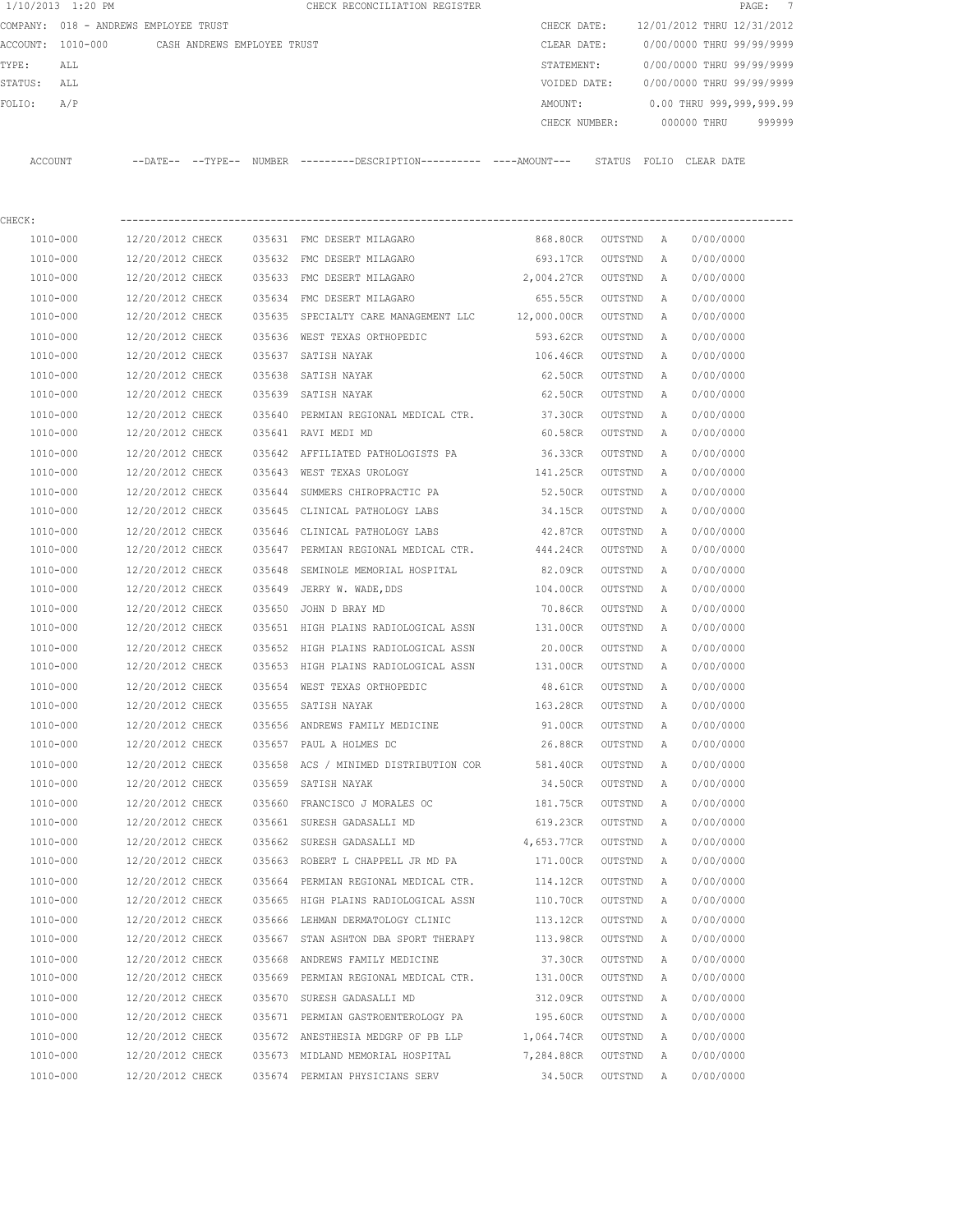|         | 1/10/2013 1:20 PM |                                       |               | CHECK RECONCILIATION REGISTER                |                 |             | PAGE: 8                    |  |
|---------|-------------------|---------------------------------------|---------------|----------------------------------------------|-----------------|-------------|----------------------------|--|
|         |                   | COMPANY: 018 - ANDREWS EMPLOYEE TRUST |               |                                              | CHECK DATE:     |             | 12/01/2012 THRU 12/31/2012 |  |
|         | ACCOUNT: 1010-000 | CASH ANDREWS EMPLOYEE TRUST           |               |                                              | CLEAR DATE:     |             | 0/00/0000 THRU 99/99/9999  |  |
| TYPE:   | ALL               |                                       |               |                                              | STATEMENT:      |             | 0/00/0000 THRU 99/99/9999  |  |
| STATUS: | ALL               |                                       |               |                                              | VOIDED DATE:    |             | 0/00/0000 THRU 99/99/9999  |  |
| FOLIO:  | A/P               |                                       |               |                                              | AMOUNT:         |             | 0.00 THRU 999,999,999.99   |  |
|         |                   |                                       |               |                                              | CHECK NUMBER:   | 000000 THRU | 999999                     |  |
|         |                   |                                       |               |                                              |                 |             |                            |  |
| ACCOUNT |                   | $---DATE---TYPE---$                   | <b>NUMBER</b> | ---------DESCRIPTION---------- ----AMOUNT--- | STATUS<br>FOLIO | CLEAR DATE  |                            |  |
|         |                   |                                       |               |                                              |                 |             |                            |  |

| CHECK:   |                  |        |                                            |             |           |   |           |
|----------|------------------|--------|--------------------------------------------|-------------|-----------|---|-----------|
| 1010-000 | 12/20/2012 CHECK |        | 035675 DX, INC.                            | 133.41CR    | OUTSTND A |   | 0/00/0000 |
| 1010-000 | 12/20/2012 CHECK |        | 035676 ANDREWS FAMILY MEDICINE 62.82CR     |             | OUTSTND   | A | 0/00/0000 |
| 1010-000 | 12/20/2012 CHECK |        | 035677 D REDMOND MD                        | 19.80CR     | OUTSTND   | A | 0/00/0000 |
| 1010-000 | 12/20/2012 CHECK | 035678 | PERMIAN REGIONAL MEDICAL CTR.              | 151.20CR    | OUTSTND   | Α | 0/00/0000 |
| 1010-000 | 12/27/2012 CHECK | 035679 | PERMIAN REGIONAL MEDICAL CTR.              | 350.28CR    | OUTSTND   | A | 0/00/0000 |
| 1010-000 | 12/27/2012 CHECK | 035680 | PERMIAN PHYSICIANS SERV                    | 200.98CR    | OUTSTND   | Α | 0/00/0000 |
| 1010-000 | 12/27/2012 CHECK | 035681 | SONYA HECKLER PHD LPC                      | 125.00CR    | OUTSTND   | A | 0/00/0000 |
| 1010-000 | 12/27/2012 CHECK | 035682 | SATISH NAYAK                               | 62.50CR     | OUTSTND   | A | 0/00/0000 |
| 1010-000 | 12/27/2012 CHECK |        | 035683 COVENANT MEDICAL GROUP              | 236.16CR    | OUTSTND   | A | 0/00/0000 |
| 1010-000 | 12/27/2012 CHECK |        | 035684 TEXAS ONCOLOGY PA DALLAS SAMM       | 25.00CR     | OUTSTND   | A | 0/00/0000 |
| 1010-000 | 12/27/2012 CHECK |        | 035685 ECTOR COUNTY HOSPITAL DIST          | 972.00CR    | OUTSTND   | A | 0/00/0000 |
| 1010-000 | 12/27/2012 CHECK | 035686 | PERMIAN NEPHROLOGY ASSOCIATES 366.89CR     |             | OUTSTND   | A | 0/00/0000 |
| 1010-000 | 12/27/2012 CHECK |        | 035687 LORI D ADCOCK MD                    | 21.47CR     | OUTSTND   | A | 0/00/0000 |
| 1010-000 | 12/27/2012 CHECK | 035688 | SONYA HECKLER PHD LPC                      | 250.00CR    | OUTSTND   | A | 0/00/0000 |
| 1010-000 | 12/27/2012 CHECK | 035689 | SONYA HECKLER PHD LPC                      | 250.00CR    | OUTSTND   | A | 0/00/0000 |
| 1010-000 | 12/27/2012 CHECK | 035690 | SONYA HECKLER PHD LPC                      | 125.00CR    | OUTSTND   | A | 0/00/0000 |
| 1010-000 | 12/27/2012 CHECK | 035691 | PERMIAN REGIONAL MEDICAL CTR.              | 246.96CR    | OUTSTND   | A | 0/00/0000 |
| 1010-000 | 12/27/2012 CHECK | 035692 | ODESSA HEART INSTITUTE                     | 67.75CR     | OUTSTND   | A | 0/00/0000 |
| 1010-000 | 12/27/2012 CHECK | 035693 | PERMIAN INTERNAL MEDICINE ASC              | 85.55CR     | OUTSTND   | A | 0/00/0000 |
| 1010-000 | 12/27/2012 CHECK | 035694 | PERMIAN INTERNAL MEDICINE ASC              | 64.57CR     | OUTSTND   | A | 0/00/0000 |
| 1010-000 | 12/27/2012 CHECK | 035695 | WENDOVER FAMILY MEDICINE                   | 72.92CR     | OUTSTND   | A | 0/00/0000 |
| 1010-000 | 12/27/2012 CHECK | 035696 | GREGORY D YOUNG DC                         | 75.60CR     | OUTSTND   | A | 0/00/0000 |
| 1010-000 | 12/27/2012 CHECK |        | 035697 MIDLAND EMERGENCY MANAGEMENT        | 204.80CR    | OUTSTND   | A | 0/00/0000 |
| 1010-000 | 12/27/2012 CHECK | 035698 | PANKAJ PATEL MD                            | 46.67CR     | OUTSTND   | A | 0/00/0000 |
| 1010-000 | 12/27/2012 CHECK | 035699 | SONYA HECKLER PHD LPC                      | 62.50CR     | OUTSTND   | A | 0/00/0000 |
| 1010-000 | 12/27/2012 CHECK | 035700 | ODESSA HEART INSTITUTE                     | 61.99CR     | OUTSTND   | Α | 0/00/0000 |
| 1010-000 | 12/27/2012 CHECK |        | 035701 PERMIAN REGIONAL MEDICAL CTR.       | 224.28CR    | OUTSTND   | A | 0/00/0000 |
| 1010-000 | 12/27/2012 CHECK | 035702 | RAYMOND MARTINEZ MD                        | 140.00CR    | OUTSTND   | Α | 0/00/0000 |
| 1010-000 | 12/27/2012 CHECK | 035703 | TX EMERGENCY STAFFING SOLUTION 1, 119.00CR |             | OUTSTND   | A | 0/00/0000 |
| 1010-000 | 12/27/2012 CHECK |        | 035704 MED TRANS CORP                      | 20,518.92CR | OUTSTND   | A | 0/00/0000 |
| 1010-000 | 12/27/2012 CHECK | 035705 | RAJA NAIDU MD                              | 1,736.72CR  | OUTSTND   | A | 0/00/0000 |
| 1010-000 | 12/27/2012 CHECK | 035706 | PERMIAN REGIONAL MEDICAL CTR.              | 444.96CR    | OUTSTND   | A | 0/00/0000 |
| 1010-000 | 12/27/2012 CHECK |        | 035707 ADVANCED NEUROSCIENCE CLINIC        | 591.00CR    | OUTSTND   | A | 0/00/0000 |
| 1010-000 | 12/27/2012 CHECK | 035708 | ANDREWS FAMILY MEDICINE                    | 157.34CR    | OUTSTND   | A | 0/00/0000 |
| 1010-000 | 12/27/2012 CHECK |        | 035709 ANDREWS FAMILY MEDICINE             | 37.30CR     | OUTSTND   | A | 0/00/0000 |
| 1010-000 | 12/27/2012 CHECK |        | 035710 DRS E M AND DAVID WRIGHT            | 103.20CR    | OUTSTND   | A | 0/00/0000 |
| 1010-000 | 12/27/2012 CHECK |        | 035711 PERMIAN REGIONAL MEDICAL CTR.       | 1,803.96CR  | OUTSTND   | Α | 0/00/0000 |
| 1010-000 | 12/27/2012 CHECK |        | 035712 WAYNE THATCHER                      | 60.00CR     | OUTSTND   | Α | 0/00/0000 |
| 1010-000 | 12/27/2012 CHECK | 035713 | PERMIAN GASTROENTEROLOGY PA                | 300.97CR    | OUTSTND   | А | 0/00/0000 |
| 1010-000 | 12/27/2012 CHECK | 035714 | PERMIAN GASTROENTEROLOGY PA                | 406.00CR    | OUTSTND   | Α | 0/00/0000 |
| 1010-000 | 12/27/2012 CHECK |        | 035715 ACS / ODESSA ENDOSCOPY CENTER       | 4,248.37CR  | OUTSTND   | Α | 0/00/0000 |
| 1010-000 | 12/27/2012 CHECK | 035716 | OEC ANESTHESIA LLC                         | 449.25CR    | OUTSTND   | Α | 0/00/0000 |
| 1010-000 | 12/27/2012 CHECK |        | 035717 WAYNE THATCHER                      | 60.00CR     | OUTSTND   | Α | 0/00/0000 |
| 1010-000 | 12/27/2012 CHECK |        | 035718 MIDLAND PATHOLOGISTS                | 245.84CR    | OUTSTND   | A | 0/00/0000 |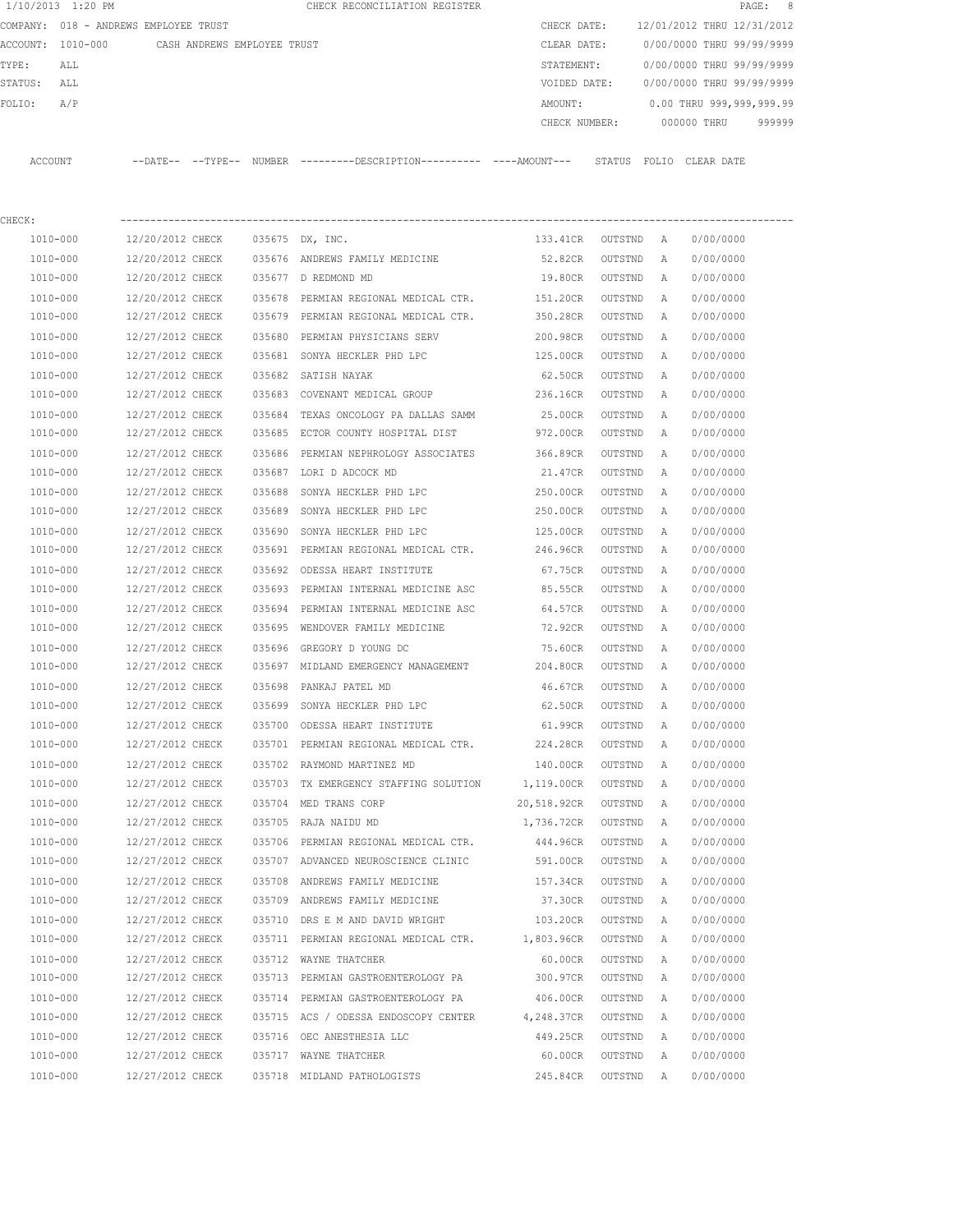|                                                                                        | 1/10/2013 1:20 PM                 |  |  |                                                                                                                | CHECK RECONCILIATION REGISTER |      |  |                                        | PAGE: 9 |
|----------------------------------------------------------------------------------------|-----------------------------------|--|--|----------------------------------------------------------------------------------------------------------------|-------------------------------|------|--|----------------------------------------|---------|
| COMPANY: 018 - ANDREWS EMPLOYEE TRUST<br>ACCOUNT: 1010-000 CASH ANDREWS EMPLOYEE TRUST |                                   |  |  |                                                                                                                |                               |      |  | CHECK DATE: 12/01/2012 THRU 12/31/2012 |         |
|                                                                                        |                                   |  |  |                                                                                                                |                               |      |  | CLEAR DATE: 0/00/0000 THRU 99/99/9999  |         |
| TYPE: ALL                                                                              |                                   |  |  |                                                                                                                |                               |      |  | STATEMENT: 0/00/0000 THRU 99/99/9999   |         |
| STATUS: ALL                                                                            |                                   |  |  |                                                                                                                |                               |      |  | VOIDED DATE: 0/00/0000 THRU 99/99/9999 |         |
| FOLIO: A/P                                                                             |                                   |  |  |                                                                                                                |                               |      |  | AMOUNT: 0.00 THRU 999,999,999.99       |         |
|                                                                                        |                                   |  |  |                                                                                                                |                               |      |  | CHECK NUMBER: 000000 THRU 999999       |         |
|                                                                                        |                                   |  |  | ACCOUNT --DATE-- --TYPE-- NUMBER --------DESCRIPTION---------- ---AMOUNT--- STATUS FOLIO CLEAR DATE            |                               |      |  |                                        |         |
| CHECK:                                                                                 |                                   |  |  |                                                                                                                |                               |      |  |                                        |         |
|                                                                                        | 1010-000                          |  |  | 12/27/2012 CHECK 035719 PERMIAN REGIONAL MEDICAL CTR. 240.80CR OUTSTND A 0/00/0000                             |                               |      |  |                                        |         |
|                                                                                        | 1010-000                          |  |  | 12/27/2012 CHECK 035720 ANDREWS FAMILY MEDICINE 68 77.30CR OUTSTND A 0/00/0000                                 |                               |      |  |                                        |         |
|                                                                                        |                                   |  |  | 1010-000 12/27/2012 CHECK 035721 HIGH PLAINS RADIOLOGICAL ASSN 17.00CR OUTSTND A 0/00/0000                     |                               |      |  |                                        |         |
|                                                                                        | TOTALS FOR ACCOUNT 1010-000       |  |  |                                                                                                                | CHECK TOTAL: 182,464.04CR     |      |  |                                        |         |
|                                                                                        |                                   |  |  | DEPOSIT TOTAL:                                                                                                 |                               | 0.00 |  |                                        |         |
|                                                                                        |                                   |  |  | INTEREST TOTAL:                                                                                                |                               | 0.00 |  |                                        |         |
|                                                                                        |                                   |  |  | MISCELLANEOUS TOTAL:                                                                                           |                               | 0.00 |  |                                        |         |
|                                                                                        |                                   |  |  | SERVICE CHARGE TOTAL:                                                                                          |                               | 0.00 |  |                                        |         |
|                                                                                        |                                   |  |  | EFT FOR THE STATE OF THE STATE OF THE STATE OF THE STATE OF THE STATE OF THE STATE OF THE STATE OF THE STATE O | TOTAL:                        | 0.00 |  |                                        |         |
|                                                                                        |                                   |  |  | BANK-DRAFT TOTAL:                                                                                              |                               | 0.00 |  |                                        |         |
|                                                                                        | TOTALS FOR ANDREWS EMPLOYEE TRUST |  |  |                                                                                                                | CHECK TOTAL: 182,464.04CR     |      |  |                                        |         |
|                                                                                        |                                   |  |  | DEPOSIT                                                                                                        | TOTAL:                        | 0.00 |  |                                        |         |
|                                                                                        |                                   |  |  | INTEREST TOTAL:                                                                                                |                               | 0.00 |  |                                        |         |
|                                                                                        |                                   |  |  | MISCELLANEOUS TOTAL:                                                                                           |                               | 0.00 |  |                                        |         |
|                                                                                        |                                   |  |  | SERVICE CHARGE TOTAL:                                                                                          |                               | 0.00 |  |                                        |         |
|                                                                                        |                                   |  |  | EFT                                                                                                            | TOTAL:                        | 0.00 |  |                                        |         |
|                                                                                        |                                   |  |  | BANK-DRAFT                                                                                                     | TOTAL:                        | 0.00 |  |                                        |         |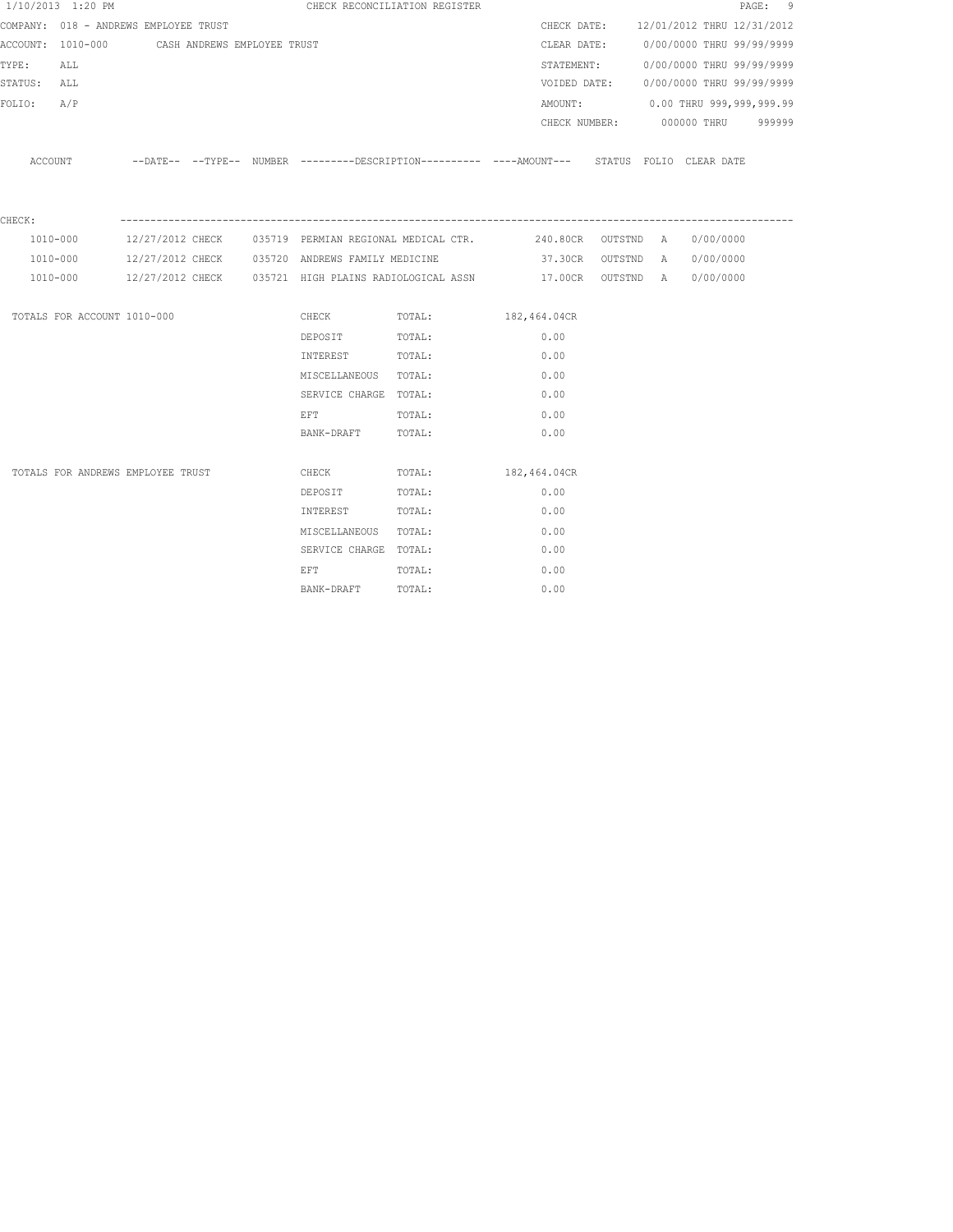|        | 1/10/2013 1:20 PM                   |                       |              |                                                      | CHECK RECONCILIATION REGISTER                                                                 |                     |         |   |                            | PAGE: 10 |
|--------|-------------------------------------|-----------------------|--------------|------------------------------------------------------|-----------------------------------------------------------------------------------------------|---------------------|---------|---|----------------------------|----------|
|        | COMPANY: 020 - PAYROLL ACCOUNT FUND |                       |              |                                                      |                                                                                               | CHECK DATE:         |         |   | 12/01/2012 THRU 12/31/2012 |          |
|        | ACCOUNT: 1001-000                   | CASH                  |              |                                                      |                                                                                               | CLEAR DATE:         |         |   | 0/00/0000 THRU 99/99/9999  |          |
| TYPE:  | ALL                                 |                       |              |                                                      |                                                                                               | STATEMENT:          |         |   | 0/00/0000 THRU 99/99/9999  |          |
|        | STATUS: ALL                         |                       |              |                                                      |                                                                                               | VOIDED DATE:        |         |   | 0/00/0000 THRU 99/99/9999  |          |
| FOLIO: | A/P                                 |                       |              |                                                      |                                                                                               | AMOUNT:             |         |   | 0.00 THRU 999,999,999.99   |          |
|        |                                     |                       |              |                                                      |                                                                                               | CHECK NUMBER:       |         |   | 000000 THRU                | 999999   |
|        | ACCOUNT                             |                       |              |                                                      | --DATE-- --TYPE-- NUMBER ---------DESCRIPTION---------- ----AMOUNT--- STATUS FOLIO CLEAR DATE |                     |         |   |                            |          |
|        |                                     |                       |              |                                                      |                                                                                               |                     |         |   |                            |          |
|        | BANK DRAFT:                         |                       |              |                                                      |                                                                                               |                     |         |   |                            |          |
|        | 1001-000                            | 12/07/2012 BANK-DRAFT |              |                                                      | TEXAS CHILD SUPPORT DISBURSEME                                                                | 1,935.05CR POSTED   |         |   | A 12/31/2012               |          |
|        | 1001-000                            |                       |              | 12/07/2012 BANK-DRAFT000001 INTERNAL REVENUE SERVICE |                                                                                               | 150,476.92CR POSTED |         |   | A 12/31/2012               |          |
|        | 1001-000                            | 12/19/2012 BANK-DRAFT |              |                                                      | TEXAS CHILD SUPPORT DISBURSEME                                                                | 1,813.51CR POSTED   |         |   | A 12/31/2012               |          |
|        | 1001-000                            |                       |              | 12/19/2012 BANK-DRAFT000001 INTERNAL REVENUE SERVICE |                                                                                               | 71,076.06CR POSTED  |         |   | A 12/31/2012               |          |
|        | 1001-000                            | 12/21/2012 BANK-DRAFT |              | INTERNAL REVENUE SERVICE                             |                                                                                               | 31,916.08CR POSTED  |         |   | A 12/31/2012               |          |
|        | $1001 - 000$                        |                       |              |                                                      | 12/26/2012 BANK-DRAFT TEXAS COUNTY & DISTRICT RETIRE 210,761.67CR OUTSTND A                   |                     |         |   | 0/00/0000                  |          |
| CHECK: |                                     |                       |              |                                                      |                                                                                               |                     |         |   |                            |          |
|        | 1001-000                            |                       |              |                                                      | $12/03/2012$ CHECK 099665 CAPROCK HEALTHPLANS INS $47,956.96$ CR POSTED                       |                     |         |   | A 12/31/2012               |          |
|        | $1001 - 000$                        |                       |              |                                                      | 12/07/2012 CHECK 099666 AIG VALIC FINANCIAL ADVISORS I 250.00CR POSTED                        |                     |         |   | A 12/31/2012               |          |
|        | 1001-000                            |                       |              |                                                      | 12/07/2012 CHECK 099667 C.S.B. ANDREWS COUNTY ADULT PR 645.77CR POSTED                        |                     |         |   | A 12/31/2012               |          |
|        | $1001 - 000$                        | 12/07/2012 CHECK      |              |                                                      | 099668 COMPLEX COMMUNITY FEDERAL CRED 75.00CR                                                 |                     | POSTED  |   | A 12/31/2012               |          |
|        | $1001 - 000$                        | 12/07/2012 CHECK      |              |                                                      | 099669 FIRST BASIN CREDIT UNION                                                               | 4,603.00CR          | POSTED  |   | A 12/31/2012               |          |
|        | 1001-000                            | 12/07/2012 CHECK      |              | 099670 NACO/SOUTH CENTRAL                            |                                                                                               | 20.00CR             | POSTED  | Α | 12/31/2012                 |          |
|        | 1001-000                            | 12/07/2012 CHECK      |              |                                                      | 099671 SECURITY BENEFIT GROUP OF COMP                                                         | 457.50CR            | POSTED  |   | A 12/31/2012               |          |
|        | 1001-000                            | 12/07/2012 CHECK      |              | 099672 THE HARTFORD                                  |                                                                                               | 515.00CR            | POSTED  |   | A 12/31/2012               |          |
|        | $1001 - 000$                        | 12/07/2012 CHECK      |              | 099673 WADDELL & REED INC                            |                                                                                               | 125.00CR            | POSTED  |   | A 12/31/2012               |          |
|        | *** 1001-000                        | 12/19/2012 CHECK      | 100022       |                                                      | AIG VALIC FINANCIAL ADVISORS I                                                                | 250.00CR            | POSTED  | A | 12/31/2012                 |          |
|        | 1001-000                            | 12/19/2012 CHECK      | 100023       |                                                      | COMPLEX COMMUNITY FEDERAL CRED                                                                | 75.00CR             | POSTED  | A | 12/31/2012                 |          |
|        | $1001 - 000$                        | 12/19/2012 CHECK      | 100024       | FIRST BASIN CREDIT UNION                             |                                                                                               | 4,603.00CR          | POSTED  | A | 12/31/2012                 |          |
|        | 1001-000                            | 12/19/2012 CHECK      |              | 100025 NACO/SOUTH CENTRAL                            |                                                                                               | 20.00CR             | POSTED  |   | A 12/31/2012               |          |
|        | $1001 - 000$                        | 12/19/2012 CHECK      | 100026       |                                                      | SECURITY BENEFIT GROUP OF COMP 457.50CR                                                       |                     | OUTSTND | A | 0/00/0000                  |          |
|        | 1001-000                            | 12/19/2012 CHECK      |              | 100027 THE HARTFORD                                  |                                                                                               | 515.00CR            | OUTSTND | A | 0/00/0000                  |          |
|        | $1001 - 000$                        | 12/19/2012 CHECK      |              | 100028 WADDELL & REED INC                            |                                                                                               | 125.00CR            | OUTSTND | A | 0/00/0000                  |          |
| ***    | 1001-000                            | 12/21/2012 CHECK      |              | 100058 FIRST BASIN CREDIT UNION                      |                                                                                               | 4,150.00CR          | POSTED  | Α | 12/31/2012                 |          |
|        | $1001 - 000$                        | 12/21/2012 CHECK      |              | 100059 NACO/SOUTH CENTRAL                            |                                                                                               | 100.00CR            | POSTED  | Α | 12/31/2012                 |          |
|        | $1001 - 000$                        | 12/21/2012 CHECK      | 100060 AFLAC |                                                      |                                                                                               | 6,388.60CR          | OUTSTND | Α | 0/00/0000                  |          |
|        | 1001-000                            | 12/21/2012 CHECK      |              | 100061 AMERICAN HERITAGE                             |                                                                                               | 220.34CR            | OUTSTND | Α | 0/00/0000                  |          |
|        | 1001-000                            | 12/21/2012 CHECK      |              | 100062 ANDREWS COUNTY FEXIBLE SPENDIN                |                                                                                               | 540.00CR            | POSTED  | Α | 12/31/2012                 |          |
|        | $1001 - 000$                        | 12/21/2012 CHECK      |              | 100063 CONTINENTAL AMERICAN INSURANCE                |                                                                                               | 842.70CR            | OUTSTND | Α | 0/00/0000                  |          |
|        | 1001-000                            | 12/21/2012 CHECK      | 100064       | NERI FLORES                                          |                                                                                               | 6.00CR              | POSTED  | Α | 12/31/2012                 |          |
|        | $1001 - 000$                        | 12/21/2012 CHECK      |              | 100065 NEW YORK LIFE INS.                            |                                                                                               | 1,340.35CR          | OUTSTND | Α | 0/00/0000                  |          |
|        | $1001 - 000$                        | 12/21/2012 CHECK      |              | 100066 UNITED WAY                                    |                                                                                               | 278.00CR            | OUTSTND | Α | 0/00/0000                  |          |
|        | 1001-000                            | 12/21/2012 CHECK      |              | 100067 WASHINGTON NATIONAL INSURANCE                 |                                                                                               | 970.60CR            | OUTSTND | Α | 0/00/0000                  |          |
|        |                                     |                       |              |                                                      |                                                                                               |                     |         |   |                            |          |
|        | TOTALS FOR ACCOUNT 1001-000         |                       |              | CHECK                                                | TOTAL:                                                                                        | 75,530.32CR         |         |   |                            |          |
|        |                                     |                       |              | DEPOSIT                                              | TOTAL:                                                                                        | 0.00                |         |   |                            |          |
|        |                                     |                       |              | INTEREST                                             | TOTAL:                                                                                        | 0.00                |         |   |                            |          |
|        |                                     |                       |              | MISCELLANEOUS                                        | TOTAL:                                                                                        | 0.00                |         |   |                            |          |
|        |                                     |                       |              | SERVICE CHARGE TOTAL:                                |                                                                                               | 0.00                |         |   |                            |          |
|        |                                     |                       |              | EFT                                                  | TOTAL:                                                                                        | 0.00                |         |   |                            |          |

BANK-DRAFT TOTAL:  $467,979.29CR$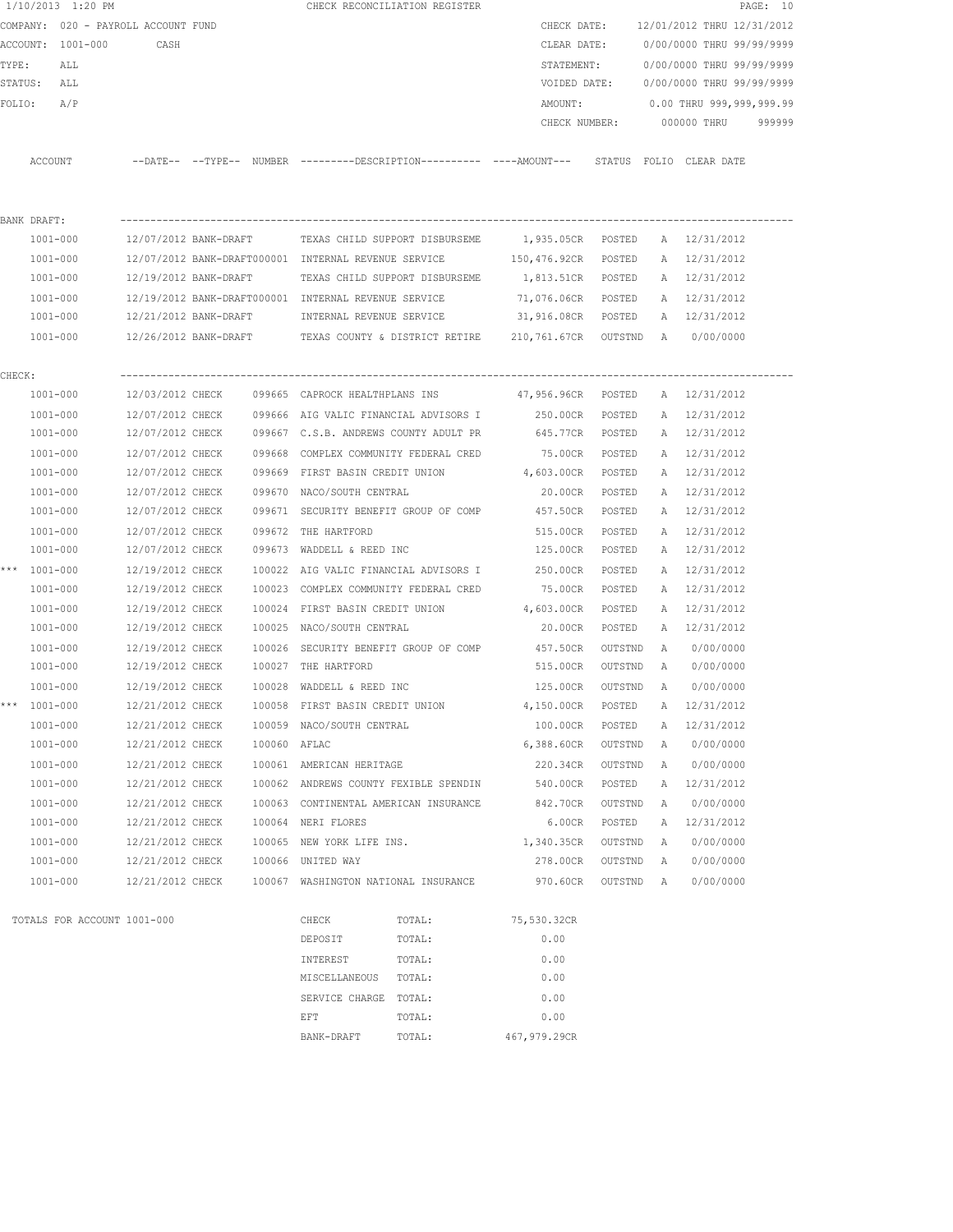| 1/10/2013 1:20 PM                   |     |                                 |  |                | CHECK RECONCILIATION REGISTER                                                                 |                                        |                           |  | PAGE: 11 |        |
|-------------------------------------|-----|---------------------------------|--|----------------|-----------------------------------------------------------------------------------------------|----------------------------------------|---------------------------|--|----------|--------|
| COMPANY: 020 - PAYROLL ACCOUNT FUND |     |                                 |  |                |                                                                                               | CHECK DATE: 12/01/2012 THRU 12/31/2012 |                           |  |          |        |
| ACCOUNT: 1001-000                   |     | CASH                            |  |                |                                                                                               | CLEAR DATE:                            | 0/00/0000 THRU 99/99/9999 |  |          |        |
| TYPE:                               | ALL |                                 |  |                |                                                                                               | STATEMENT:                             | 0/00/0000 THRU 99/99/9999 |  |          |        |
| STATUS:                             | ALL |                                 |  |                |                                                                                               | VOIDED DATE:                           | 0/00/0000 THRU 99/99/9999 |  |          |        |
| FOLIO:                              | A/P |                                 |  |                |                                                                                               | AMOUNT:                                | 0.00 THRU 999,999,999.99  |  |          |        |
|                                     |     |                                 |  |                |                                                                                               | CHECK NUMBER: 000000 THRU              |                           |  |          | 999999 |
| ACCOUNT                             |     |                                 |  |                | --DATE-- --TYPE-- NUMBER ---------DESCRIPTION---------- ----AMOUNT--- STATUS FOLIO CLEAR-DATE |                                        |                           |  |          |        |
|                                     |     | TOTALS FOR PAYROLL ACCOUNT FUND |  | CHECK          | TOTAL:                                                                                        | 75,530.32CR                            |                           |  |          |        |
|                                     |     |                                 |  | DEPOSIT        | TOTAL:                                                                                        | 0.00                                   |                           |  |          |        |
|                                     |     |                                 |  | INTEREST       | TOTAL:                                                                                        | 0.00                                   |                           |  |          |        |
|                                     |     |                                 |  | MISCELLANEOUS  | TOTAL:                                                                                        | 0.00                                   |                           |  |          |        |
|                                     |     |                                 |  | SERVICE CHARGE | TOTAL:                                                                                        | 0.00                                   |                           |  |          |        |
|                                     |     |                                 |  | EFT            | TOTAL:                                                                                        | 0.00                                   |                           |  |          |        |

BANK-DRAFT TOTAL: 467,979.29CR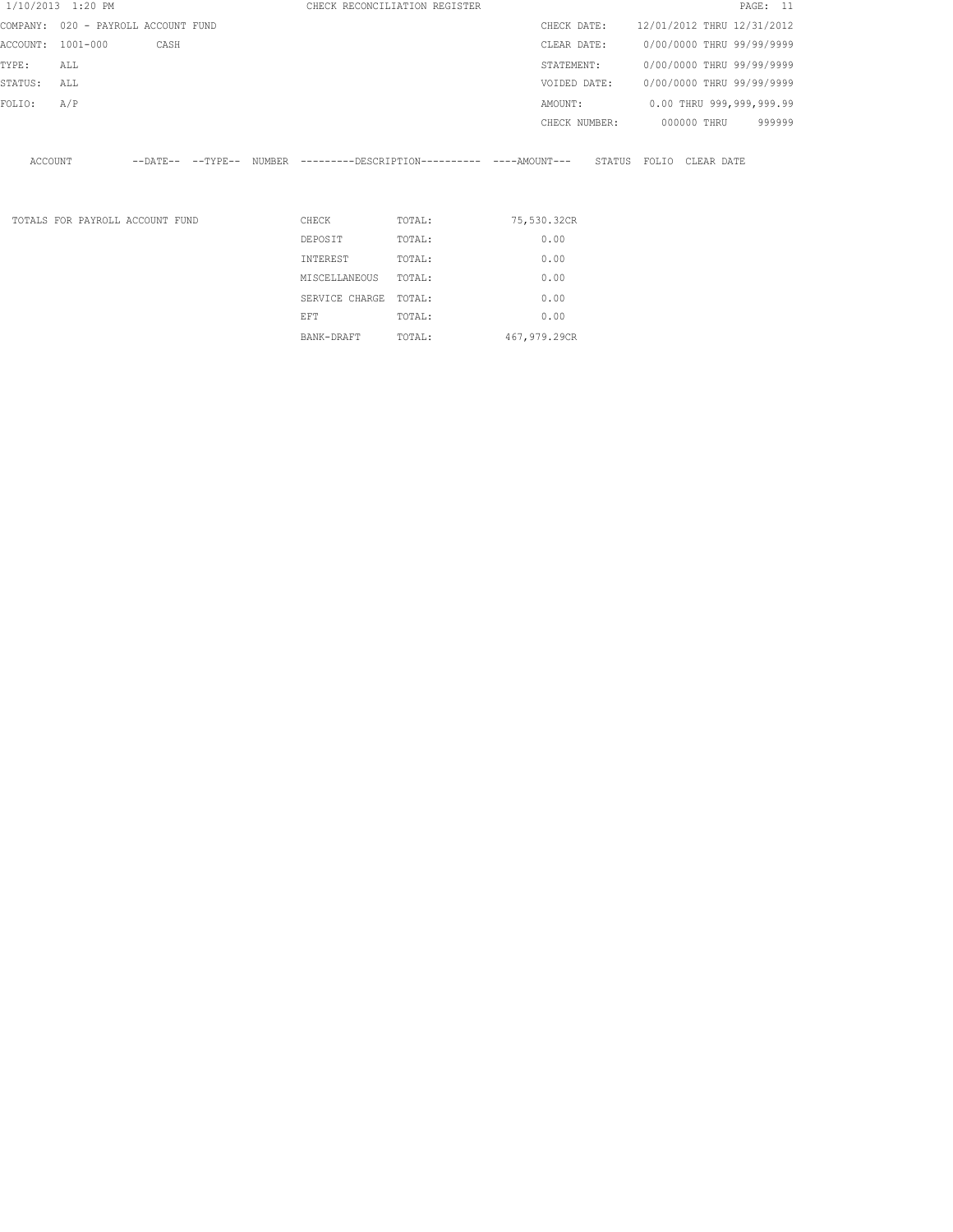|        | 1/10/2013 1:20 PM                              |                               |  |                                 | CHECK RECONCILIATION REGISTER                                                                 |                   |         |              |                            | PAGE: 12 |
|--------|------------------------------------------------|-------------------------------|--|---------------------------------|-----------------------------------------------------------------------------------------------|-------------------|---------|--------------|----------------------------|----------|
|        | COMPANY: 979 - ANDREWS CO DESIGNATED           |                               |  |                                 |                                                                                               | CHECK DATE:       |         |              | 12/01/2012 THRU 12/31/2012 |          |
|        | ACCOUNT: 1010-000 POOLED CASH-ANDREWS CO DESIG |                               |  |                                 |                                                                                               | CLEAR DATE:       |         |              | 0/00/0000 THRU 99/99/9999  |          |
| TYPE:  | ALL                                            |                               |  |                                 |                                                                                               | STATEMENT:        |         |              | 0/00/0000 THRU 99/99/9999  |          |
|        | STATUS: ALL                                    |                               |  |                                 |                                                                                               | VOIDED DATE:      |         |              | 0/00/0000 THRU 99/99/9999  |          |
| FOLIO: | A/P                                            |                               |  |                                 |                                                                                               | AMOUNT:           |         |              | 0.00 THRU 999,999,999.99   |          |
|        |                                                |                               |  |                                 |                                                                                               | CHECK NUMBER:     |         |              | 000000 THRU                | 999999   |
|        |                                                |                               |  |                                 |                                                                                               |                   |         |              |                            |          |
|        | ACCOUNT                                        |                               |  |                                 | --DATE-- --TYPE-- NUMBER ---------DESCRIPTION---------- ----AMOUNT--- STATUS FOLIO CLEAR-DATE |                   |         |              |                            |          |
|        |                                                |                               |  |                                 |                                                                                               |                   |         |              |                            |          |
|        |                                                |                               |  |                                 |                                                                                               |                   |         |              |                            |          |
| CHECK: |                                                |                               |  |                                 |                                                                                               |                   |         |              |                            |          |
|        | 1010-000                                       | 12/07/2012 CHECK              |  | 015156 CITY OF MIDLAND          |                                                                                               | 3,411.81CR POSTED |         |              | A 12/31/2012               |          |
|        | 1010-000                                       | 12/07/2012 CHECK              |  | 015157 DIRECTV                  |                                                                                               | 89.98CR           | POSTED  |              | A 12/31/2012               |          |
|        | 1010-000                                       | 12/07/2012 CHECK              |  |                                 | 015158 GUARDIAN SECURITY SOLUTIONS, L 419.60CR                                                |                   | POSTED  |              | A 12/31/2012               |          |
|        | 1010-000                                       | 12/07/2012 CHECK              |  | 015159 SIERRA SPRINGS           |                                                                                               | 22.22CR           | POSTED  |              | A 12/31/2012               |          |
|        | 1010-000                                       | 12/07/2012 CHECK              |  | 015160 WALLACH CONCRETE INC     |                                                                                               | 219.00CR          | POSTED  |              | A 12/31/2012               |          |
|        | *** 1010-000                                   | 12/14/2012 CHECK              |  | 015181 AMANDA LYNN VANZANT      |                                                                                               | 70.00CR           | POSTED  |              | A 12/31/2012               |          |
|        | 1010-000                                       | 12/14/2012 CHECK              |  | 015182 ANDREWS IRON & SUPPLY    |                                                                                               | 178.50CR          | POSTED  |              | A 12/31/2012               |          |
|        | 1010-000                                       | 12/14/2012 CHECK              |  | 015183 B-P SUPPLY INC           |                                                                                               | 2,324.68CR        | POSTED  |              | A 12/31/2012               |          |
|        | 1010-000                                       | 12/14/2012 CHECK              |  | 015184 GARDNER MEDIA LLC        |                                                                                               | 420.68CR POSTED   |         |              | A 12/31/2012               |          |
|        | 1010-000                                       | 12/14/2012 CHECK              |  | 015185 HOV SERVICES INC         |                                                                                               | 2,234.00CR        | POSTED  |              | A 12/31/2012               |          |
|        | 1010-000                                       | 12/14/2012 CHECK              |  |                                 | 015186 SHAMROCK STEEL SALES, INC 1,478.31CR                                                   |                   | POSTED  |              | A 12/31/2012               |          |
|        | 1010-000                                       | 12/14/2012 CHECK              |  |                                 | 015187 SIDDONS-MARTIN EMERGENCY GROUP 837,377.00CR                                            |                   | POSTED  |              | A 12/31/2012               |          |
|        | *** 1010-000                                   | 12/21/2012 CHECK              |  |                                 | 015195 BORDER STATES ELECTRIC SUPPLY                                                          | 916.28CR          | POSTED  |              | A 12/31/2012               |          |
|        | 1010-000                                       | 12/21/2012 CHECK              |  | 015196 CMC BUSINESS SYSTEMS INC |                                                                                               | 3,162.48CR        | OUTSTND | A            | 0/00/0000                  |          |
|        | 1010-000                                       | 12/21/2012 CHECK              |  | 015197 GENERAL FUND             |                                                                                               | 1,758.52CR        | POSTED  | A            | 12/31/2012                 |          |
|        | 1010-000                                       | 12/21/2012 CHECK              |  |                                 | 015198 GUARDIAN SECURITY SOLUTIONS, L                                                         | 642.80CR          | OUTSTND | A            | 0/00/0000                  |          |
|        | 1010-000                                       | 12/21/2012 CHECK              |  |                                 | 015199 JAHNKE & SONS CONSTRUCTION INC                                                         | 66,578.58CR       | OUTSTND | $\mathbb{A}$ | 0/00/0000                  |          |
|        | 1010-000                                       | 12/28/2012 CHECK              |  | 015200 SHERRY HATHCOCK          |                                                                                               | 960.00CR          | OUTSTND | A            | 0/00/0000                  |          |
|        | 1010-000                                       | 12/28/2012 CHECK              |  | 015201 SIERRA SPRINGS           |                                                                                               | 43.34CR OUTSTND A |         |              | 0/00/0000                  |          |
|        |                                                |                               |  |                                 |                                                                                               |                   |         |              |                            |          |
|        | MISCELLANEOUS:                                 | ----------------------------- |  |                                 |                                                                                               |                   |         |              |                            |          |
|        | 1010-000                                       |                               |  |                                 | 12/07/2012 MISC.   015149 WEST TEXAS CONSULTANTS IUNPOST   51,747.44   POSTED   A  12/31/2012 |                   |         |              |                            |          |
|        | TOTALS FOR ACCOUNT 1010-000                    |                               |  | CHECK                           | TOTAL:                                                                                        | 922,307.78CR      |         |              |                            |          |
|        |                                                |                               |  | DEPOSIT                         | TOTAL:                                                                                        | 0.00              |         |              |                            |          |
|        |                                                |                               |  | INTEREST                        | TOTAL:                                                                                        | 0.00              |         |              |                            |          |
|        |                                                |                               |  | MISCELLANEOUS                   | TOTAL:                                                                                        | 51,747.44         |         |              |                            |          |
|        |                                                |                               |  | SERVICE CHARGE                  | TOTAL:                                                                                        | 0.00              |         |              |                            |          |
|        |                                                |                               |  | EFT                             | TOTAL:                                                                                        | 0.00              |         |              |                            |          |
|        |                                                |                               |  | BANK-DRAFT                      | TOTAL:                                                                                        | 0.00              |         |              |                            |          |
|        |                                                |                               |  |                                 |                                                                                               |                   |         |              |                            |          |
|        | TOTALS FOR ANDREWS CO DESIGNATED               |                               |  | CHECK                           | TOTAL:                                                                                        | 922,307.78CR      |         |              |                            |          |
|        |                                                |                               |  | DEPOSIT                         | TOTAL:                                                                                        | 0.00              |         |              |                            |          |
|        |                                                |                               |  | INTEREST                        | TOTAL:                                                                                        | 0.00              |         |              |                            |          |
|        |                                                |                               |  | MISCELLANEOUS                   | TOTAL:                                                                                        | 51,747.44         |         |              |                            |          |
|        |                                                |                               |  | SERVICE CHARGE TOTAL:           |                                                                                               | 0.00              |         |              |                            |          |
|        |                                                |                               |  | EFT                             | TOTAL:                                                                                        | 0.00              |         |              |                            |          |
|        |                                                |                               |  | BANK-DRAFT                      | TOTAL:                                                                                        | 0.00              |         |              |                            |          |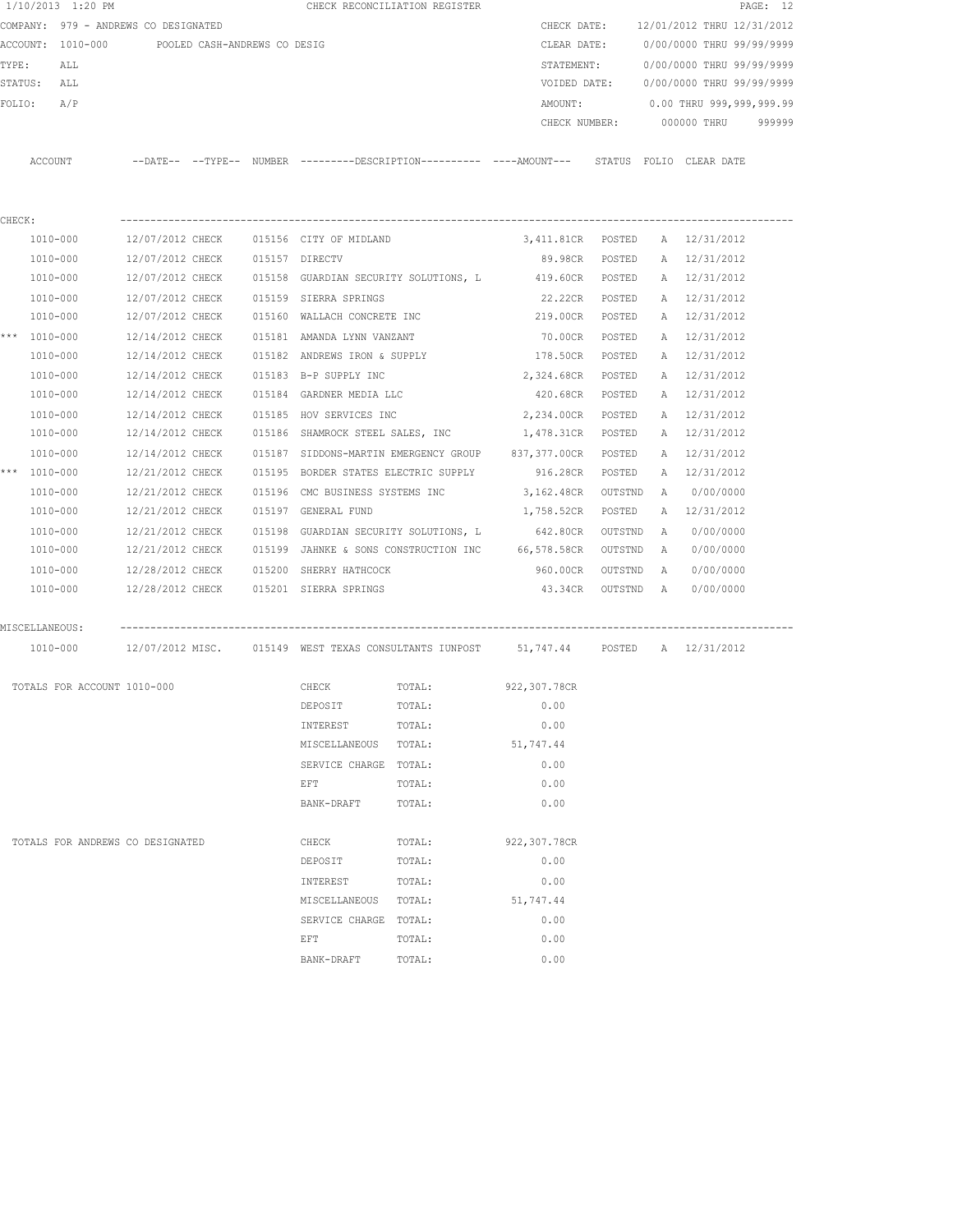|         | 1/10/2013 1:20 PM |                                     |        | CHECK RECONCILIATION REGISTER |               |                            | PAGE: 13 |
|---------|-------------------|-------------------------------------|--------|-------------------------------|---------------|----------------------------|----------|
|         |                   | COMPANY: 989 - ROAD & BRIDGE POOLED |        |                               | CHECK DATE:   | 12/01/2012 THRU 12/31/2012 |          |
|         | ACCOUNT: 1010-000 | POOLED R & B FUNDS                  |        |                               | CLEAR DATE:   | 0/00/0000 THRU 99/99/9999  |          |
| TYPE:   | ALL               |                                     |        |                               | STATEMENT:    | 0/00/0000 THRU 99/99/9999  |          |
| STATUS: | ALL               |                                     |        |                               | VOIDED DATE:  | 0/00/0000 THRU 99/99/9999  |          |
| FOLIO:  | A/P               |                                     |        |                               | AMOUNT:       | 0.00 THRU 999,999,999.99   |          |
|         |                   |                                     |        |                               | CHECK NUMBER: | 000000 THRU                | 999999   |
|         |                   |                                     |        |                               |               |                            |          |
| ACCOUNT |                   | $---DATE---TYPE---$                 | NUMBER |                               | STATUS        | FOLTO<br>CLEAR DATE        |          |

| CHECK:       |                  |        |                                                        |                     |         |   |              |
|--------------|------------------|--------|--------------------------------------------------------|---------------------|---------|---|--------------|
| 1010-000     | 12/07/2012 CHECK |        | 017657 ANDREWS TIRE SERVICE INC                        | 90.00CR POSTED      |         |   | A 12/31/2012 |
| 1010-000     | 12/07/2012 CHECK |        | 017658 ANDREWS TRUCK MAINTENANCE INC 3,556.14CR POSTED |                     |         | A | 12/31/2012   |
| 1010-000     | 12/07/2012 CHECK |        | 017659 BIG COUNTRY BG                                  | 76.80CR             | POSTED  | A | 12/31/2012   |
| 1010-000     | 12/07/2012 CHECK |        | 017660 C.S.B ANDREWS EMPLOYEE TRUST F 27,906.68CR      |                     | POSTED  | Α | 12/31/2012   |
| 1010-000     | 12/07/2012 CHECK |        | 017661 GENERAL FUND                                    | 104,041.18CR POSTED |         | A | 12/31/2012   |
| 1010-000     | 12/07/2012 CHECK |        | 017662 LUBBOCK GRADER BLADE, INC.                      | 2,221.00CR POSTED   |         | A | 12/31/2012   |
| 1010-000     | 12/07/2012 CHECK |        | 017663 MUSTANG LUMBER CO                               | 566.53CR POSTED     |         | A | 12/31/2012   |
| 1010-000     | 12/07/2012 CHECK |        | 017664 RELIANT                                         | 1,199.58CR POSTED   |         |   | A 12/31/2012 |
| 1010-000     | 12/07/2012 CHECK |        | 017665 SC FUELS                                        | 5,316.74CR POSTED   |         |   | A 12/31/2012 |
| 1010-000     | 12/07/2012 CHECK |        | 017666 STANLEY FORD - ANDREWS                          | 43.50CR             | POSTED  | A | 12/31/2012   |
| 1010-000     | 12/07/2012 CHECK |        | 017667 UM AUTO PARTS                                   | 36.66CR             | POSTED  | A | 12/31/2012   |
| 1010-000     | 12/07/2012 CHECK | 017668 | WARREN CAT                                             | 1,022.93CR          | POSTED  | A | 12/31/2012   |
| 1010-000     | 12/07/2012 CHECK |        | 017669 WESTAIR-PRAXAIR                                 | 13.36CR             | POSTED  | A | 12/31/2012   |
| 1010-000     | 12/14/2012 CHECK |        | 017670 ANDREWS BUILDERS SUPPLY INC                     | 67.53CR             | POSTED  | Α | 12/31/2012   |
| 1010-000     | 12/14/2012 CHECK |        | 017671 ANDREWS IRON & SUPPLY                           | 298.75CR            | POSTED  | А | 12/31/2012   |
| 1010-000     | 12/14/2012 CHECK |        | 017672 ANDREWS TIRE SERVICE INC                        | 53.00CR             | POSTED  | Α | 12/31/2012   |
| 1010-000     | 12/14/2012 CHECK |        | 017673 GEBO CREDIT CORPORATION                         | 498.69CR            | POSTED  | A | 12/31/2012   |
| 1010-000     | 12/14/2012 CHECK |        | 017674 JOHN DEERE GOVERNMENTAL & NATI                  | 24.14CR             | POSTED  | Α | 12/31/2012   |
| 1010-000     | 12/14/2012 CHECK |        | 017675 MORRISON SUPPLY COMPANY                         | 405.59CR            | POSTED  | A | 12/31/2012   |
| 1010-000     | 12/14/2012 CHECK |        | 017676 SIERRA SPRINGS                                  | 40.84CR             | POSTED  |   | A 12/31/2012 |
| 1010-000     | 12/14/2012 CHECK |        | 017677 UM AUTO PARTS                                   | 84.67CR             | POSTED  | A | 12/31/2012   |
| 1010-000     | 12/14/2012 CHECK | 017678 | WTG FUELS, INC                                         | 332.37CR            | POSTED  | Α | 12/31/2012   |
| 1010-000     | 12/14/2012 CHECK | 017679 | YELLOWHOUSE MACHINERY CO                               | 895.30CR            | POSTED  | Α | 12/31/2012   |
| 1010-000     | 12/21/2012 CHECK |        | 017680 ANDREWS TIRE SERVICE INC                        | 128.00CR            | POSTED  | A | 12/31/2012   |
| 1010-000     | 12/21/2012 CHECK |        | 017681 B&W SLEEP SHOP                                  | 50.00CR             | OUTSTND | Α | 0/00/0000    |
| 1010-000     | 12/21/2012 CHECK |        | 017682 BASCO SUPPLY COMPANY, INC.                      | 91.74CR             | POSTED  | A | 12/31/2012   |
| 1010-000     | 12/21/2012 CHECK |        | 017683 ECONO SIGNS LLC                                 | 1,076.24CR          | OUTSTND | Α | 0/00/0000    |
| 1010-000     | 12/21/2012 CHECK |        | 017684 FASTENAL COMPANY                                | 147.72CR            | OUTSTND | Α | 0/00/0000    |
| 1010-000     | 12/21/2012 CHECK |        | 017685 GENERAL FUND                                    | 1,751.10CR          | POSTED  | Α | 12/31/2012   |
| 1010-000     | 12/21/2012 CHECK |        | 017686 GENERAL FUND                                    | 76,596.99CR         | POSTED  | Α | 12/31/2012   |
| 1010-000     | 12/21/2012 CHECK |        | 017687 INTERSTATE BILLING SERVICE INC                  | 433.16CR OUTSTND    |         | Α | 0/00/0000    |
| 1010-000     | 12/21/2012 CHECK |        | 017688 SC FUELS                                        | 5,950.01CR          | POSTED  | A | 12/31/2012   |
| 1010-000     | 12/21/2012 CHECK |        | 017689 SHAMROCK STEEL SALES, INC                       | 386.24CR POSTED     |         | A | 12/31/2012   |
| 1010-000     | 12/21/2012 CHECK |        | 017690 TEX TRAIL                                       | 67.09CR             | OUTSTND | A | 0/00/0000    |
| $1010 - 000$ | 12/21/2012 CHECK |        | 017691 TEXAS GAS SERVICE CORP                          | 194.43CR            | OUTSTND | A | 0/00/0000    |
| 1010-000     | 12/21/2012 CHECK |        | 017692 UM AUTO PARTS                                   | 167.40CR            | POSTED  | Α | 12/31/2012   |
| 1010-000     | 12/21/2012 CHECK |        | 017693 WARREN CAT                                      | 473.40CR            | OUTSTND | Α | 0/00/0000    |
| 1010-000     | 12/21/2012 CHECK |        | 017694 WTG FUELS, INC                                  | 115.00CR            | POSTED  | Α | 12/31/2012   |
| 1010-000     | 12/28/2012 CHECK |        | 017695 AMERICAN TIRE DISTRIBUTERS                      | 2,176.82CR          | OUTSTND | Α | 0/00/0000    |
| 1010-000     | 12/28/2012 CHECK | 017696 | ANDREWS TIRE SERVICE INC                               | 45.00CR             | OUTSTND | Α | 0/00/0000    |
| 1010-000     | 12/28/2012 CHECK | 017697 | AUTOZONE COMMERCIAL                                    | 84.65CR             | OUTSTND | Α | 0/00/0000    |
| 1010-000     | 12/28/2012 CHECK | 017698 | TEXAS A&M AGRILIFE EXTENSION S                         | 200.00CR            | OUTSTND | Α | 0/00/0000    |
| 1010-000     | 12/28/2012 CHECK | 017699 | TEXAS GAS SERVICE CORP                                 | 155.26CR            | OUTSTND | Α | 0/00/0000    |
| 1010-000     | 12/28/2012 CHECK |        | 017700 WARREN CAT                                      | 42.98CR             | OUTSTND | Α | 0/00/0000    |
|              |                  |        |                                                        |                     |         |   |              |

MISCELLANEOUS: ----------------------------------------------------------------------------------------------------------------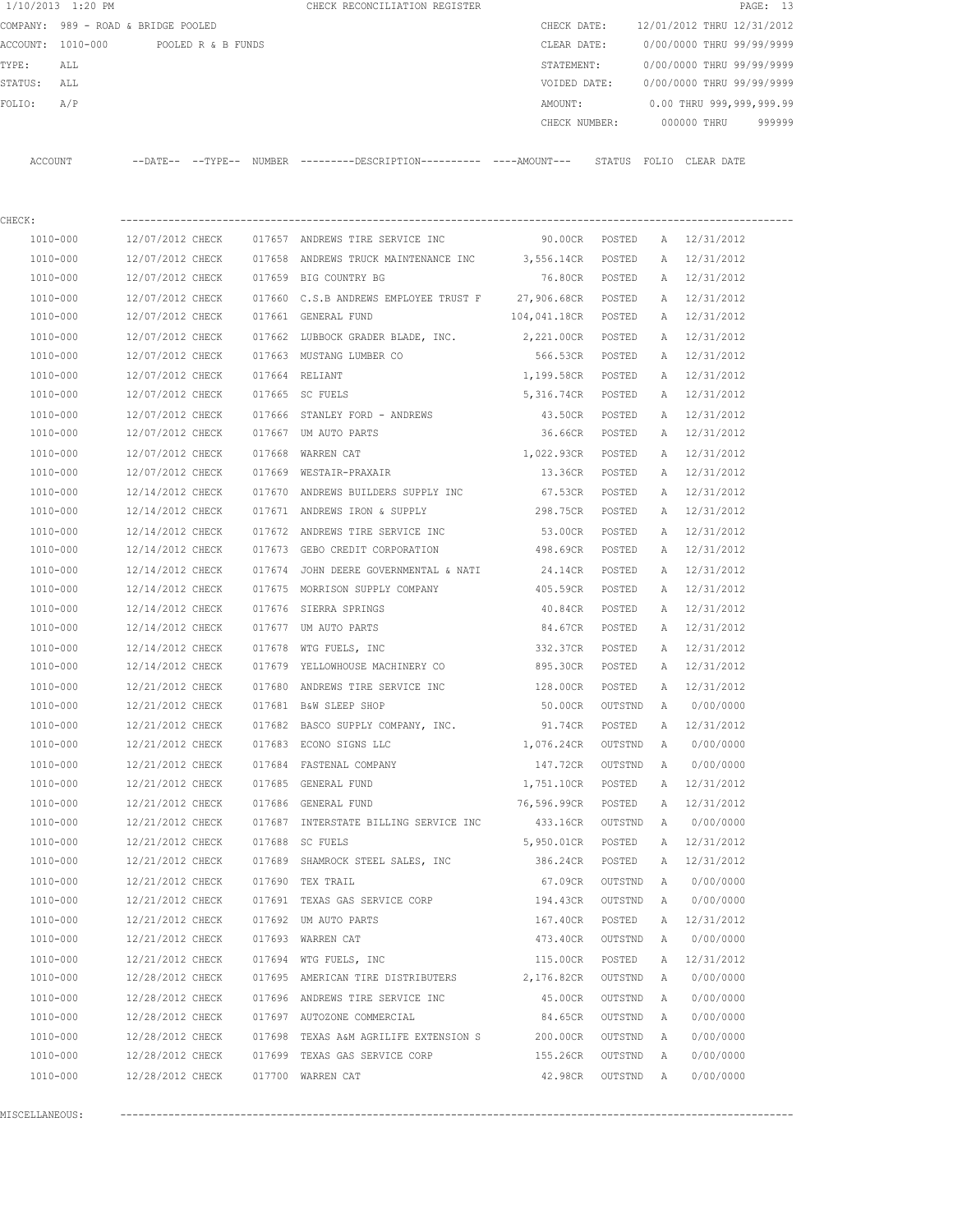|                | 1/10/2013 1:20 PM           |                                      |  | CHECK RECONCILIATION REGISTER                                                                                  |                                                                                                    |            |  |                                        | PAGE: 14 |
|----------------|-----------------------------|--------------------------------------|--|----------------------------------------------------------------------------------------------------------------|----------------------------------------------------------------------------------------------------|------------|--|----------------------------------------|----------|
|                |                             | COMPANY: 989 - ROAD & BRIDGE POOLED  |  |                                                                                                                |                                                                                                    |            |  | CHECK DATE: 12/01/2012 THRU 12/31/2012 |          |
|                |                             | ACCOUNT: 1010-000 POOLED R & B FUNDS |  |                                                                                                                |                                                                                                    |            |  | CLEAR DATE: 0/00/0000 THRU 99/99/9999  |          |
| TYPE:          | ALL                         |                                      |  |                                                                                                                |                                                                                                    | STATEMENT: |  | 0/00/0000 THRU 99/99/9999              |          |
| STATUS: ALL    |                             |                                      |  |                                                                                                                |                                                                                                    |            |  | VOIDED DATE: 0/00/0000 THRU 99/99/9999 |          |
| FOLIO: A/P     |                             |                                      |  |                                                                                                                |                                                                                                    |            |  | AMOUNT: 0.00 THRU 999,999,999.99       |          |
|                |                             |                                      |  |                                                                                                                |                                                                                                    |            |  | CHECK NUMBER: 000000 THRU 999999       |          |
|                |                             |                                      |  |                                                                                                                | ACCOUNT -DATE-- --TYPE-- NUMBER --------DESCRIPTION--------- ----AMOUNT--- STATUS FOLIO CLEAR DATE |            |  |                                        |          |
| MISCELLANEOUS: |                             |                                      |  |                                                                                                                |                                                                                                    |            |  |                                        |          |
|                |                             |                                      |  |                                                                                                                | 1010-000 12/04/2012 MISC. 017622 LUBBOCK GRADER BLADE, INUNPOST 2,221.00 OUTSTND A 0/00/0000       |            |  |                                        |          |
|                | TOTALS FOR ACCOUNT 1010-000 |                                      |  |                                                                                                                | CHECK TOTAL: 239, 125.21CR                                                                         |            |  |                                        |          |
|                |                             |                                      |  | DEPOSIT TOTAL:                                                                                                 |                                                                                                    | 0.00       |  |                                        |          |
|                |                             |                                      |  | INTEREST TOTAL:                                                                                                |                                                                                                    | 0.00       |  |                                        |          |
|                |                             |                                      |  |                                                                                                                | MISCELLANEOUS TOTAL: 2,221.00                                                                      |            |  |                                        |          |
|                |                             |                                      |  | SERVICE CHARGE TOTAL:                                                                                          |                                                                                                    | 0.00       |  |                                        |          |
|                |                             |                                      |  | EFT FOR THE STATE OF THE STATE OF THE STATE OF THE STATE OF THE STATE OF THE STATE OF THE STATE OF THE STATE O | TOTAL:                                                                                             | 0.00       |  |                                        |          |
|                |                             |                                      |  | BANK-DRAFT TOTAL:                                                                                              |                                                                                                    | 0.00       |  |                                        |          |
|                |                             |                                      |  |                                                                                                                |                                                                                                    |            |  |                                        |          |
|                |                             | TOTALS FOR ROAD & BRIDGE POOLED      |  | <b>CHECK</b>                                                                                                   | TOTAL: 239, 125.21CR                                                                               |            |  |                                        |          |
|                |                             |                                      |  | DEPOSIT                                                                                                        | TOTAL:                                                                                             | 0.00       |  |                                        |          |
|                |                             |                                      |  | INTEREST                                                                                                       | TOTAL:                                                                                             | 0.00       |  |                                        |          |
|                |                             |                                      |  |                                                                                                                | MISCELLANEOUS TOTAL: 2,221.00                                                                      |            |  |                                        |          |
|                |                             |                                      |  | SERVICE CHARGE TOTAL:                                                                                          |                                                                                                    | 0.00       |  |                                        |          |
|                |                             |                                      |  | EFT FOR THE STATE OF THE STATE OF THE STATE OF THE STATE OF THE STATE OF THE STATE OF THE STATE OF THE STATE O | TOTAL:                                                                                             | 0.00       |  |                                        |          |
|                |                             |                                      |  | BANK-DRAFT                                                                                                     | TOTAL:                                                                                             | 0.00       |  |                                        |          |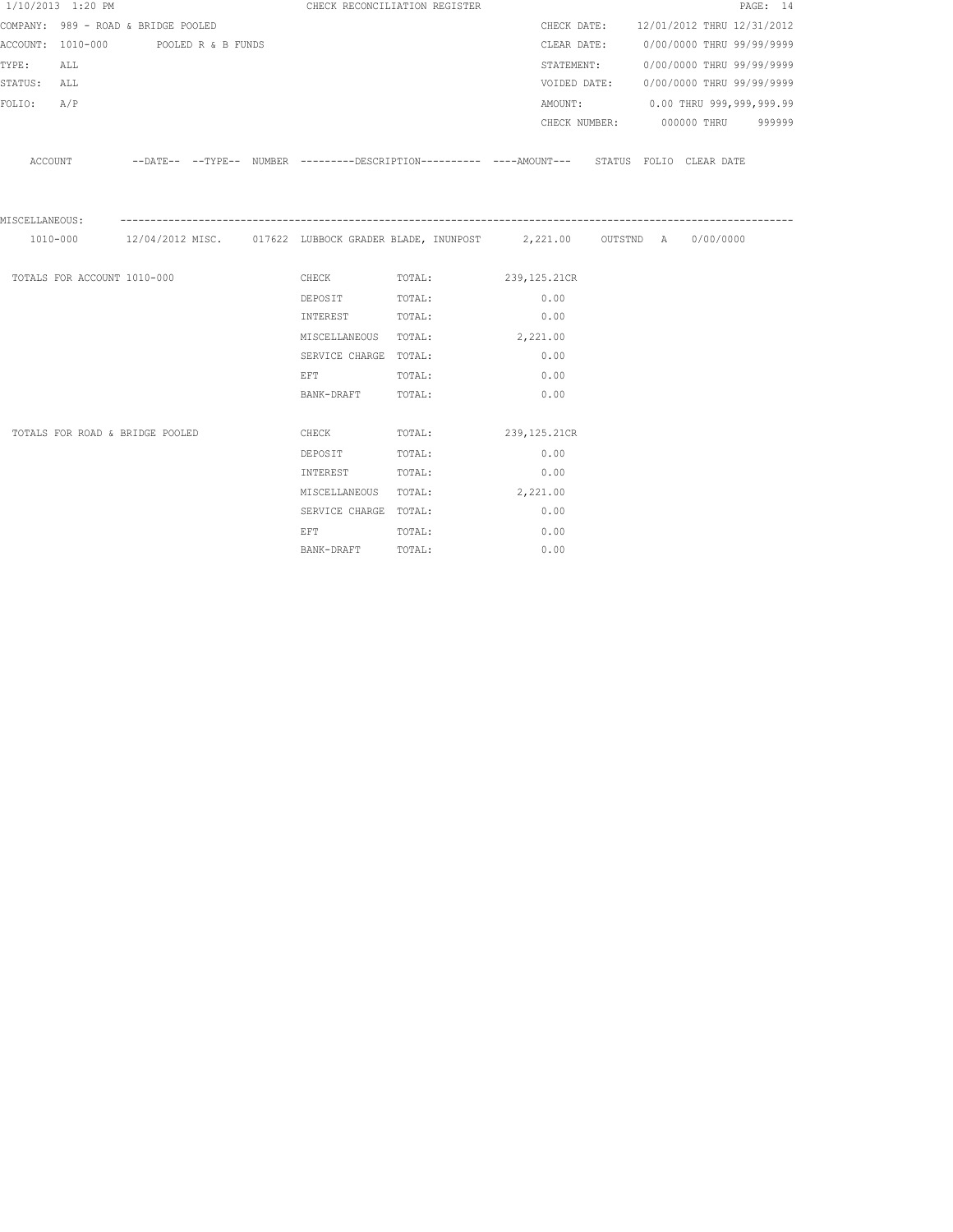|             | 1/10/2013 1:20 PM                       |                                      |                          |             | CHECK RECONCILIATION REGISTER                                                                                    |                   |         |              |                            | PAGE: 15 |
|-------------|-----------------------------------------|--------------------------------------|--------------------------|-------------|------------------------------------------------------------------------------------------------------------------|-------------------|---------|--------------|----------------------------|----------|
|             | COMPANY: 999 - GENERAL FUND CASH POOLED |                                      |                          |             |                                                                                                                  | CHECK DATE:       |         |              | 12/01/2012 THRU 12/31/2012 |          |
|             | ACCOUNT: 1010-000                       |                                      | GENERAL FUND POOLED CASH |             |                                                                                                                  | CLEAR DATE:       |         |              | 0/00/0000 THRU 99/99/9999  |          |
| TYPE:       | ALL                                     |                                      |                          |             |                                                                                                                  | STATEMENT:        |         |              | 0/00/0000 THRU 99/99/9999  |          |
|             | STATUS: ALL                             |                                      |                          |             |                                                                                                                  | VOIDED DATE:      |         |              | 0/00/0000 THRU 99/99/9999  |          |
| FOLIO:      | A/P                                     |                                      |                          |             |                                                                                                                  | AMOUNT:           |         |              | 0.00 THRU 999,999,999.99   |          |
|             |                                         |                                      |                          |             |                                                                                                                  | CHECK NUMBER:     |         |              | 000000 THRU                | 999999   |
|             | ACCOUNT                                 |                                      |                          |             | --DATE-- --TYPE-- NUMBER ---------DESCRIPTION---------- ----AMOUNT--- STATUS FOLIO CLEAR DATE                    |                   |         |              |                            |          |
| BANK DRAFT: |                                         |                                      |                          |             |                                                                                                                  |                   |         |              |                            |          |
|             | 1010-000                                |                                      |                          |             | 12/21/2012 BANK-DRAFT122112 JPMORGAN CHASE BANK                        14,802.19CR    POSTED     A    12/31/2012 |                   |         |              |                            |          |
|             |                                         |                                      |                          |             |                                                                                                                  |                   |         |              |                            |          |
| CHECK:      |                                         |                                      |                          |             |                                                                                                                  |                   |         |              |                            |          |
|             | 1010-000                                | 12/07/2012 CHECK                     |                          |             | 104498 ADVANCED BUSINESS SOLUTIUNPOST                                                                            | 194.20CR POSTED   |         |              | A 12/31/2012               |          |
|             | 1010-000                                | 12/07/2012 CHECK                     |                          |             | 104499 AMBERA TUCK                                                                                               | 25.00CR           | POSTED  |              | A 12/31/2012               |          |
|             | 1010-000                                | 12/07/2012 CHECK<br>12/07/2012 CHECK |                          |             | 104500 ANDREWS BUILDERS SUPPLY INC                                                                               | 9.60CR            | POSTED  |              | A 12/31/2012               |          |
|             | 1010-000                                |                                      |                          |             | 104501 ANDREWS INDUSTRIAL FOUNDATION 15,000.00CR POSTED                                                          |                   |         |              | A 12/31/2012               |          |
|             | 1010-000                                | 12/07/2012 CHECK<br>12/07/2012 CHECK |                          |             | 104502 ANDREWS PEST CONTROL                                                                                      | 55.00CR           | POSTED  | A            | 12/31/2012                 |          |
|             | 1010-000                                |                                      |                          |             | 104503 BAKER OFFICE PRODUCT INC                                                                                  | 26.67CR           | POSTED  |              | A 12/31/2012               |          |
|             | 1010-000                                | 12/07/2012 CHECK                     |                          | 104504      | BILLY & PATTY TAYLOR                                                                                             | 214.40CR          | OUTSTND | A            | 0/00/0000                  |          |
|             | 1010-000                                | 12/07/2012 CHECK                     |                          |             | 104505 BILLY JO SANDELL                                                                                          | 215.00CR          | POSTED  |              | A 12/31/2012               |          |
|             | 1010-000                                | 12/07/2012 CHECK                     |                          | 104506      | BLAINE INDUSTRIAL SUPPLY                                                                                         | 929.35CR          | POSTED  | $\mathbb{A}$ | 12/31/2012                 |          |
|             | 1010-000                                | 12/07/2012 CHECK                     |                          |             | 104507 BORDER STATES ELECTRIC SUPPLY 12,198.75CR                                                                 |                   | POSTED  | A            | 12/31/2012                 |          |
|             | 1010-000                                | 12/07/2012 CHECK                     |                          |             | 104508 C & M AIR COOLED ENGINE, INC                                                                              | 299.75CR          | POSTED  | A            | 12/31/2012                 |          |
|             | 1010-000                                | 12/07/2012 CHECK                     |                          |             | 104509 C.S.B ANDREWS EMPLOYEE TRUST F                                                                            | 180,506.14CR      | POSTED  | A            | 12/31/2012                 |          |
|             | 1010-000                                | 12/07/2012 CHECK                     |                          | 104510      | CALDWELL COUNTRY CHEVROLET                                                                                       | 54,230.00CR       | POSTED  | Α            | 12/31/2012                 |          |
|             | 1010-000                                | 12/07/2012 CHECK                     |                          |             | 104511 CANON FINANCIAL SERVICES INC                                                                              | 141.49CR          | POSTED  | A            | 12/31/2012                 |          |
|             | 1010-000                                | 12/07/2012 CHECK                     |                          | 104512      | CDW GOVERNMENT INC                                                                                               | 834.28CR          | POSTED  | Α            | 12/31/2012                 |          |
|             | 1010-000                                | 12/07/2012 CHECK                     |                          | 104513      | CHEMAQUA                                                                                                         | 155.11CR          | POSTED  | A            | 12/31/2012                 |          |
|             | 1010-000                                | 12/07/2012 CHECK                     |                          | 104514      | CHEVRON AND TEXACO CARD SERVIC                                                                                   | 204.95CR          | POSTED  | A            | 12/31/2012                 |          |
|             | 1010-000                                | 12/07/2012 CHECK                     |                          |             | 104515 COCA-COLA REFRESHMENTS                                                                                    | 181.78CR          | POSTED  | A            | 12/31/2012                 |          |
|             | 1010-000                                | 12/07/2012 CHECK                     |                          | 104516      | COLDWATER PUMP AND WINDMILL SE                                                                                   | 243.26CR          | POSTED  | A            | 12/31/2012                 |          |
|             | 1010-000                                | 12/07/2012 CHECK                     |                          |             | 104517 CUSTOM WHOLESALE SUPPLY CO INC                                                                            | 264.63CR          | POSTED  |              | A 12/31/2012               |          |
|             | 1010-000                                | 12/07/2012 CHECK                     |                          |             | 104518 ECONO SIGNS LLC                                                                                           | 750.30CR          | OUTSTND | A            | 0/00/0000                  |          |
|             | 1010-000                                | 12/07/2012 CHECK                     |                          |             | 104519 ELLIOTT ELECTRIC SUPPLY                                                                                   | 1,680.76CR        | POSTED  | Α            | 12/31/2012                 |          |
|             | 1010-000                                | 12/07/2012 CHECK                     |                          |             | 104520 VOID CHECK                                                                                                | 0.00              | POSTED  | Α            | 12/31/2012                 |          |
|             | 1010-000                                | 12/07/2012 CHECK                     |                          |             | 104521 FALCON SEPTIC SERVICE                                                                                     | 300.00CR          | POSTED  | Α            | 12/31/2012                 |          |
|             | 1010-000                                | 12/07/2012 CHECK                     |                          | 104522 GALE |                                                                                                                  | 98.23CR           | POSTED  | Α            | 12/31/2012                 |          |
|             | 1010-000                                | 12/07/2012 CHECK                     |                          |             | 104523 GENERAL FUND                                                                                              | 13,953.36CR       | POSTED  | Α            | 12/31/2012                 |          |
|             | 1010-000                                | 12/07/2012 CHECK                     |                          |             | 104524 GEORGE F GOMEZ                                                                                            | 1,756.00CR POSTED |         | Α            | 12/31/2012                 |          |
|             | 1010-000                                | 12/07/2012 CHECK                     |                          |             | 104525 GLOBAL GOV/ED SOLUTIONS INC.                                                                              | 2,373.52CR        | POSTED  | Α            | 12/31/2012                 |          |
|             | 1010-000                                | 12/07/2012 CHECK                     |                          |             | 104526 GRAINGER INC                                                                                              | 1,401.01CR        | POSTED  | Α            | 12/31/2012                 |          |
|             | 1010-000                                | 12/07/2012 CHECK                     |                          |             | 104527 HECTOR & PRISCILLA GONZALEZ GA                                                                            | 91.58CR           | OUTSTND | A            | 0/00/0000                  |          |
|             | 1010-000                                | 12/07/2012 CHECK                     |                          |             | 104528 HELEN C NELSON                                                                                            | 207.84CR          | OUTSTND | A            | 0/00/0000                  |          |
|             | 1010-000                                | 12/07/2012 CHECK                     |                          |             | 104529 HILL MANUFACTURING COMPANY INC                                                                            | 277.35CR          | POSTED  |              | A 12/31/2012               |          |
|             | 1010-000                                | 12/07/2012 CHECK                     |                          |             | 104530 INTERSTATE BILLING SERVICE INC                                                                            | 638.24CR          | POSTED  | Α            | 12/31/2012                 |          |
|             | 1010-000                                | 12/07/2012 CHECK                     |                          |             | 104531 ISMAEL CONTRERAS                                                                                          | 270.00CR          | POSTED  | Α            | 12/31/2012                 |          |
|             | 1010-000                                | 12/07/2012 CHECK                     |                          |             | 104532 ISREAL RANGEL                                                                                             | 142.35CR          | POSTED  | Α            | 12/31/2012                 |          |
|             | 1010-000                                | 12/07/2012 CHECK                     |                          |             | 104533 JEFFREY PINO                                                                                              | 460.00CR          | POSTED  | Α            | 12/31/2012                 |          |
|             | 1010-000                                | 12/07/2012 CHECK                     |                          |             | 104534 JOHN L POOL                                                                                               | 500.00CR          | POSTED  | Α            | 12/31/2012                 |          |
|             | 1010-000                                | 12/07/2012 CHECK                     |                          |             | 104535 JONATHAN ALVAREZ                                                                                          | 105.00CR          | POSTED  | Α            | 12/31/2012                 |          |
|             | 1010-000                                | 12/07/2012 CHECK                     |                          |             | 104536 JONATHAN FIGUEROA                                                                                         | 70.00CR           | POSTED  | A            | 12/31/2012                 |          |
|             | 1010-000                                | 12/07/2012 CHECK                     |                          |             | 104537 JOYCE MILLER                                                                                              | 116.55CR          | POSTED  |              | A 12/31/2012               |          |
|             | 1010-000                                | 12/07/2012 CHECK                     |                          |             | 104538 JUAN ANTONIO SAENZ JR                                                                                     | 111.66CR          | POSTED  |              | A 12/31/2012               |          |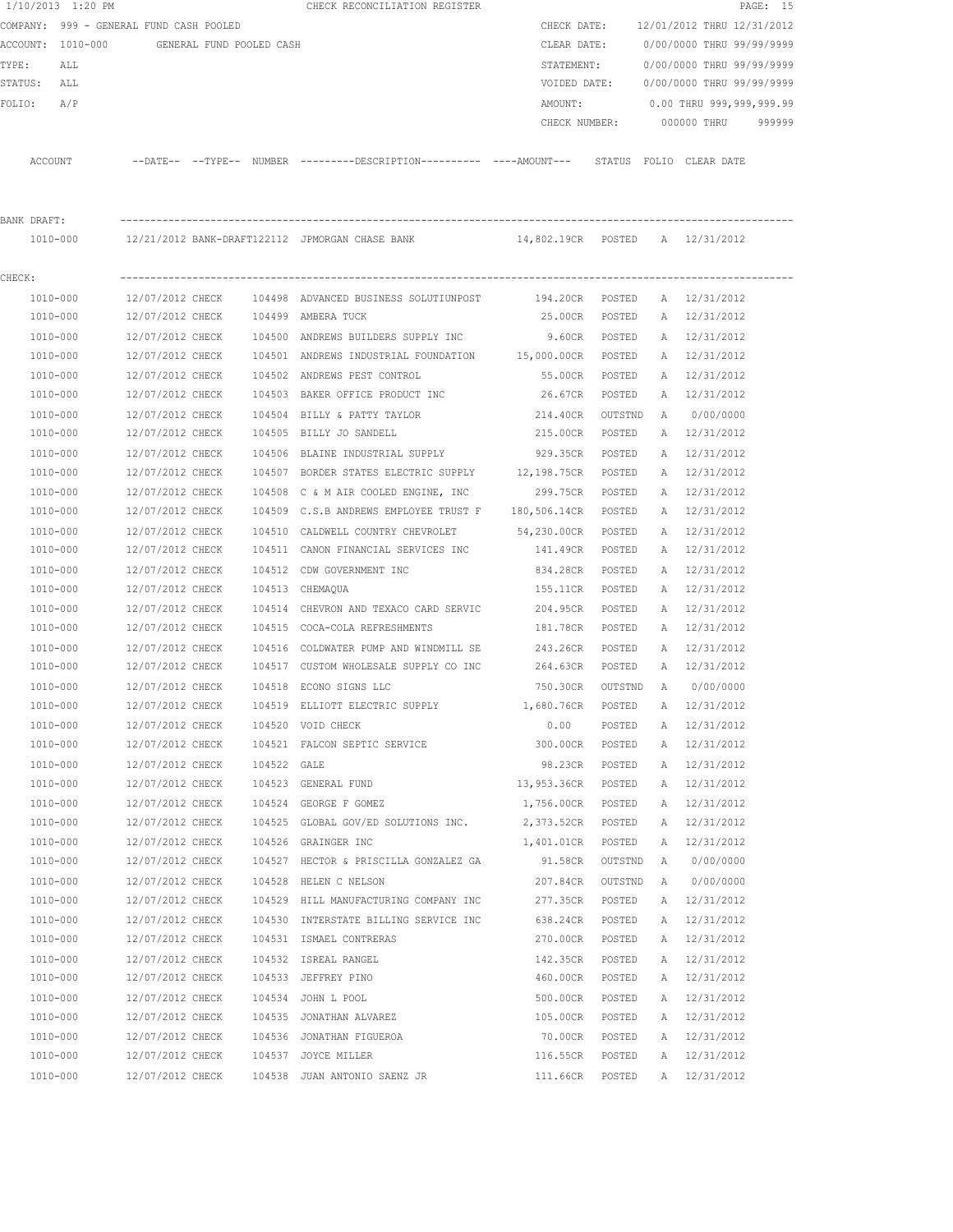|          | 1/10/2013 1:20 PM              |                            |                          | CHECK RECONCILIATION REGISTER                |               |                 |                            | PAGE: 16 |        |
|----------|--------------------------------|----------------------------|--------------------------|----------------------------------------------|---------------|-----------------|----------------------------|----------|--------|
| COMPANY: | 999 - GENERAL FUND CASH POOLED |                            |                          |                                              | CHECK DATE:   |                 | 12/01/2012 THRU 12/31/2012 |          |        |
|          | ACCOUNT: 1010-000              |                            | GENERAL FUND POOLED CASH |                                              | CLEAR DATE:   |                 | 0/00/0000 THRU 99/99/9999  |          |        |
| TYPE:    | ALL                            |                            |                          |                                              | STATEMENT:    |                 | 0/00/0000 THRU 99/99/9999  |          |        |
| STATUS:  | ALL                            |                            |                          |                                              | VOIDED DATE:  |                 | 0/00/0000 THRU 99/99/9999  |          |        |
| FOLIO:   | A/P                            |                            |                          |                                              | AMOUNT:       |                 | 0.00 THRU 999,999,999.99   |          |        |
|          |                                |                            |                          |                                              | CHECK NUMBER: |                 | 000000 THRU                |          | 999999 |
|          |                                |                            |                          |                                              |               |                 |                            |          |        |
| ACCOUNT  |                                | $--$ DATE $- --$ TYPE $--$ | NUMBER                   | ---------DESCRIPTION---------- ----AMOUNT--- |               | STATUS<br>FOLTO | CLEAR DATE                 |          |        |

| CHECK:   |                                           |                |                                                         |                    |         |   |              |
|----------|-------------------------------------------|----------------|---------------------------------------------------------|--------------------|---------|---|--------------|
| 1010-000 | 12/07/2012 CHECK                          |                | 104539 JUNIOR LIBRARY GUILD                             | 4,959.00CR POSTED  |         |   | A 12/31/2012 |
| 1010-000 | 12/07/2012 CHECK                          | 104540         | JUSTICES OF THE PEACE & CONSTA 190.00CR                 |                    | OUTSTND | A | 0/00/0000    |
| 1010-000 | 12/07/2012 CHECK                          |                | 104541 KENT YOUNGBLOOD                                  | 63.84CR            | POSTED  |   | A 12/31/2012 |
| 1010-000 | 12/07/2012 CHECK                          |                | 104542 LUIS VELASCO                                     | 109.73CR           | POSTED  |   | A 12/31/2012 |
| 1010-000 | 12/07/2012 CHECK                          |                | 104543 MARIS SCHULZE                                    | 100.00CR           | POSTED  | A | 12/31/2012   |
| 1010-000 | 12/07/2012 CHECK                          |                | 104544 MICRON CPG                                       | 802.84CR           | POSTED  |   | A 12/31/2012 |
| 1010-000 | 12/07/2012 CHECK                          |                | 104545 MORRISON SUPPLY COMPANY                          | 349.99CR           | POSTED  |   | A 12/31/2012 |
| 1010-000 | 12/07/2012 CHECK 104546 MUSTANG LUMBER CO |                |                                                         | 6,249.41CR         | POSTED  |   | A 12/31/2012 |
| 1010-000 | 12/07/2012 CHECK                          |                | 104547 VOID CHECK                                       | 0.00               | POSTED  |   | A 12/31/2012 |
| 1010-000 | 12/07/2012 CHECK                          |                | 104548 MUSTANG PRINTERS & ENGRAVERS I                   | 217.00CR POSTED    |         |   | A 12/31/2012 |
| 1010-000 | 12/07/2012 CHECK                          |                | 104549 OFFICE DEPOT                                     | 187.48CR POSTED    |         |   | A 12/31/2012 |
| 1010-000 | 12/07/2012 CHECK                          |                | 104550 PRENTICE & ALISSA HILL                           | 48.40CR POSTED     |         |   | A 12/31/2012 |
| 1010-000 | 12/07/2012 CHECK                          |                | 104551 QUILL CORPORATION                                | 1,137.59CR POSTED  |         |   | A 12/31/2012 |
| 1010-000 | 12/07/2012 CHECK                          |                | 104552 RAYMOND K FIVECOAT THE LAW OF 1,300.00CR POSTED  |                    |         | A | 12/31/2012   |
| 1010-000 |                                           |                | 12/07/2012 CHECK 104553 RECORDED BOOKS, LLC             | 442.80CR POSTED    |         |   | A 12/31/2012 |
| 1010-000 | 12/07/2012 CHECK                          | 104554 RELIANT |                                                         | 26,439.84CR POSTED |         | A | 12/31/2012   |
| 1010-000 |                                           |                | 12/07/2012 CHECK 104555 ROBERT EDWARD LEAHEY            | 500.00CR POSTED    |         | A | 12/31/2012   |
| 1010-000 | 12/07/2012 CHECK                          |                | 104556 ROBERT W GARCIA MD                               | 2,731.00CR POSTED  |         |   | A 12/31/2012 |
| 1010-000 | 12/07/2012 CHECK                          |                | 104557 ROBIN HARPER TAC                                 | 186.17CR POSTED    |         | A | 12/31/2012   |
| 1010-000 | 12/07/2012 CHECK                          |                | 104558 SAM'S CLUB DIRECT                                | 2,342.16CR POSTED  |         |   | A 12/31/2012 |
| 1010-000 | 12/07/2012 CHECK                          |                | 104559 SC FUELS                                         | 5,557.42CR POSTED  |         |   | A 12/31/2012 |
| 1010-000 | 12/07/2012 CHECK                          |                | 104560 SEMINOLE DIESEL SERVICE                          | 4,790.40CR POSTED  |         |   | A 12/31/2012 |
| 1010-000 | 12/07/2012 CHECK                          |                | 104561 SIERRA SPRINGS                                   | 74.20CR POSTED     |         |   | A 12/31/2012 |
| 1010-000 | 12/07/2012 CHECK                          |                | 104562 SONYA TORBERT MA, LPC, NCC, LS 1,611.00CR POSTED |                    |         |   | A 12/31/2012 |
| 1010-000 | 12/07/2012 CHECK                          |                | 104563 SOUTH PLAINS IMPLEMENT LTD                       | 92.36CR POSTED     |         | A | 12/31/2012   |
| 1010-000 | 12/07/2012 CHECK                          | 104564         | STANDARD COFFEE SERVICE CO                              | 150.70CR           | POSTED  | Α | 12/31/2012   |
| 1010-000 | 12/07/2012 CHECK                          | 104565         | STANLEY FORD - ANDREWS                                  | 657.24CR           | POSTED  | A | 12/31/2012   |
| 1010-000 | 12/07/2012 CHECK                          | 104566         | STEVEN GALLIER                                          | 220.00CR           | POSTED  | A | 12/31/2012   |
| 1010-000 | 12/07/2012 CHECK                          | 104567         | TEXAS DEPARTMENT OF CRIMINAL J 85.00CR                  |                    | POSTED  | A | 12/31/2012   |
| 1010-000 | 12/07/2012 CHECK                          | 104568         | TEXAS GAS SERVICE CORP 1,496.93CR                       |                    | POSTED  |   | A 12/31/2012 |
| 1010-000 | 12/07/2012 CHECK                          |                | 104569 TIM HARWELL                                      | 61.68CR            | OUTSTND | A | 0/00/0000    |
| 1010-000 | 12/07/2012 CHECK                          | 104570         | TRAVIS & TORREYA BRYAN                                  | 216.56CR           | POSTED  |   | A 12/31/2012 |
| 1010-000 | 12/07/2012 CHECK                          |                | 104571 TRUE AUTOMATION                                  | 5,287.50CR POSTED  |         |   | A 12/31/2012 |
| 1010-000 | 12/07/2012 CHECK                          |                | 104572 UM AUTO PARTS                                    | 60.78CR POSTED     |         |   | A 12/31/2012 |
| 1010-000 | 12/07/2012 CHECK                          |                | 104573 UNITED FUEL & ENERGY                             | 4,863.95CR         | POSTED  |   | A 12/31/2012 |
| 1010-000 | 12/07/2012 CHECK                          |                | 104574 VERIZON WIRELESS                                 | 614.71CR           | POSTED  | Α | 12/31/2012   |
| 1010-000 | 12/07/2012 CHECK                          |                | 104575 WINDSTREAM COMMUNICATIONS                        | 2,377.16CR         | POSTED  | А | 12/31/2012   |
| 1010-000 | 12/07/2012 CHECK                          |                | 104576 WINNING TRADITIONS LLC                           | 38.75CR            | POSTED  | Α | 12/31/2012   |
| 1010-000 | 12/07/2012 CHECK                          |                | 104577 CITY OF ANDREWS                                  | 1,000,000.00CR     | POSTED  | А | 12/31/2012   |
| 1010-000 | 12/11/2012 CHECK                          | 104578         | HIRAM HUBERT                                            | 10.00CR            | POSTED  | Α | 12/31/2012   |
| 1010-000 | 12/11/2012 CHECK                          |                | 104579 LARRY CHANEY                                     | 10.00CR            | POSTED  | Α | 12/31/2012   |
| 1010-000 | 12/11/2012 CHECK                          | 104580         | VERONICA MCNETT                                         | 10.00CR            | OUTSTND | Α | 0/00/0000    |
| 1010-000 | 12/11/2012 CHECK                          |                | 104581 BEATRICE LUNA SALDIVAR                           | 8.00CR             | POSTED  | А | 12/31/2012   |
| 1010-000 | 12/11/2012 CHECK                          |                | 104582 DEVIN ALEXANDER HAZELET                          | 40.00CR            | OUTSTND | Α | 0/00/0000    |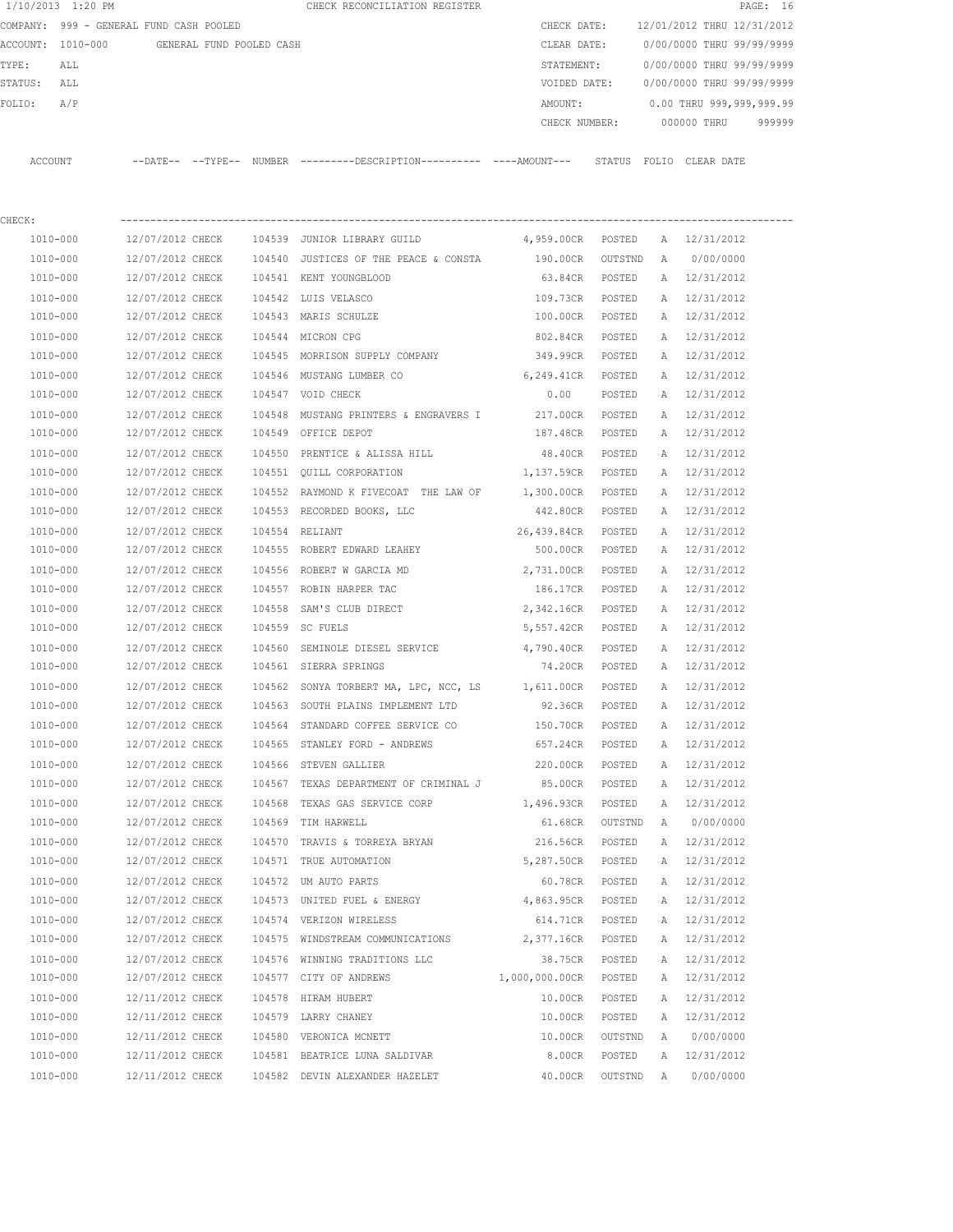|         | 1/10/2013 1:20 PM                       |                  |                          |            | CHECK RECONCILIATION REGISTER                                                                |                 |         |   |                            | PAGE: 17 |
|---------|-----------------------------------------|------------------|--------------------------|------------|----------------------------------------------------------------------------------------------|-----------------|---------|---|----------------------------|----------|
|         | COMPANY: 999 - GENERAL FUND CASH POOLED |                  |                          |            |                                                                                              | CHECK DATE:     |         |   | 12/01/2012 THRU 12/31/2012 |          |
|         | ACCOUNT: 1010-000                       |                  | GENERAL FUND POOLED CASH |            |                                                                                              | CLEAR DATE:     |         |   | 0/00/0000 THRU 99/99/9999  |          |
| TYPE:   | ALL                                     |                  |                          |            |                                                                                              | STATEMENT:      |         |   | 0/00/0000 THRU 99/99/9999  |          |
| STATUS: | ALL                                     |                  |                          |            |                                                                                              | VOIDED DATE:    |         |   | 0/00/0000 THRU 99/99/9999  |          |
| FOLIO:  | A/P                                     |                  |                          |            |                                                                                              | AMOUNT:         |         |   | 0.00 THRU 999,999,999.99   |          |
|         |                                         |                  |                          |            |                                                                                              | CHECK NUMBER:   |         |   | 000000 THRU                | 999999   |
|         | ACCOUNT                                 |                  |                          |            | --DATE-- --TYPE-- NUMBER --------DESCRIPTION---------- ----AMOUNT--- STATUS FOLIO CLEAR DATE |                 |         |   |                            |          |
| CHECK:  |                                         |                  |                          |            |                                                                                              |                 |         |   |                            |          |
|         | 1010-000                                | 12/11/2012 CHECK |                          |            | 104583 FABIAN SERRANO                                                                        | 8.00CR          | POSTED  |   | A 12/31/2012               |          |
|         | 1010-000                                | 12/11/2012 CHECK |                          |            | 104584 ISELA PARRQA HILL                                                                     | 8.00CR          | POSTED  |   | A 12/31/2012               |          |
|         | 1010-000                                | 12/11/2012 CHECK |                          |            | 104585 JUAN JOSE PARRA                                                                       | 8.00CR          | POSTED  |   | A 12/31/2012               |          |
|         | 1010-000                                | 12/11/2012 CHECK |                          |            | 104586 MARIBEL ZAMORA                                                                        | 8.00CR          | POSTED  |   | A 12/31/2012               |          |
|         | 1010-000                                | 12/11/2012 CHECK |                          |            | 104587 MICHAEL COLIN SEIVERS                                                                 | 40.00CR         | POSTED  |   | A 12/31/2012               |          |
|         | 1010-000                                | 12/11/2012 CHECK |                          |            | 104588 MICHELLE HAYGOOD                                                                      | 8.00CR          | POSTED  |   | A 12/31/2012               |          |
|         | 1010-000                                | 12/11/2012 CHECK |                          |            | 104589 PATSY MITCHELL NELSON                                                                 | 40.00CR         | POSTED  |   | A 12/31/2012               |          |
|         | 1010-000                                | 12/11/2012 CHECK |                          |            | 104590 RANDALL PRICE SHAFFER                                                                 | 40.00CR         | OUTSTND | A | 0/00/0000                  |          |
|         | 1010-000                                | 12/11/2012 CHECK |                          |            | 104591 RANDY PAUL LOCKE                                                                      | 8.00CR          | OUTSTND | A | 0/00/0000                  |          |
|         | 1010-000                                | 12/11/2012 CHECK |                          |            | 104592 ROGER GLENN PORTER                                                                    | 8.00CR          | POSTED  |   | A 12/31/2012               |          |
|         | 1010-000                                | 12/11/2012 CHECK |                          |            | 104593 ROLAND F TIGNOR                                                                       | 8.00CR          | POSTED  | A | 12/31/2012                 |          |
|         | 1010-000                                | 12/11/2012 CHECK |                          |            | 104594 ROSE SCOGGINS SEALS                                                                   | 40.00CR         | POSTED  | Α | 12/31/2012                 |          |
|         | 1010-000                                | 12/11/2012 CHECK |                          |            | 104595 SKYLER ZANE HENSON                                                                    | 40.00CR         | POSTED  | A | 12/31/2012                 |          |
|         | 1010-000                                | 12/11/2012 CHECK |                          |            | 104596 WALTER ALVIN SCHWARTZ                                                                 | 8.00CR          | OUTSTND | A | 0/00/0000                  |          |
|         | 1010-000                                | 12/11/2012 CHECK |                          |            | 104597 WESLEY OBERT COLES                                                                    | 8.00CR          | OUTSTND | A | 0/00/0000                  |          |
|         | 1010-000                                | 12/12/2012 CHECK |                          | 104598     | ALMA DYER                                                                                    | 40.00CR         | POSTED  | A | 12/31/2012                 |          |
|         | 1010-000                                | 12/12/2012 CHECK |                          |            | 104599 CARL BROWN                                                                            | 40.00CR         | POSTED  | A | 12/31/2012                 |          |
|         | 1010-000                                | 12/12/2012 CHECK |                          |            | 104600 DEBBIE STAGGS                                                                         | 40.00CR         | POSTED  | A | 12/31/2012                 |          |
|         | 1010-000                                | 12/12/2012 CHECK |                          |            | 104601 ESTELLA VASQUEZ                                                                       | 40.00CR         | POSTED  |   | A 12/31/2012               |          |
|         | 1010-000                                | 12/12/2012 CHECK |                          |            | 104602 EVA ANDRADE                                                                           | 40.00CR         | POSTED  |   | A 12/31/2012               |          |
|         | 1010-000                                | 12/12/2012 CHECK |                          |            | 104603 JEFF SALDIVAR                                                                         | 40.00CR         | POSTED  |   | A 12/31/2012               |          |
|         | 1010-000                                | 12/12/2012 CHECK |                          |            | 104604 JOHN PARRA                                                                            | 40.00CR         | POSTED  |   | A 12/31/2012               |          |
|         | 1010-000                                | 12/12/2012 CHECK |                          |            | 104605 JUDY SCARBROUGH                                                                       | 40.00CR         | POSTED  |   | A 12/31/2012               |          |
|         | 1010-000                                | 12/12/2012 CHECK |                          |            | 104606 SHANNON MORGETTE                                                                      | 40.00CR         | OUTSTND | A | 0/00/0000                  |          |
|         | 1010-000                                | 12/12/2012 CHECK |                          |            | 104607 STEPHANIE MILLER                                                                      | 40.00CR         | OUTSTND | A | 0/00/0000                  |          |
|         | $1010 - 000$                            | 12/12/2012 CHECK |                          |            | 104608 YVONNE CADRA                                                                          | 40.00CR         | OUTSTND | Α | 0/00/0000                  |          |
|         | 1010-000                                | 12/14/2012 CHECK |                          |            | 104609 4M YOUTH SERVICES                                                                     | 4,209.30CR      | POSTED  | Α | 12/31/2012                 |          |
|         | 1010-000                                | 12/14/2012 CHECK |                          |            | 104610 ADVANCED BUSINESS SOLUTIONS                                                           | 545.70CR        | POSTED  | Α | 12/31/2012                 |          |
|         | 1010-000                                | 12/14/2012 CHECK |                          |            | 104611 ANDREWS BUILDERS SUPPLY INC                                                           | 561.63CR POSTED |         | Α | 12/31/2012                 |          |
|         | 1010-000                                | 12/14/2012 CHECK |                          |            | 104612 VOID CHECK                                                                            | 0.00            | POSTED  | Α | 12/31/2012                 |          |
|         | 1010-000                                | 12/14/2012 CHECK |                          |            | 104613 VOID CHECK                                                                            | 0.00            | POSTED  | Α | 12/31/2012                 |          |
|         | 1010-000                                | 12/14/2012 CHECK |                          |            | 104614 ANDREWS COUNTY DESIGNATED FUND 680,000.00CR                                           |                 | POSTED  | Α | 12/31/2012                 |          |
|         | 1010-000                                | 12/14/2012 CHECK |                          |            | 104615 ANDREWS FAMILY MEDICINE                                                               | 130.00CR        | POSTED  | Α | 12/31/2012                 |          |
|         | 1010-000                                | 12/14/2012 CHECK |                          |            | 104616 ANDREWS IRON & SUPPLY                                                                 | 265.60CR        | POSTED  | Α | 12/31/2012                 |          |
|         | 1010-000                                | 12/14/2012 CHECK |                          |            | 104617 ANDREWS OFFICE SUPPLY                                                                 | 40.52CR         | OUTSTND | Α | 0/00/0000                  |          |
|         | 1010-000                                | 12/14/2012 CHECK |                          |            | 104618 ANDREWS PEST CONTROL                                                                  | 60.00CR         | POSTED  | A | 12/31/2012                 |          |
|         | 1010-000                                | 12/14/2012 CHECK |                          |            | 104619 ANDREWS PRESCRIPTION SHOP LLC 1,670.91CR                                              |                 | POSTED  | Α | 12/31/2012                 |          |
|         | 1010-000                                | 12/14/2012 CHECK |                          |            | 104620 ANDREWS VETERINARY CLINIC CORP                                                        | 344.60CR        | POSTED  | Α | 12/31/2012                 |          |
|         | 1010-000                                | 12/14/2012 CHECK |                          |            | 104621 ANDREWS VISION CENTER                                                                 | 910.00CR        | POSTED  | Α | 12/31/2012                 |          |
|         | 1010-000                                | 12/14/2012 CHECK |                          |            | 104622 BEN E. KEITH                                                                          | 4,733.88CR      | POSTED  | A | 12/31/2012                 |          |
|         | 1010-000                                | 12/14/2012 CHECK |                          | 104623 BLR |                                                                                              | 311.95CR POSTED |         |   | A 12/31/2012               |          |
|         | 1010-000                                | 12/14/2012 CHECK |                          |            | 104624 CENTER FOR DISEASE DETECTION                                                          | 244.00CR        | POSTED  |   | A 12/31/2012               |          |
|         | 1010-000                                | 12/14/2012 CHECK |                          |            | 104625 CENTER POINT LARGE PRINT                                                              | 77.88CR         | POSTED  |   | A 12/31/2012               |          |
|         | 1010-000                                | 12/14/2012 CHECK |                          |            | 104626 CITY OF ANDREWS                                                                       | 1,674.00CR      | POSTED  |   | A 12/31/2012               |          |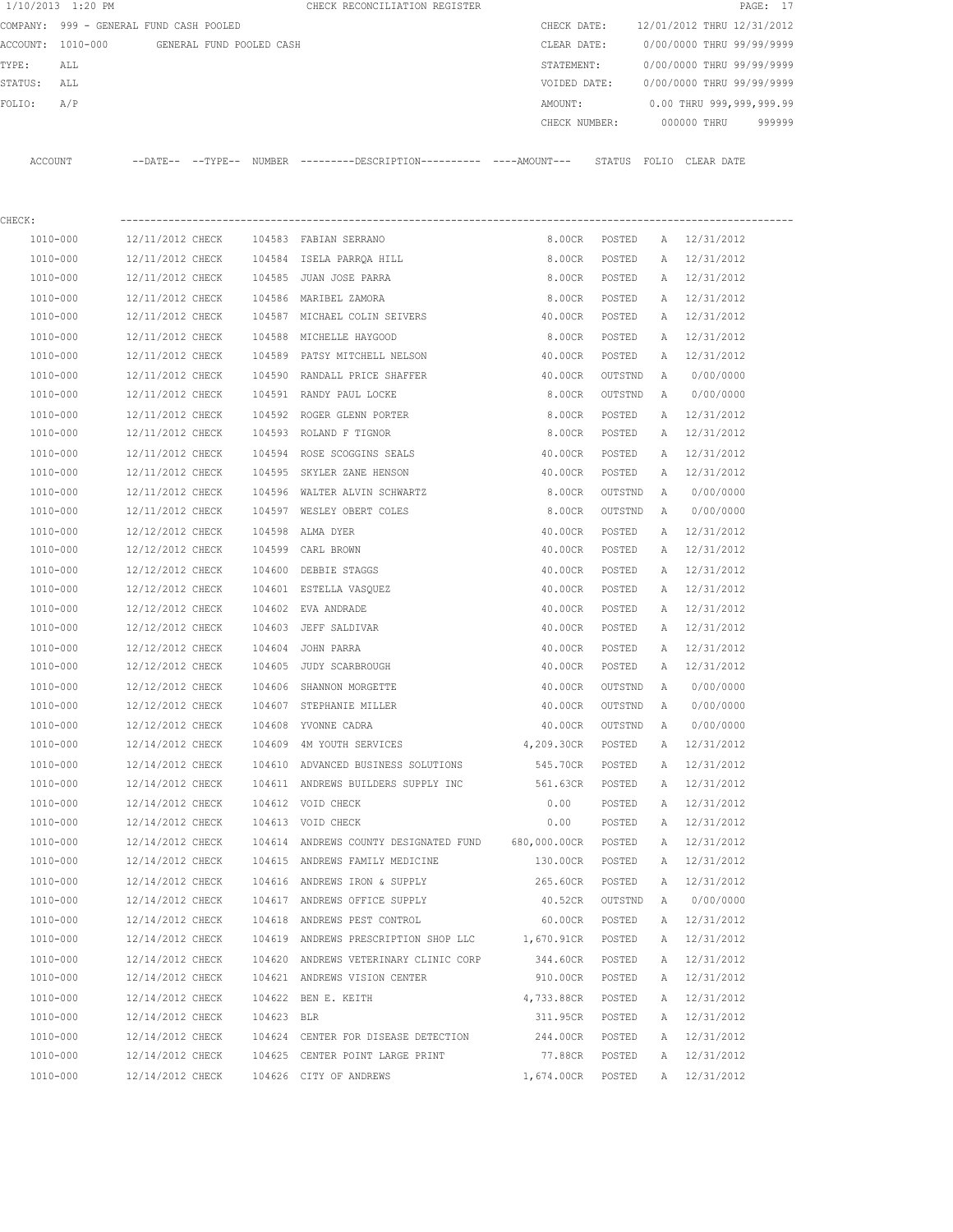|             | 1/10/2013 1:20 PM |                                         |        | CHECK RECONCILIATION REGISTER                                                               |                   |         |   |                              | PAGE: 18 |
|-------------|-------------------|-----------------------------------------|--------|---------------------------------------------------------------------------------------------|-------------------|---------|---|------------------------------|----------|
|             |                   | COMPANY: 999 - GENERAL FUND CASH POOLED |        |                                                                                             | CHECK DATE:       |         |   | 12/01/2012 THRU 12/31/2012   |          |
|             | ACCOUNT: 1010-000 | GENERAL FUND POOLED CASH                |        |                                                                                             | CLEAR DATE:       |         |   | 0/00/0000 THRU 99/99/9999    |          |
| TYPE:       | ALL               |                                         |        |                                                                                             | STATEMENT:        |         |   | 0/00/0000 THRU 99/99/9999    |          |
| STATUS: ALL |                   |                                         |        |                                                                                             | VOIDED DATE:      |         |   | 0/00/0000 THRU 99/99/9999    |          |
| FOLIO:      | A/P               |                                         |        |                                                                                             | AMOUNT:           |         |   | 0.00 THRU 999,999,999.99     |          |
|             |                   |                                         |        |                                                                                             | CHECK NUMBER:     |         |   | 000000 THRU                  | 999999   |
|             | ACCOUNT           |                                         |        | --DATE-- --TYPE-- NUMBER ---------DESCRIPTION--------- ---AMOUNT--- STATUS FOLIO CLEAR DATE |                   |         |   |                              |          |
|             |                   |                                         |        |                                                                                             |                   |         |   |                              |          |
| CHECK:      |                   |                                         |        |                                                                                             |                   |         |   |                              |          |
|             | 1010-000          | 12/14/2012 CHECK                        |        | 104627 CITY OF ODESSA                                                                       | 14.00CR POSTED    |         |   | A 12/31/2012                 |          |
|             | 1010-000          | 12/14/2012 CHECK                        |        | 104628 CORNERSTONE PROGRAMS                                                                 | 3,870.00CR        | POSTED  |   | A 12/31/2012                 |          |
|             | 1010-000          | 12/14/2012 CHECK                        |        | 104629 CRS DIAGNOSTIC SERVICE LLC                                                           | 115.00CR          | POSTED  |   | A 12/31/2012                 |          |
|             | 1010-000          | 12/14/2012 CHECK                        | 104630 | DEB MCCULLOUGH                                                                              | 86.95CR           | OUTSTND | A | 0/00/0000                    |          |
|             | 1010-000          | 12/14/2012 CHECK                        | 104631 | DECOTY COFFEE CO                                                                            | 172.00CR          | POSTED  |   | A 12/31/2012                 |          |
|             | 1010-000          | 12/14/2012 CHECK                        | 104632 | DEECO RUBBER COMPANY INC.                                                                   | 15.64CR           | POSTED  | A | 12/31/2012                   |          |
|             | 1010-000          | 12/14/2012 CHECK                        | 104633 | DELTA PACKAGE COUNTER                                                                       | 53.11CR           | POSTED  | A | 12/31/2012                   |          |
|             | 1010-000          | 12/14/2012 CHECK                        | 104634 | DUCKWALL-ALCO STORES INC                                                                    | 214.18CR          | POSTED  | A | 12/31/2012                   |          |
|             | 1010-000          | 12/14/2012 CHECK                        |        | 104635 E.W. HARPER, D.D.S.                                                                  | 874.00CR          | POSTED  | A | 12/31/2012                   |          |
|             | 1010-000          | 12/14/2012 CHECK                        |        | 104636 ECLINICAL WEB LLC                                                                    | 1,112.90CR        | POSTED  | A | 12/31/2012                   |          |
|             | 1010-000          | 12/14/2012 CHECK                        |        | 104637 ELLISON EDUCATIONAL EQUIPMENT                                                        | 427.00CR          | POSTED  | A | 12/31/2012                   |          |
|             | 1010-000          | 12/14/2012 CHECK                        |        | 104638 FALCON SEPTIC SERVICE                                                                | 850.00CR          | POSTED  | Α | 12/31/2012                   |          |
|             | 1010-000          | 12/14/2012 CHECK                        |        | 104639 FIRST AID DIRECT                                                                     | 366.00CR          | POSTED  |   | A 12/31/2012                 |          |
|             | 1010-000          | 12/14/2012 CHECK                        |        | 104640 GARY & LINDA WASHINGTON                                                              | 7.67CR            | POSTED  |   | A 12/31/2012                 |          |
|             | 1010-000          | 12/14/2012 CHECK                        |        | 104641 GEBO CREDIT CORPORATION                                                              | 572.43CR POSTED   |         |   | A 12/31/2012                 |          |
|             | 1010-000          | 12/14/2012 CHECK                        |        | 104642 VOID CHECK                                                                           | 0.00              | POSTED  | A | 12/31/2012                   |          |
|             | 1010-000          | 12/14/2012 CHECK                        |        | 104643 GRAINGER INC                                                                         | 2,946.58CR POSTED |         | A | 12/31/2012                   |          |
|             | 1010-000          | 12/14/2012 CHECK                        |        | 104644 HENRY SCHEIN                                                                         | 442.78CR          | POSTED  | Α | 12/31/2012                   |          |
|             | 1010-000          | 12/14/2012 CHECK                        |        | 104645 HOV SERVICES INC                                                                     | 2,531.00CR        | POSTED  |   | A 12/31/2012                 |          |
|             | 1010-000          | 12/14/2012 CHECK                        | 104646 | JASON SHEPHERD                                                                              | 100.00CR          | OUTSTND | A | 0/00/0000                    |          |
|             | 1010-000          | 12/14/2012 CHECK                        |        | 104647 JERRY SCOTT                                                                          | 4,855.00CR POSTED |         |   | A 12/31/2012                 |          |
|             | 1010-000          | 12/14/2012 CHECK                        | 104648 | JOANNA PACK                                                                                 | 403.49CR          | POSTED  | A | 12/31/2012                   |          |
|             | 1010-000          | 12/14/2012 CHECK                        |        | 104649 JOHN F WATSON                                                                        | 4,206.75CR POSTED |         |   | A 12/31/2012                 |          |
|             | 1010-000          |                                         |        | 12/14/2012 CHECK 104650 KENDA HECKLER                                                       |                   |         |   | 372.60CR POSTED A 12/31/2012 |          |
|             | 1010-000          | 12/14/2012 CHECK                        |        | 104651 KONICA MINOLTA BUSINESS SOLUTI                                                       | 199.00CR POSTED   |         |   | A 12/31/2012                 |          |
|             | 1010-000          |                                         |        | 12/14/2012 CHECK 104652 KYOCERA MITA AMERICA, INC.                                          | 365.69CR POSTED   |         |   | A 12/31/2012                 |          |
|             | 1010-000          | 12/14/2012 CHECK                        |        | 104653 LEXISNEXIS                                                                           | 327.00CR POSTED   |         |   | A 12/31/2012                 |          |
|             | 1010-000          | 12/14/2012 CHECK                        |        | 104654 LINDA FOSTER                                                                         | 150.00CR POSTED   |         |   | A 12/31/2012                 |          |
|             | 1010-000          | 12/14/2012 CHECK                        |        | 104655 MANUEL AND RITA GONZLES DBA 6151.76CR POSTED                                         |                   |         |   | A 12/31/2012                 |          |
|             | 1010-000          |                                         |        | 12/14/2012 CHECK 104656 MARK'S PLUMBING PARTS                                               | 240.43CR POSTED   |         |   | A 12/31/2012                 |          |
|             | 1010-000          |                                         |        | 12/14/2012 CHECK 104657 MARY LOU CORNEJO                                                    | 49.95CR POSTED    |         |   | A 12/31/2012                 |          |
|             | 1010-000          | 12/14/2012 CHECK                        |        | 104658 MATTHEW POLITO                                                                       | 11.00CR POSTED    |         |   | A 12/31/2012                 |          |
|             | 1010-000          | 12/14/2012 CHECK                        |        | 104659 MESA IRRIGATION COMPANY 392.49CR POSTED                                              |                   |         |   | A 12/31/2012                 |          |
|             | 1010-000          | 12/14/2012 CHECK                        |        | 104660 MICHAEL J BROWN                                                                      | 350.00CR OUTSTND  |         |   | A 0/00/0000                  |          |
|             | 1010-000          | 12/14/2012 CHECK                        |        | 104661 MICROMARKETING, LLC                                                                  | 645.64CR POSTED   |         |   | A 12/31/2012                 |          |
|             |                   |                                         |        | 12/14/2012 CHECK 104662 MIDLAND COUNTY JUVENILE PROBAT 1,320.00CR POSTED                    |                   |         |   |                              |          |
|             | 1010-000          |                                         |        |                                                                                             |                   |         |   | A 12/31/2012                 |          |
|             | 1010-000          |                                         |        | 12/14/2012 CHECK 104663 MIDLAND RAPE CRISIS AND CHILDR 12,500.00CR OUTSTND                  |                   |         |   | A 0/00/0000                  |          |
|             | 1010-000          | 12/14/2012 CHECK                        |        | 104664 MUSTANG LUMBER CO                                                                    | 21.90CR POSTED    |         |   | A 12/31/2012                 |          |
|             | 1010-000          | 12/14/2012 CHECK                        |        | 104665 MUSTANG PRINTERS & ENGRAVERS I                                                       | 484.05CR          | POSTED  |   | A 12/31/2012                 |          |
|             | 1010-000          | 12/14/2012 CHECK                        |        | 104666 NEW DAY COUNSELING                                                                   | 258.00CR OUTSTND  |         | A | 0/00/0000                    |          |

 1010-000 12/14/2012 CHECK 104667 NXTEC SALES GROUP INC. 1,775.07CR POSTED A 12/31/2012 1010-000 12/14/2012 CHECK 104668 ODESSA AMERICAN 178.20CR POSTED A 12/31/2012 1010-000 12/14/2012 CHECK 104669 OFFICE DEPOT 55.43CR POSTED A 12/31/2012 1010-000 12/14/2012 CHECK 104670 PERMIAN REGIONAL MEDICAL CENTE 605.00CR POSTED A 12/31/2012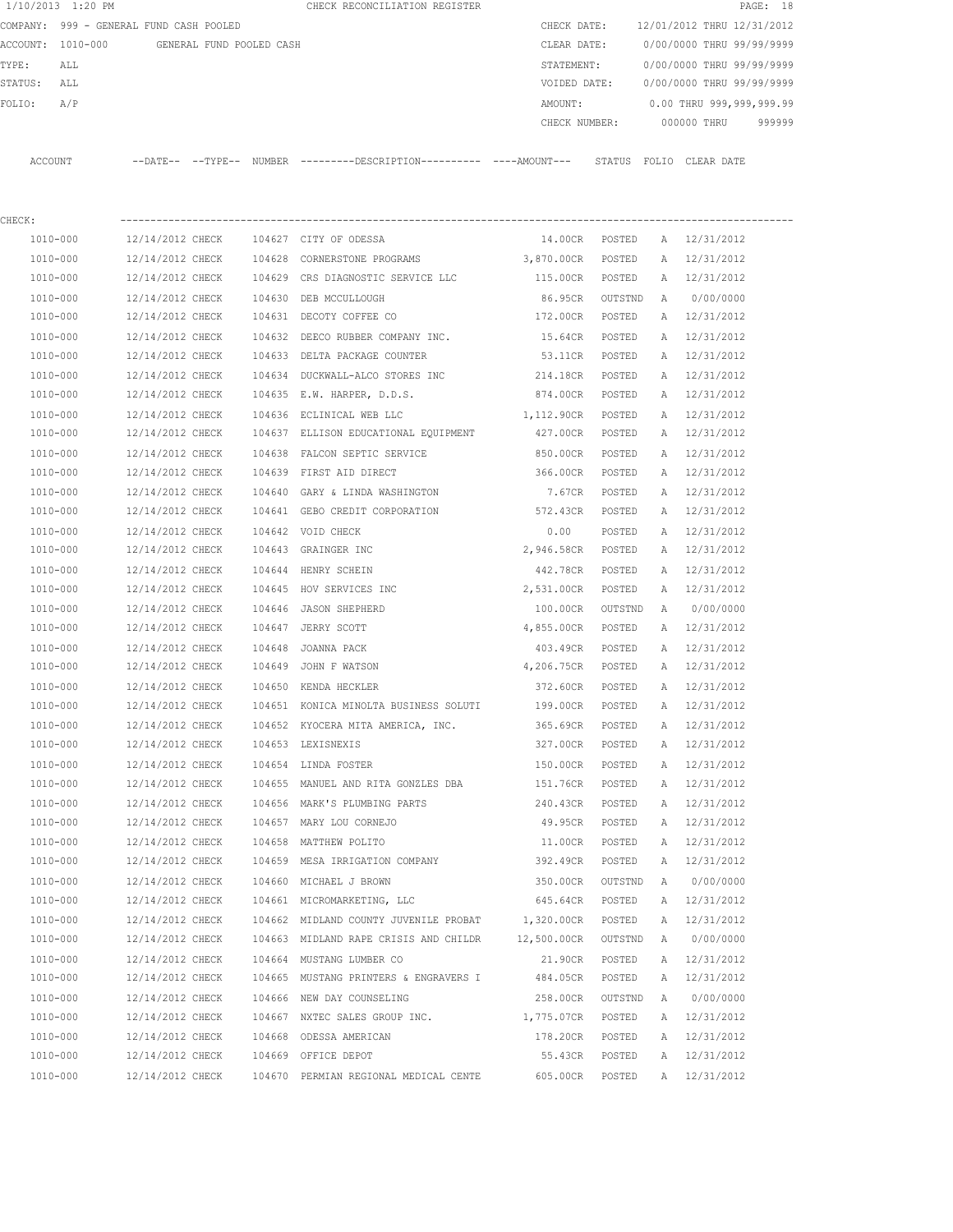| 1/10/2013 1:20 PM |                                         |                  |                          |              | CHECK RECONCILIATION REGISTER                                                                |                   |         |   |                            | PAGE: 19 |
|-------------------|-----------------------------------------|------------------|--------------------------|--------------|----------------------------------------------------------------------------------------------|-------------------|---------|---|----------------------------|----------|
|                   | COMPANY: 999 - GENERAL FUND CASH POOLED |                  |                          |              |                                                                                              | CHECK DATE:       |         |   | 12/01/2012 THRU 12/31/2012 |          |
| ACCOUNT: 1010-000 |                                         |                  | GENERAL FUND POOLED CASH |              |                                                                                              | CLEAR DATE:       |         |   | 0/00/0000 THRU 99/99/9999  |          |
| TYPE:             | ALL                                     |                  |                          |              |                                                                                              | STATEMENT:        |         |   | 0/00/0000 THRU 99/99/9999  |          |
| STATUS:           | ALL                                     |                  |                          |              |                                                                                              | VOIDED DATE:      |         |   | 0/00/0000 THRU 99/99/9999  |          |
| FOLIO:            | A/P                                     |                  |                          |              |                                                                                              | AMOUNT:           |         |   | 0.00 THRU 999,999,999.99   |          |
|                   |                                         |                  |                          |              |                                                                                              | CHECK NUMBER:     |         |   | 000000 THRU                | 999999   |
| ACCOUNT           |                                         |                  |                          |              | --DATE-- --TYPE-- NUMBER ---------DESCRIPTION---------- ----AMOUNT--- STATUS FOLIO CLEARDATE |                   |         |   |                            |          |
| CHECK:            |                                         |                  |                          |              |                                                                                              |                   |         |   |                            |          |
| 1010-000          |                                         | 12/14/2012 CHECK |                          |              | 104671 PIPER MCKINLEY FISHER MORGAN                                                          | 750.00CR POSTED   |         |   | A 12/31/2012               |          |
| 1010-000          |                                         | 12/14/2012 CHECK |                          |              | 104672 PORTERS THRIFTWAY                                                                     | 692.08CR          | POSTED  | A | 12/31/2012                 |          |
| 1010-000          |                                         | 12/14/2012 CHECK |                          |              | 104673 POSSUM GRAPE RHK, INC.                                                                | 74.16CR POSTED    |         |   | A 12/31/2012               |          |
| 1010-000          |                                         | 12/14/2012 CHECK |                          |              | 104674 PROFESSIONAL TURF PRODUCTS                                                            | 201.19CR POSTED   |         |   | A 12/31/2012               |          |
| 1010-000          |                                         | 12/14/2012 CHECK |                          |              | 104675 OT TECHNOLOGIES                                                                       | 1,595.00CR POSTED |         |   | A 12/31/2012               |          |
| 1010-000          |                                         | 12/14/2012 CHECK |                          |              | 104676 QUICKSTART MOWER AND ENGINE                                                           | 263.88CR OUTSTND  |         | A | 0/00/0000                  |          |
| 1010-000          |                                         | 12/14/2012 CHECK |                          |              | 104677 QUILL CORPORATION                                                                     | 578.82CR POSTED   |         |   | A 12/31/2012               |          |
| 1010-000          |                                         | 12/14/2012 CHECK |                          | 104678       | RALPH CEPERO, M.D.                                                                           | 61.56CR           | POSTED  |   | A 12/31/2012               |          |
| 1010-000          |                                         | 12/14/2012 CHECK |                          |              | 104679 RECORDED BOOKS, LLC                                                                   | 249.81CR          | POSTED  |   | A 12/31/2012               |          |
| 1010-000          |                                         | 12/14/2012 CHECK |                          |              | 104680 RELIANT                                                                               | 49.00CR           | POSTED  |   | A 12/31/2012               |          |
| 1010-000          |                                         | 12/14/2012 CHECK |                          |              | 104681 RICHARD H DOLGENER                                                                    | 44.40CR           | POSTED  |   | A 12/31/2012               |          |
| 1010-000          |                                         | 12/14/2012 CHECK |                          |              | 104682 SALVADOR ESPARZA                                                                      | 129.67CR          | POSTED  |   | A 12/31/2012               |          |
| 1010-000          |                                         | 12/14/2012 CHECK |                          |              | 104683 SIERRA SPRINGS                                                                        | 78.96CR POSTED    |         |   | A 12/31/2012               |          |
| 1010-000          |                                         | 12/14/2012 CHECK |                          |              | 104684 SIMS PLASTICS, INC.                                                                   | 2,624.34CR POSTED |         |   | A 12/31/2012               |          |
| 1010-000          |                                         | 12/14/2012 CHECK |                          |              | 104685 SMC DIRECT LLC                                                                        | 448.99CR POSTED   |         | A | 12/31/2012                 |          |
| 1010-000          |                                         | 12/14/2012 CHECK |                          |              | 104686 SOUTH PLAINS FORENSIC PATHOLOG                                                        | 2,000.00CR POSTED |         |   | A 12/31/2012               |          |
| 1010-000          |                                         | 12/14/2012 CHECK |                          |              | 104687 SOUTH PLAINS IMPLEMENT LTD                                                            | 1,168.36CR POSTED |         |   | A 12/31/2012               |          |
| 1010-000          |                                         | 12/14/2012 CHECK |                          | 104688       | SPRINT                                                                                       | 35.13CR           | POSTED  |   | A 12/31/2012               |          |
| 1010-000          |                                         | 12/14/2012 CHECK |                          |              | 104689 STANDARD COFFEE SERVICE CO                                                            | 140.89CR          | POSTED  |   | A 12/31/2012               |          |
| 1010-000          |                                         | 12/14/2012 CHECK |                          | 104690       | STERICYCLE INC                                                                               | 653.65CR          | POSTED  | A | 12/31/2012                 |          |
| 1010-000          |                                         | 12/14/2012 CHECK |                          |              | 104691 SUDDENLINK                                                                            | 29.51CR           | POSTED  |   | A 12/31/2012               |          |
| 1010-000          |                                         | 12/14/2012 CHECK |                          |              | 104692 SYNETRA INC                                                                           | 1,210.00CR        | POSTED  |   | A 12/31/2012               |          |
| 1010-000          |                                         |                  |                          |              | 12/14/2012 CHECK 104693 SYSCO WEST TEXAS INC                                                 | 2,036.70CR        | POSTED  |   | A 12/31/2012               |          |
| 1010-000          |                                         | 12/14/2012 CHECK |                          |              | 104694 TASCOSA OFFICE MACHINES INC                                                           | 122.75CR          | POSTED  |   | A 12/31/2012               |          |
| 1010-000          |                                         | 12/14/2012 CHECK |                          | 104695 TDCAA |                                                                                              | 75.00CR           | OUTSTND | A | 0/00/0000                  |          |
| 1010-000          |                                         | 12/14/2012 CHECK |                          |              | 104696 TEXAS COMMISSION ON                                                                   | 100.00CR          | POSTED  | Α | 12/31/2012                 |          |
| 1010-000          |                                         | 12/14/2012 CHECK |                          |              | 104697 TEXAS GAS SERVICE CORP                                                                | 689.50CR          | POSTED  | Α | 12/31/2012                 |          |
| $1010 - 000$      |                                         | 12/14/2012 CHECK |                          |              | 104698 TEXAS SOCIAL SECURITY PROGRAM                                                         | 35.00CR           | POSTED  | Α | 12/31/2012                 |          |
| 1010-000          |                                         | 12/14/2012 CHECK |                          |              | 104699 TIMOTHY MASON                                                                         | 558.83CR          | OUTSTND | Α | 0/00/0000                  |          |
| $1010 - 000$      |                                         | 12/14/2012 CHECK |                          |              | 104700 TRACEY SCOWN                                                                          | 1,050.00CR        | POSTED  | Α | 12/31/2012                 |          |
| 1010-000          |                                         | 12/14/2012 CHECK |                          |              | 104701 TTUHSC HEALTH.EDU                                                                     | 240.00CR          | POSTED  | Α | 12/31/2012                 |          |
| 1010-000          |                                         | 12/14/2012 CHECK |                          |              | 104702 TYLER TECHNOLOGIES, INC                                                               | 62,308.87CR       | POSTED  | Α | 12/31/2012                 |          |
| 1010-000          |                                         | 12/14/2012 CHECK |                          |              | 104703 UM AUTO PARTS                                                                         | 575.65CR          | POSTED  | Α | 12/31/2012                 |          |
| $1010 - 000$      |                                         | 12/14/2012 CHECK |                          |              | 104704 UNIFIRST                                                                              | 29.82CR           | POSTED  | Α | 12/31/2012                 |          |
| 1010-000          |                                         | 12/14/2012 CHECK |                          | 104705 USGA  |                                                                                              | 110.00CR          | OUTSTND | Α | 0/00/0000                  |          |
| 1010-000          |                                         | 12/14/2012 CHECK |                          |              | 104706 VARIVERGE, LLC                                                                        | 1,728.39CR        | POSTED  | A | 12/31/2012                 |          |
| 1010-000          |                                         | 12/14/2012 CHECK |                          |              | 104707 VERIZON WIRELESS                                                                      | 246.90CR          | POSTED  | Α | 12/31/2012                 |          |
| 1010-000          |                                         | 12/14/2012 CHECK |                          |              | 104708 VICKI SCOTT                                                                           | 297.20CR          | POSTED  | Α | 12/31/2012                 |          |
| 1010-000          |                                         | 12/14/2012 CHECK |                          |              | 104709 VICKIE K KING                                                                         | 169.20CR          | POSTED  | Α | 12/31/2012                 |          |
| 1010-000          |                                         | 12/14/2012 CHECK |                          |              | 104710 WEATHERBY-EISENRICH                                                                   | 4,877.00CR        | POSTED  | Α | 12/31/2012                 |          |
| $1010 - 000$      |                                         | 12/14/2012 CHECK |                          |              | 104711 WEST TEXAS AGRIPLEX INC                                                               | 385.00CR          | POSTED  |   | A 12/31/2012               |          |
| 1010-000          |                                         | 12/14/2012 CHECK |                          |              | 104712 WINDSTREAM COMMUNICATIONS                                                             | 147.47CR          | POSTED  | Α | 12/31/2012                 |          |
| 1010-000          |                                         | 12/14/2012 CHECK |                          |              | 104713 WINZER CORPORATION                                                                    | 2,172.39CR        | POSTED  | Α | 12/31/2012                 |          |
| 1010-000          |                                         | 12/14/2012 CHECK |                          |              | 104714 WTG FUELS, INC                                                                        | 216.34CR          | POSTED  | Α | 12/31/2012                 |          |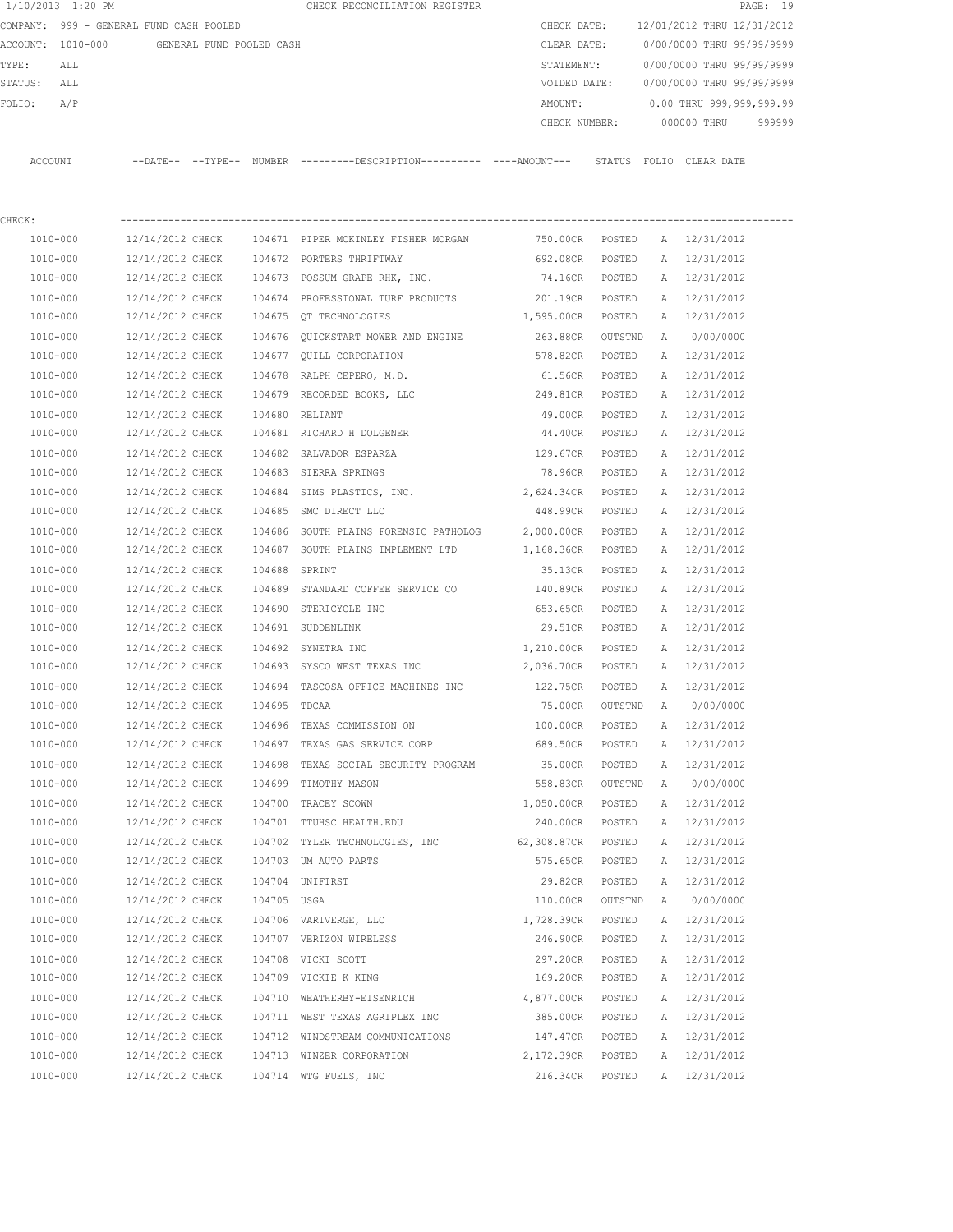|         | 1/10/2013 1:20 PM                       |                  |                          |              | CHECK RECONCILIATION REGISTER                                                              |                   |           |              |                            | PAGE: 20 |
|---------|-----------------------------------------|------------------|--------------------------|--------------|--------------------------------------------------------------------------------------------|-------------------|-----------|--------------|----------------------------|----------|
|         | COMPANY: 999 - GENERAL FUND CASH POOLED |                  |                          |              |                                                                                            | CHECK DATE:       |           |              | 12/01/2012 THRU 12/31/2012 |          |
|         | ACCOUNT: 1010-000                       |                  | GENERAL FUND POOLED CASH |              |                                                                                            | CLEAR DATE:       |           |              | 0/00/0000 THRU 99/99/9999  |          |
| TYPE:   | ALL                                     |                  |                          |              |                                                                                            | STATEMENT:        |           |              | 0/00/0000 THRU 99/99/9999  |          |
| STATUS: | ALL                                     |                  |                          |              |                                                                                            | VOIDED DATE:      |           |              | 0/00/0000 THRU 99/99/9999  |          |
| FOLIO:  | A/P                                     |                  |                          |              |                                                                                            | AMOUNT:           |           |              | 0.00 THRU 999,999,999.99   |          |
|         |                                         |                  |                          |              |                                                                                            | CHECK NUMBER:     |           |              | 000000 THRU                | 999999   |
|         | ACCOUNT                                 |                  |                          |              | --DATE-- --TYPE-- NUMBER --------DESCRIPTION--------- ----AMOUNT--- STATUS FOLIO CLEARDATE |                   |           |              |                            |          |
| CHECK:  |                                         |                  |                          |              |                                                                                            |                   |           |              |                            |          |
|         | 1010-000                                | 12/21/2012 CHECK |                          |              | 104715 AIR FILTRATION PRODUCTS AND SE 252.85CR                                             |                   | OUTSTND A |              | 0/00/0000                  |          |
|         | 1010-000                                | 12/21/2012 CHECK |                          |              | 104716 AMANDA VAN ZANT                                                                     | 100.00CR          | POSTED    | A            | 12/31/2012                 |          |
|         | 1010-000                                | 12/21/2012 CHECK |                          |              | 104717 AMERICAN EXPRESS                                                                    | 1,094.99CR POSTED |           | A            | 12/31/2012                 |          |
|         | 1010-000                                | 12/21/2012 CHECK |                          |              | 104718 ANDREWS FAMILY MEDICINE                                                             | 260.00CR          | POSTED    |              | A 12/31/2012               |          |
|         | 1010-000                                | 12/21/2012 CHECK |                          |              | 104719 ANDREWS OFFICE SUPPLY                                                               | 276.09CR          | OUTSTND   | A            | 0/00/0000                  |          |
|         | 1010-000                                | 12/21/2012 CHECK |                          |              | 104720 AUSTIN TURF & TRACTOR                                                               | 878.55CR          | OUTSTND   | A            | 0/00/0000                  |          |
|         | 1010-000                                | 12/21/2012 CHECK |                          |              | 104721 BLAINE INDUSTRIAL SUPPLY                                                            | 420.67CR          | POSTED    |              | A 12/31/2012               |          |
|         | 1010-000                                | 12/21/2012 CHECK |                          |              | 104722 BORDER STATES ELECTRIC SUPPLY                                                       | 125.02CR          | POSTED    | $\mathbb{A}$ | 12/31/2012                 |          |
|         | 1010-000                                | 12/21/2012 CHECK |                          |              | 104723 CHEMSEARCH                                                                          | 225.00CR          | POSTED    | Α            | 12/31/2012                 |          |
|         | 1010-000                                | 12/21/2012 CHECK |                          |              | 104724 CORY MARSHALL                                                                       | 22.98CR           | OUTSTND   | A            | 0/00/0000                  |          |
|         | 1010-000                                | 12/21/2012 CHECK |                          |              | 104725 CRS DIAGNOSTIC SERVICE LLC 20.00CR                                                  |                   | POSTED    | A            | 12/31/2012                 |          |
|         | 1010-000                                | 12/21/2012 CHECK |                          |              | 104726 CRYSTAL MARTINEZ                                                                    | 90.01CR           | POSTED    | A            | 12/31/2012                 |          |
|         | 1010-000                                | 12/21/2012 CHECK |                          |              | 104727 DEB MCCULLOUGH                                                                      | 69.95CR           | OUTSTND   | A            | 0/00/0000                  |          |
|         | 1010-000                                | 12/21/2012 CHECK |                          | 104728       | DONNA WRIGHT COUNTY CLERK                                                                  | 1,062.00CR        | OUTSTND   | Α            | 0/00/0000                  |          |
|         | 1010-000                                | 12/21/2012 CHECK |                          |              | 104729 DRS E M AND DAVID WRIGHT                                                            | 210.00CR          | OUTSTND   | A            | 0/00/0000                  |          |
|         | 1010-000                                | 12/21/2012 CHECK |                          |              | 104730 E.W. HARPER, D.D.S.                                                                 | 238.00CR          | OUTSTND   | Α            | 0/00/0000                  |          |
|         | 1010-000                                | 12/21/2012 CHECK |                          |              | 104731 ECLINICAL WEB LLC                                                                   | 482.81CR          | OUTSTND   | A            | 0/00/0000                  |          |
|         | 1010-000                                | 12/21/2012 CHECK |                          |              | 104732 EMBLEM ENTERPRISES INC                                                              | 710.51CR          | OUTSTND   | A            | 0/00/0000                  |          |
|         | 1010-000                                | 12/21/2012 CHECK |                          |              | 104733 GORDON MATTIMOE                                                                     | 518.85CR          | OUTSTND   | A            | 0/00/0000                  |          |
|         | 1010-000                                | 12/21/2012 CHECK |                          |              | 104734 HENRY SCHEIN                                                                        | 443.41CR          | OUTSTND   | Α            | 0/00/0000                  |          |
|         | 1010-000                                | 12/21/2012 CHECK |                          |              | 104735 INTERSTATE BILLING SERVICE INC                                                      | 609.18CR          | OUTSTND   | Α            | 0/00/0000                  |          |
|         | 1010-000                                | 12/21/2012 CHECK |                          |              | 104736 JIM DILDINE                                                                         | 100.00CR          | OUTSTND   | Α            | 0/00/0000                  |          |
|         | 1010-000                                | 12/21/2012 CHECK |                          |              | 104737 KYOCERA MITA AMERICA, INC.                                                          | 122.12CR          | OUTSTND   | Α            | 0/00/0000                  |          |
|         | 1010-000                                | 12/21/2012 CHECK |                          |              | 104738 LANGUAGE LINE SERVICES                                                              | 6.51CR            | OUTSTND   | A            | 0/00/0000                  |          |
|         | 1010-000                                | 12/21/2012 CHECK |                          |              | 104739 LAWNMOWER SALES & SERV CO                                                           | 196.90CR          | POSTED    | Α            | 12/31/2012                 |          |
|         | 1010-000                                | 12/21/2012 CHECK |                          |              | 104740 LEXISNEXIS                                                                          | 208.94CR          | OUTSTND   | Α            | 0/00/0000                  |          |
|         | 1010-000                                | 12/21/2012 CHECK |                          |              | 104741 MUSTANG PRINTERS & ENGRAVERS I                                                      | 572.40CR          | OUTSTND   | Α            | 0/00/0000                  |          |
|         | 1010-000                                | 12/21/2012 CHECK |                          |              | 104742 NAVICURE, INC                                                                       | 158.00CR          | OUTSTND   | Α            | 0/00/0000                  |          |
|         | 1010-000                                | 12/21/2012 CHECK |                          |              | 104743 OAKS DISTRIBUTING                                                                   | 492.48CR          | OUTSTND   | Α            | 0/00/0000                  |          |
|         | 1010-000                                | 12/21/2012 CHECK |                          |              | 104744 OFFICE DEPOT CREDIT PLAN                                                            | 77.98CR           | POSTED    | Α            | 12/31/2012                 |          |
|         | 1010-000                                | 12/21/2012 CHECK |                          |              | 104745 PERMIAN BASIN TRANSMISSION PAR                                                      | 2,000.00CR        | POSTED    | Α            | 12/31/2012                 |          |
|         | 1010-000                                | 12/21/2012 CHECK |                          |              | 104746 PERMIAN PHYSCIANS SERVICES                                                          | 41.09CR           | POSTED    | Α            | 12/31/2012                 |          |
|         | 1010-000                                | 12/21/2012 CHECK |                          |              | 104747 PERMIAN REGIONAL MEDICAL CENTE                                                      | 998.23CR          | POSTED    | Α            | 12/31/2012                 |          |
|         | 1010-000                                | 12/21/2012 CHECK |                          |              | 104748 VOID CHECK                                                                          | 0.00              | POSTED    | Α            | 12/31/2012                 |          |
|         | 1010-000                                | 12/21/2012 CHECK |                          |              | 104749 PIPER MCKINLEY FISHER MORGAN                                                        | 350.00CR          | OUTSTND   | Α            | 0/00/0000                  |          |
|         | 1010-000                                | 12/21/2012 CHECK |                          |              | 104750 PORTERS THRIFTWAY                                                                   | 123.07CR          | OUTSTND   | Α            | 0/00/0000                  |          |
|         | 1010-000                                | 12/21/2012 CHECK |                          |              | 104751 PROFESSIONAL TURF PRODUCTS                                                          | 53,042.34CR       | OUTSTND   | Α            | 0/00/0000                  |          |
|         | 1010-000                                | 12/21/2012 CHECK |                          |              | 104752 RECOVERY HEALTHCARE CORP                                                            | 300.00CR          | OUTSTND   | Α            | 0/00/0000                  |          |
|         | 1010-000                                | 12/21/2012 CHECK |                          |              | 104753 ROBERT EDWARD LEAHEY                                                                | 450.00CR          | POSTED    | Α            | 12/31/2012                 |          |
|         | 1010-000                                | 12/21/2012 CHECK |                          |              | 104754 SC FUELS                                                                            | 3,390.07CR        | POSTED    | Α            | 12/31/2012                 |          |
|         | 1010-000                                | 12/21/2012 CHECK |                          |              | 104755 TAC / CONFERENCE                                                                    | 100.00CR          | OUTSTND   | Α            | 0/00/0000                  |          |
|         | 1010-000                                | 12/21/2012 CHECK |                          | 104756 TACA  |                                                                                            | 85.00CR           | OUTSTND   | A            | 0/00/0000                  |          |
|         | 1010-000                                | 12/21/2012 CHECK |                          |              | 104757 TASCOSA OFFICE MACHINES INC                                                         | 9.99CR            | OUTSTND   | Α            | 0/00/0000                  |          |
|         | 1010-000                                | 12/21/2012 CHECK |                          | 104758 TDCAA |                                                                                            | 150.00CR          | OUTSTND   | A            | 0/00/0000                  |          |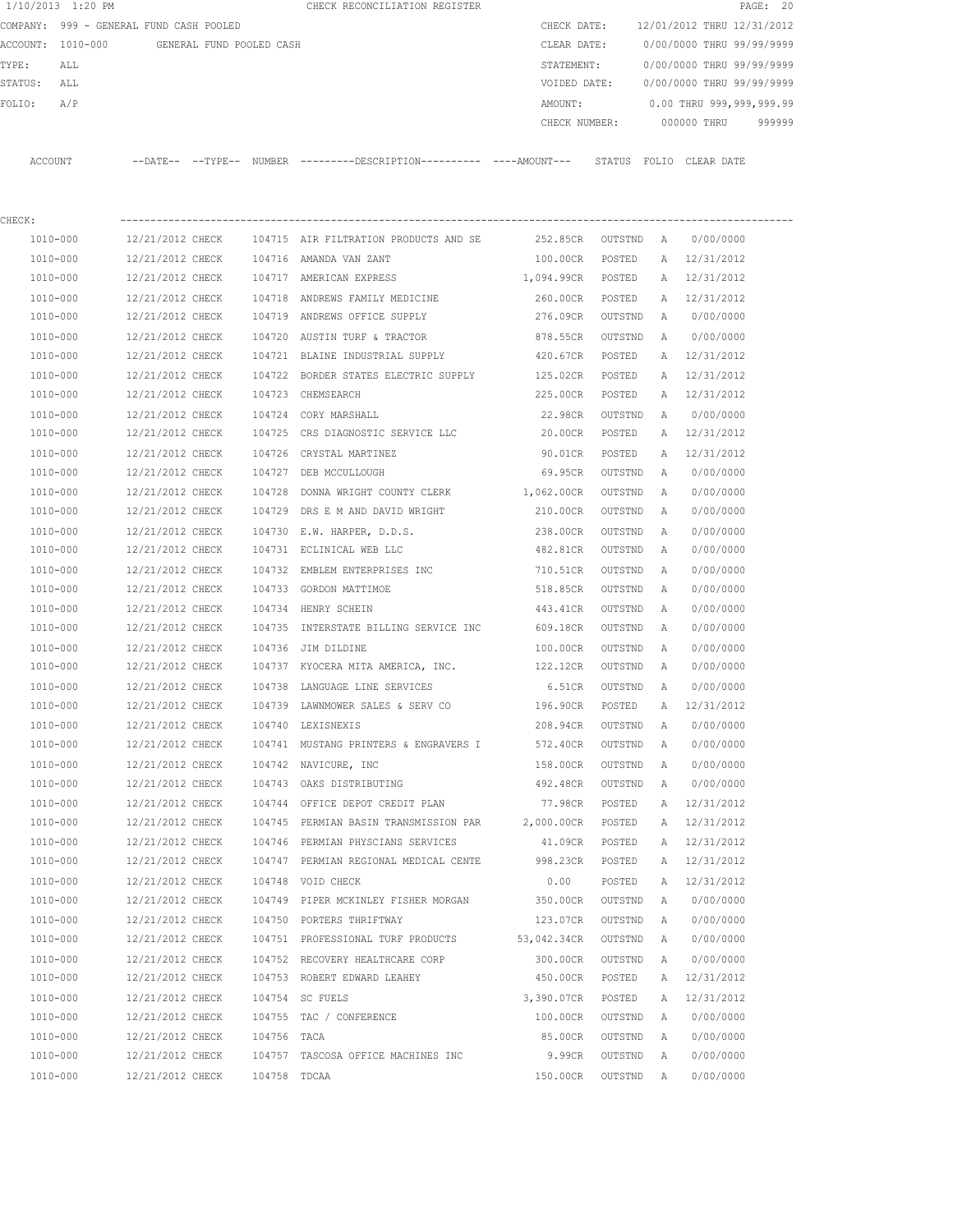|             | 1/10/2013 1:20 PM |                                         |  | CHECK RECONCILIATION REGISTER                                                                |                      |           |              |                                        | PAGE: 21 |
|-------------|-------------------|-----------------------------------------|--|----------------------------------------------------------------------------------------------|----------------------|-----------|--------------|----------------------------------------|----------|
|             |                   | COMPANY: 999 - GENERAL FUND CASH POOLED |  |                                                                                              | CHECK DATE:          |           |              | 12/01/2012 THRU 12/31/2012             |          |
|             |                   |                                         |  |                                                                                              | CLEAR DATE:          |           |              | 0/00/0000 THRU 99/99/9999              |          |
| TYPE:       | ALL               |                                         |  |                                                                                              |                      |           |              | STATEMENT: 0/00/0000 THRU 99/99/9999   |          |
| STATUS: ALL |                   |                                         |  |                                                                                              |                      |           |              | VOIDED DATE: 0/00/0000 THRU 99/99/9999 |          |
| FOLIO:      | A/P               |                                         |  |                                                                                              | AMOUNT:              |           |              | 0.00 THRU 999,999,999.99               |          |
|             |                   |                                         |  |                                                                                              |                      |           |              | CHECK NUMBER: 000000 THRU 999999       |          |
|             | ACCOUNT           |                                         |  | --DATE-- --TYPE-- NUMBER ---------DESCRIPTION---------- ----AMOUNT--- STATUS FOLIO CLEARDATE |                      |           |              |                                        |          |
| CHECK:      |                   |                                         |  |                                                                                              |                      |           |              |                                        |          |
|             | 1010-000          |                                         |  | 12/21/2012 CHECK 104759 TEXAS 4-H FOUNDATION                                                 |                      |           |              | 150.00CR OUTSTND A 0/00/0000           |          |
|             | 1010-000          |                                         |  | 12/21/2012 CHECK 104760 TEXAS DEPARTMENT OF TRANSPORTA                                       | 1,860.00CR OUTSTND A |           |              | 0/00/0000                              |          |
|             | 1010-000          |                                         |  | 12/21/2012 CHECK 104761 TEXAS JUVENILE JUSTICE DEPT 1,326.72CR OUTSTND A 0/00/0000           |                      |           |              |                                        |          |
|             | 1010-000          | 12/21/2012 CHECK                        |  | 104762 THOMAS DUCKWORTH JR                                                                   | 750.00CR             | OUTSTND A |              | 0/00/0000                              |          |
|             | 1010-000          | 12/21/2012 CHECK 104763 TXPPA           |  |                                                                                              | 150.00CR OUTSTND A   |           |              | 0/00/0000                              |          |
|             | 1010-000          |                                         |  | 12/21/2012 CHECK 104764 UM AUTO PARTS                                                        | 141.00CR             | POSTED    | A            | 12/31/2012                             |          |
|             | 1010-000          |                                         |  | 12/21/2012 CHECK 104765 WINDSTREAM COMMUNICATIONS 1,738.93CR OUTSTND A                       |                      |           |              | 0/00/0000                              |          |
|             | 1010-000          |                                         |  | 12/28/2012 CHECK 104766 A.L.E.R.T. INC                                                       | 280.00CR             | OUTSTND   |              | 0/00/0000                              |          |
|             |                   |                                         |  | 12/28/2012 CHECK 104767 AMERICAN TIRE DISTRIBUTERS                                           | 846.24CR OUTSTND     |           | A            | 0/00/0000                              |          |
|             | 1010-000          |                                         |  |                                                                                              |                      |           | A            |                                        |          |
|             | 1010-000          | 12/28/2012 CHECK                        |  | 104768 ANDREWS COUNTRY CLUB                                                                  | 1.00CR               | OUTSTND   | A            | 0/00/0000                              |          |
|             | 1010-000          | 12/28/2012 CHECK                        |  | 104769 ANDREWS FAMILY MEDICINE                                                               | 130.00CR             | OUTSTND   | A            | 0/00/0000                              |          |
|             | 1010-000          | 12/28/2012 CHECK                        |  | 104770 ANDREWS PEST CONTROL                                                                  | 55.00CR OUTSTND A    |           |              | 0/00/0000                              |          |
|             | 1010-000          | 12/28/2012 CHECK                        |  | 104771 ANDREWS SENIOR CENTER                                                                 | 61,475.50CR          | OUTSTND   | A            | 0/00/0000                              |          |
|             | 1010-000          | 12/28/2012 CHECK                        |  | 104772 ANDREWS TIRE SERVICE INC                                                              | 16.00CR              | OUTSTND   | A            | 0/00/0000                              |          |
|             | 1010-000          | 12/28/2012 CHECK                        |  | 104773 AUTO-CHLOR SYSTEM OF GOLDEN LI 146.00CR                                               |                      | OUTSTND   | A            | 0/00/0000                              |          |
|             | 1010-000          | 12/28/2012 CHECK                        |  | 104774 AUTOZONE COMMERCIAL                                                                   | 330.76CR             | OUTSTND   | A            | 0/00/0000                              |          |
|             | 1010-000          | 12/28/2012 CHECK                        |  | 104775 BASIN PEDO ANDREWS                                                                    | 1,230.00CR           | OUTSTND   | A            | 0/00/0000                              |          |
|             | 1010-000          | 12/28/2012 CHECK                        |  | 104776 BIG COUNTRY SUPPLY                                                                    | 2,004.25CR           | OUTSTND   | A            | 0/00/0000                              |          |
|             | 1010-000          | 12/28/2012 CHECK                        |  | 104777 CHEMSEARCH                                                                            | 219.00CR             | OUTSTND   | A            | 0/00/0000                              |          |
|             | 1010-000          | 12/28/2012 CHECK                        |  | 104778 COUNTY EXECUTIVES OF AMERICA 147.86CR                                                 |                      | OUTSTND   | A            | 0/00/0000                              |          |
|             | 1010-000          |                                         |  | 12/28/2012 CHECK 104779 CRS DIAGNOSTIC SERVICE LLC                                           | 80.00CR              | OUTSTND   | A            | 0/00/0000                              |          |
|             | 1010-000          | 12/28/2012 CHECK                        |  | 104780 ECTOR COUNTY HOSPITAL                                                                 | 2,265.50CR           | OUTSTND   | A            | 0/00/0000                              |          |
|             | 1010-000          |                                         |  | 12/28/2012 CHECK 104781 EXXON/MOBIL                                                          | 56.44CR OUTSTND A    |           |              | 0/00/0000                              |          |
|             | 1010-000          | 12/28/2012 CHECK                        |  | 104782 GEORGE F GOMEZ                                                                        | 479.80CR             | OUTSTND A |              | 0/00/0000                              |          |
|             | 1010-000          | 12/28/2012 CHECK                        |  | 104783 GLOBAL GOV/ED SOLUTIONS INC.                                                          | 972.54CR             | OUTSTND   | $\mathbb{A}$ | 0/00/0000                              |          |
|             | 1010-000          | 12/28/2012 CHECK                        |  | 104784 HIGH PLAINS RADIOLOGICAL ASSN                                                         | 34.00CR              | OUTSTND   | А            | 0/00/0000                              |          |
|             | 1010-000          | 12/28/2012 CHECK                        |  | 104785 ISMAEL CONTRERAS                                                                      | 150.00CR             | OUTSTND   | Α            | 0/00/0000                              |          |
|             | 1010-000          | 12/28/2012 CHECK                        |  | 104786 JEFFREY PINO                                                                          | 525.00CR             | OUTSTND   | Α            | 0/00/0000                              |          |
|             | 1010-000          | 12/28/2012 CHECK                        |  | 104787 JONATHAN ALVAREZ                                                                      | 60.00CR              | OUTSTND   | Α            | 0/00/0000                              |          |
|             | $1010 - 000$      | 12/28/2012 CHECK                        |  | 104788 LAMICHA HOGAN                                                                         | 99.90CR              | OUTSTND   | Α            | 0/00/0000                              |          |
|             | $1010 - 000$      | 12/28/2012 CHECK                        |  | 104789 MANUEL AND RITA GONZLES DBA                                                           | 25.00CR              | OUTSTND   | Α            | 0/00/0000                              |          |
|             | 1010-000          | 12/28/2012 CHECK                        |  | 104790 MCH PROFESSIONAL CARE PATHOLOG                                                        | 86.00CR              | OUTSTND   | Α            | 0/00/0000                              |          |
|             | 1010-000          | 12/28/2012 CHECK                        |  | 104791 PAULCOR, INC.                                                                         | 116.14CR             | OUTSTND   | Α            | 0/00/0000                              |          |
|             | $1010 - 000$      | 12/28/2012 CHECK                        |  | 104792 PERMIAN REGIONAL MEDICAL CENTE                                                        | 42.95CR              | OUTSTND   | Α            | 0/00/0000                              |          |
|             | 1010-000          | 12/28/2012 CHECK                        |  | 104793 PHILLIPS 66                                                                           | 22.99CR              | OUTSTND   | Α            | 0/00/0000                              |          |
|             | 1010-000          | 12/28/2012 CHECK                        |  | 104794 QUILL CORPORATION                                                                     | 106.24CR             | OUTSTND   | A            | 0/00/0000                              |          |
|             | 1010-000          | 12/28/2012 CHECK                        |  | 104795 RENEE HOPSON                                                                          | 103.91CR             | OUTSTND   | $\mathbb{A}$ | 0/00/0000                              |          |
|             | 1010-000          | 12/28/2012 CHECK                        |  |                                                                                              |                      |           |              |                                        |          |
|             |                   |                                         |  | 104796 ROBERT W GRANT                                                                        | 170.00CR             | OUTSTND   | А            | 0/00/0000                              |          |
|             | 1010-000          | 12/28/2012 CHECK                        |  | 104797 RODNEY NOBLE                                                                          | 124.10CR             | OUTSTND   | A            | 0/00/0000                              |          |
|             | 1010-000          | 12/28/2012 CHECK                        |  | 104798 ROSARIO PERALEZ                                                                       | 800.00CR             | OUTSTND   | А            | 0/00/0000                              |          |
|             | 1010-000          | 12/28/2012 CHECK                        |  | 104799 SEMINOLE DIESEL SERVICE                                                               | 918.56CR             | OUTSTND   | Α            | 0/00/0000                              |          |
|             | 1010-000          | 12/28/2012 CHECK                        |  | 104800 SERGIO AXEL OLIVAS                                                                    | 100.00CR             | OUTSTND   | A            | 0/00/0000                              |          |
|             | 1010-000          | 12/28/2012 CHECK                        |  | 104801 SHELL FLEET PLUS                                                                      | 467.97CR             | OUTSTND   | A            | 0/00/0000                              |          |

1010-000 12/28/2012 CHECK 104802 SID THERIOT 50.00CR OUTSTND A 0/00/0000